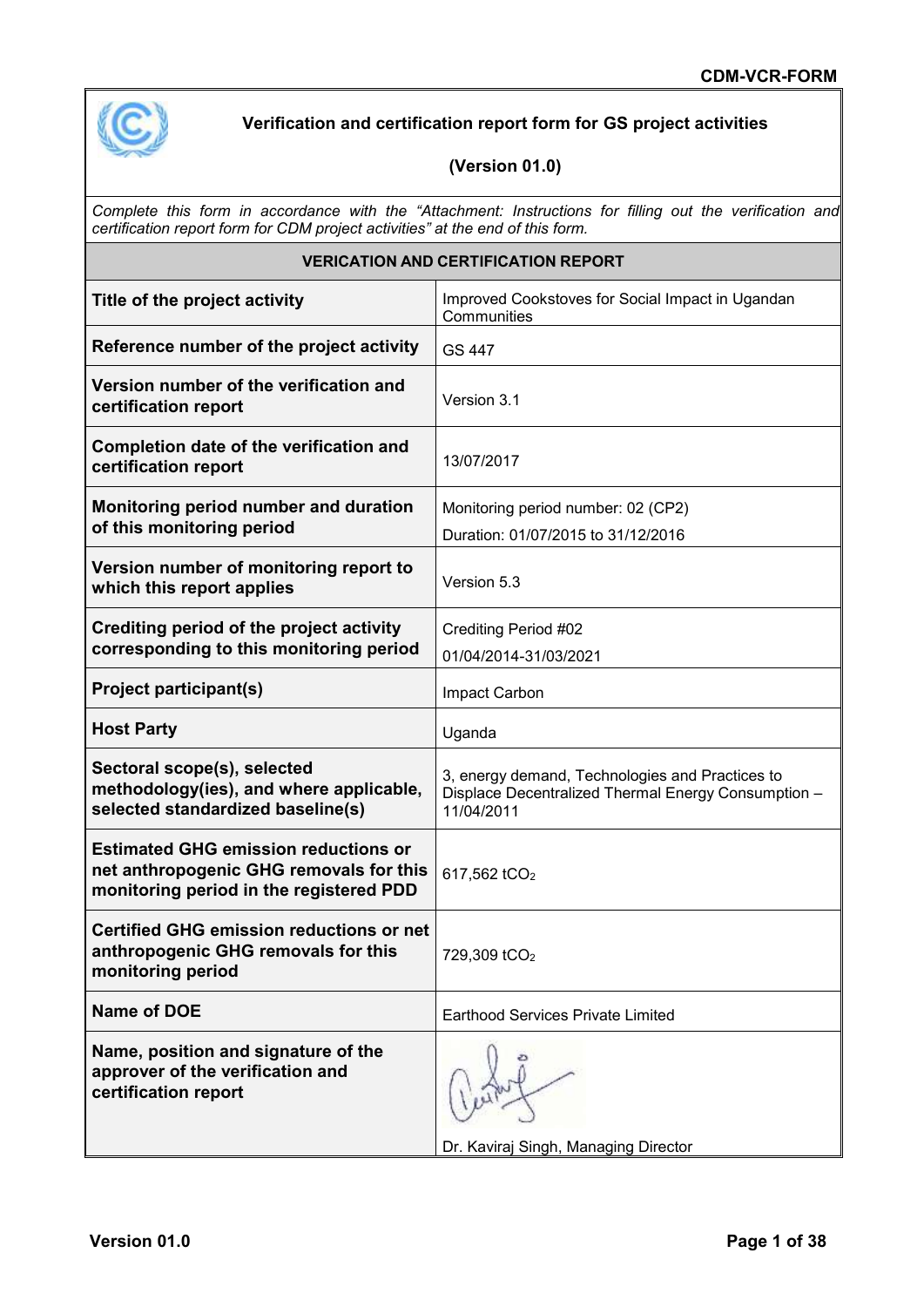#### **SECTION A. Executive summary**

The project activity is dissemination of improved cook stoves in Uganda. The project activity will lead to reduction in deforestation, greenhouse gas emission and indoor air pollution.

Under the project activity 479,051 cook stoves had been constructed and disseminated since the beginning of the project out of which 22,103 were disseminated in the current monitoring period by the project participant. However, 445,560 stoves sold between the period 2008 (August 2008 onwards) – 2016, have been considered under this monitoring period.

The project started in 2007 and the first crediting period of the project ended in 31/03/2014. However, it has been renewed again and the start date of the second crediting period is 01/04/2014. The project activity will reduce 729,309 tCO2e in current monitoring period 01/07/2015–31/12/2016.

| The basic actually of the project activity are ac followed.         |
|---------------------------------------------------------------------|
| Improved Cookstoves for Social Impact in Ugandan Communities        |
| 447                                                                 |
| GS.VER.16.23                                                        |
| 26/03/2009                                                          |
| 3, Energy Demand                                                    |
| Technologies and Practices to Displace Decentralized Thermal Energy |
| Consumption, Version 1, 11/04/2011                                  |
| Impact Carbon                                                       |
| Uganda                                                              |
| Geo-coordinates of Uganda 1°00'N and 32°00'E                        |
|                                                                     |

The basic details of the project activity are as follows:

This verification is an independent and objective review and ex-post determination of the monitored reductions in GHG emissions by the DOE. The verification addresses the implementation and operation of the GS PA and tests the data and assertions set out in the monitoring report based on the following:

- (i) The registered GS PDD and Passport
- (ii) The approved methodology mention in the GS PDD and passport
- (iii) The registered monitoring plan
- (iv) UNFCCC criteria referred to in the Kyoto Protocol criteria and the CDM modalities and procedures as agreed in the Bonn Agreement and the Marrakech Accords
- (v) The latest Gold Standard (GS) took kit version 2.2
- (vi) CDM Validation and Verification Standard (VVS)
- (vii) CDM Project Standard (PS) and Project Cycle Procedure (PCP)
- (viii) Relevant decisions, guidance and clarifications of the CMP and CDM Executive Board and any other information and references relevant to the project activity's reported emission reductions

The verification has considered both quantitative and qualitative aspects on stated/reported emission reductions. The monitoring report (all versions) and corresponding supporting documentation was assessed in accordance with the rules defined by UNFCCC, as appropriate to the PA. The verification is not meant to provide any consulting or recommendations to the CME/others. However, stated requests for clarifications and/or corrective actions may provide input for improvement of the monitoring activities.

The verification process is conducted as per internal CDM Quality Manual, which includes the following steps;

- a) Contract with Impact Carbon and appointment of verification team and technical review team (refer Section B.1 and B.2 of this report)
- b) Completeness check of Monitoring Report
- c) Uploading Work plan on GS registry
- d) Desk review (refer Section C.1 of this report) of Monitoring Report and corresponding ER sheet by verification team and planning of onsite audit (including sampling approach (refer Section C.4 of this report) to be applied)
- e) On site audit (refer Section C.2 of this report) (physical implementation and interview with relevant stakeholders) by verification team
- f) Follow up activities e.g., interviews
- g) Reporting and closure of findings (CARs/CLs/FARs) and preparation of draft verification report (refer Section C.5 of this report)
- h) Independent technical review (refer Section D of this report) of the draft verification report and final/revised documentation (e.g., Monitoring Report, corresponding ER sheet and evidences)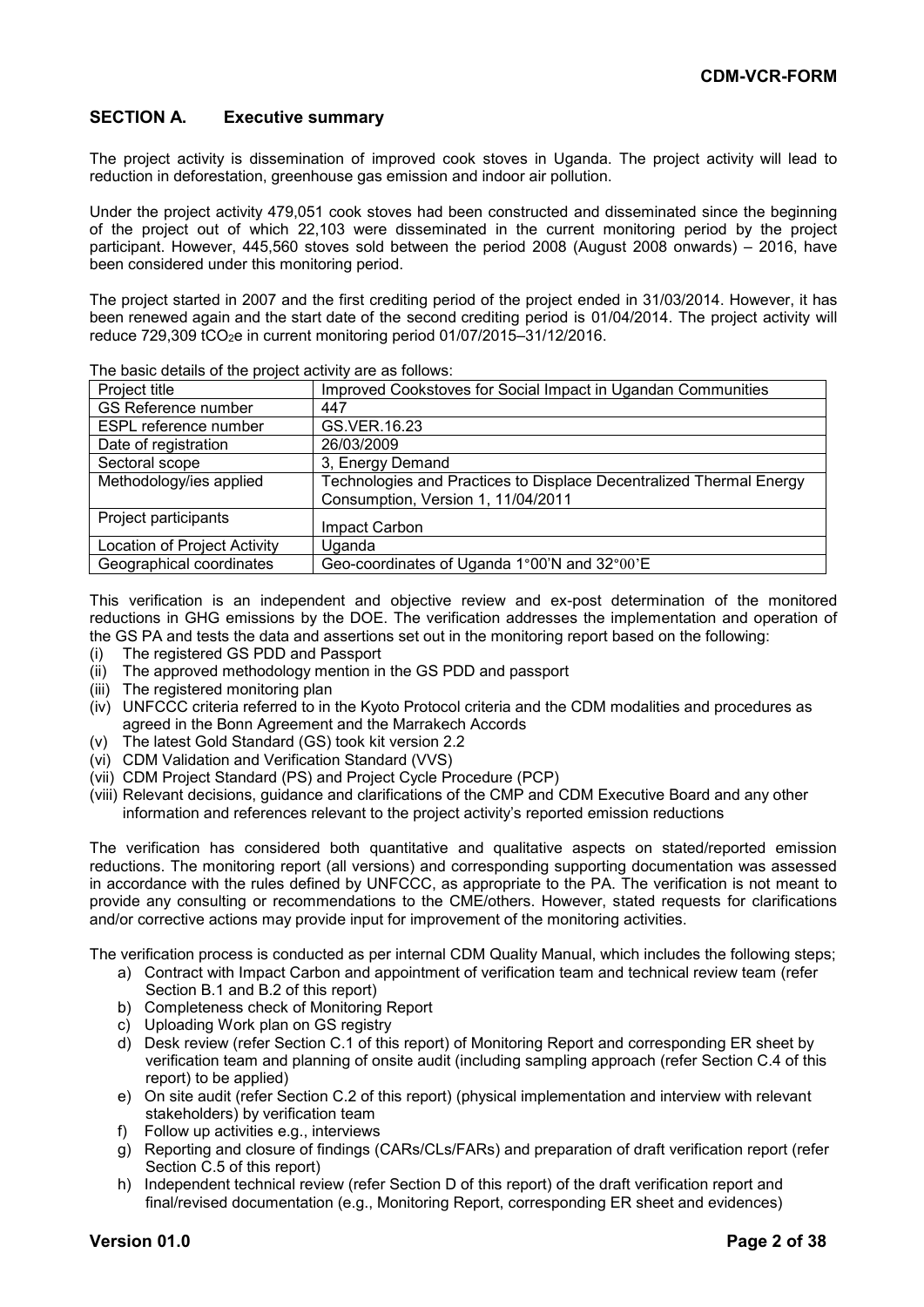- i) Reporting and closure of TR comments/findings (refer Section C.5 of this report) (CARs/CLs/FARs) and final approval for the decision made (refer Section E and F of this report).
- j) Issuance of final verification report to contracted PP (or authorized representatives) and submission of request for issuance, as appropriate.

Based on the outcome of the verification process of the registered PA "Improved Cookstoves for Social Impact in Ugandan Communities" for the monitoring period 01/07/2015 to 31/12/2016 we confirm that the implementation of referenced registered PA is complying with applicable GS and CDM rules and regulations as stated in the Monitoring Report (final) Version 5.3 dated 13/07/2017. Earthood Services Private Limited is able to certify that the emission reductions from the registered GS PA (447) "Improved Cookstoves for Social Impact in Ugandan Communities" in 'Uganda' during the period 01/07/2015 to 31/12/2016 (including both days) amount to  $729,309$  tCO<sub>2</sub>e. Therefore, this is being submitted for request for issuance, as per GS procedures as applicable.

#### **SECTION B. Verification team, technical reviewer and approver**

| No. | <b>Role</b>         |                      | Last name | <b>First name</b> | <b>Affiliation</b>                                                             |             |                                 | <b>Involvement in</b> |                              |
|-----|---------------------|----------------------|-----------|-------------------|--------------------------------------------------------------------------------|-------------|---------------------------------|-----------------------|------------------------------|
|     |                     | resource<br>৳<br>ype |           |                   | (e.g. name of<br>central or other<br>office of DOE or<br>outsourced<br>entity) | Desk review | ction<br>Ŏ,<br>ins<br>site<br>δ | nterview(s)           | <b>/erification findings</b> |
| 1.  | <b>Team Leader</b>  | <b>IR</b>            | Deka      | Nayan Jyoti       | <b>Central Office</b>                                                          | Y           | ٧                               |                       | $\checkmark$                 |
| 2.  | Verifier            | ΙR                   | Mahala    | Deepika           | <b>Central Office</b>                                                          | Y           | N                               | $\checkmark$          | Υ                            |
| 3.  | Technical<br>Expert | IR                   | Deka      | Nayan Jyoti       | <b>Central Office</b>                                                          | Y           | Υ                               |                       | v                            |
| 4.  | Local Expert        | EI                   | Khaukha   | Julius Sam        | <b>Central Office</b>                                                          | N           | Y                               |                       | N                            |

#### **B.1. Verification team member**

#### **B.2. Technical reviewer and approver of the verification and certification report**

| No. | <b>Role</b>                      | Type of<br>resource | Last name | <b>First name</b> | <b>Affiliation</b><br>(e.g. name of<br>central or other<br>office of DOE or<br>outsourced entity) |
|-----|----------------------------------|---------------------|-----------|-------------------|---------------------------------------------------------------------------------------------------|
|     | Technical reviewer               | IR                  | Mahawar   | Abhishek          | <b>Central Office</b>                                                                             |
| 2.  | <b>Technical Expert to</b><br>TR | IR                  | Gautam    | Ashok             | <b>Central Office</b>                                                                             |
| 3.  | Approver                         | ΙR                  | Singh     | Kaviraj           | <b>Central Office</b>                                                                             |

#### **SECTION C. Means of verification**

#### **C.1. Desk review**

The verification is performed primarily as a desk review of the documents submitted at various stages of assessments. The review is performed by assessment team using dedicated protocols (checklists). The assessment team cross checks the information provided in the documents (MR) and information from sources other than those used, if available, and also conducts independent background investigations. Earthood conducted a desk review as under;

- a) A review of the data and information presented to verify their completeness
- b) A review of the monitoring plan (as described in PDD and passport), the monitoring methodology including applicable tool(s) and, where applicable, the applied standardized baseline, paying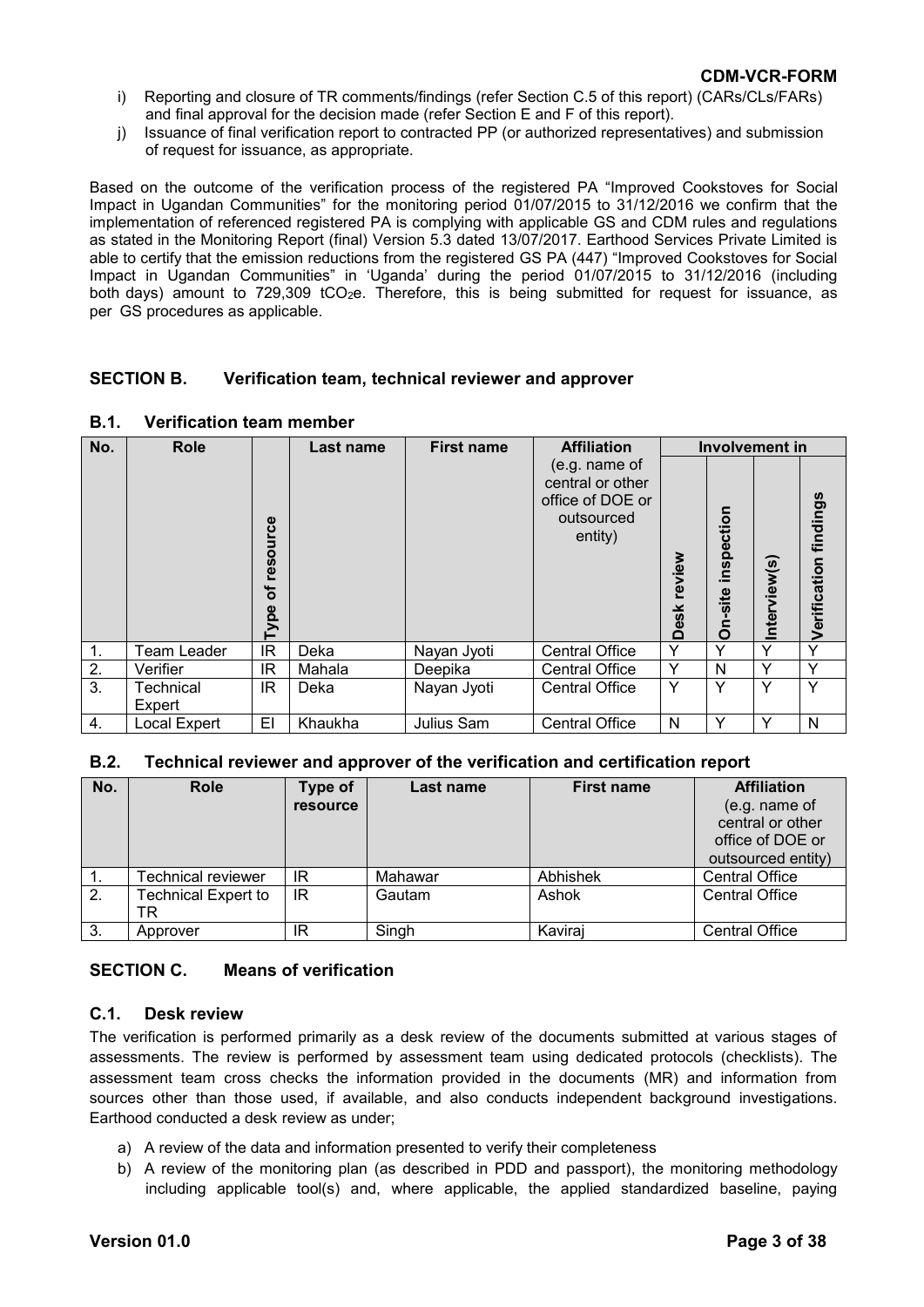particular attention to the frequency of measurements, the quality of metering equipment including calibration requirements, and the quality assurance and quality control procedures

- c) A review of calculations and assumptions made in determining the GHG data and emission reductions;
- d) An evaluation of data management and the quality assurance and quality control system in the context of their influence on the generation and reporting of emission reductions

The list of documents reviewed during the verification is provided under appendix 3 of this report.

#### **C.2. On-site inspection**

|                | <b>Duration of on-site inspection: 13/01/2017 to 14/01/2017</b> |                      |             |                  |  |  |  |  |
|----------------|-----------------------------------------------------------------|----------------------|-------------|------------------|--|--|--|--|
| No.            | <b>Activity performed on-site</b>                               | <b>Site location</b> | <b>Date</b> | Team member      |  |  |  |  |
| 1.             | Physical site visit:                                            | Uganda               | 13/01/2017  | Nayan Jyoti Deka |  |  |  |  |
|                | Households visited                                              |                      | to          |                  |  |  |  |  |
|                | (implementation of PA)                                          |                      | 14/01/2017  |                  |  |  |  |  |
| 2 <sub>1</sub> | Review of information flows for                                 | Uganda               | 13/01/2017  | Nayan Jyoti Deka |  |  |  |  |
|                | generating, aggregating and reporting the                       |                      | to          |                  |  |  |  |  |
|                | monitoring parameters                                           |                      | 14/01/2017  |                  |  |  |  |  |
| 3.             | Cross check between information                                 | Uganda               | 13/01/2017  | Nayan Jyoti Deka |  |  |  |  |
|                | provided in the monitoring report and data                      |                      | to          |                  |  |  |  |  |
|                | from other sources such as project                              |                      | 14/01/2017  |                  |  |  |  |  |
|                | database, sales receipts etc;                                   |                      |             |                  |  |  |  |  |
| 4.             | A check of the monitoring equipment                             | Uganda               | 13/01/2017  | Nayan Jyoti Deka |  |  |  |  |
|                | including calibration performance and                           |                      | to          |                  |  |  |  |  |
|                | observations of monitoring practices                            |                      | 14/01/2017  |                  |  |  |  |  |
|                | against the applicable requirements                             |                      |             |                  |  |  |  |  |
| 5              | Identification of quality control and quality                   | Uganda               | 13/01/2017  | Nayan Jyoti Deka |  |  |  |  |
|                | assurance procedures in place to prevent                        |                      | to          |                  |  |  |  |  |
|                | or identify and correct any errors or                           |                      | 14/01/2017  |                  |  |  |  |  |
|                | omissions in the reported monitoring                            |                      |             |                  |  |  |  |  |
|                | parameters                                                      |                      |             |                  |  |  |  |  |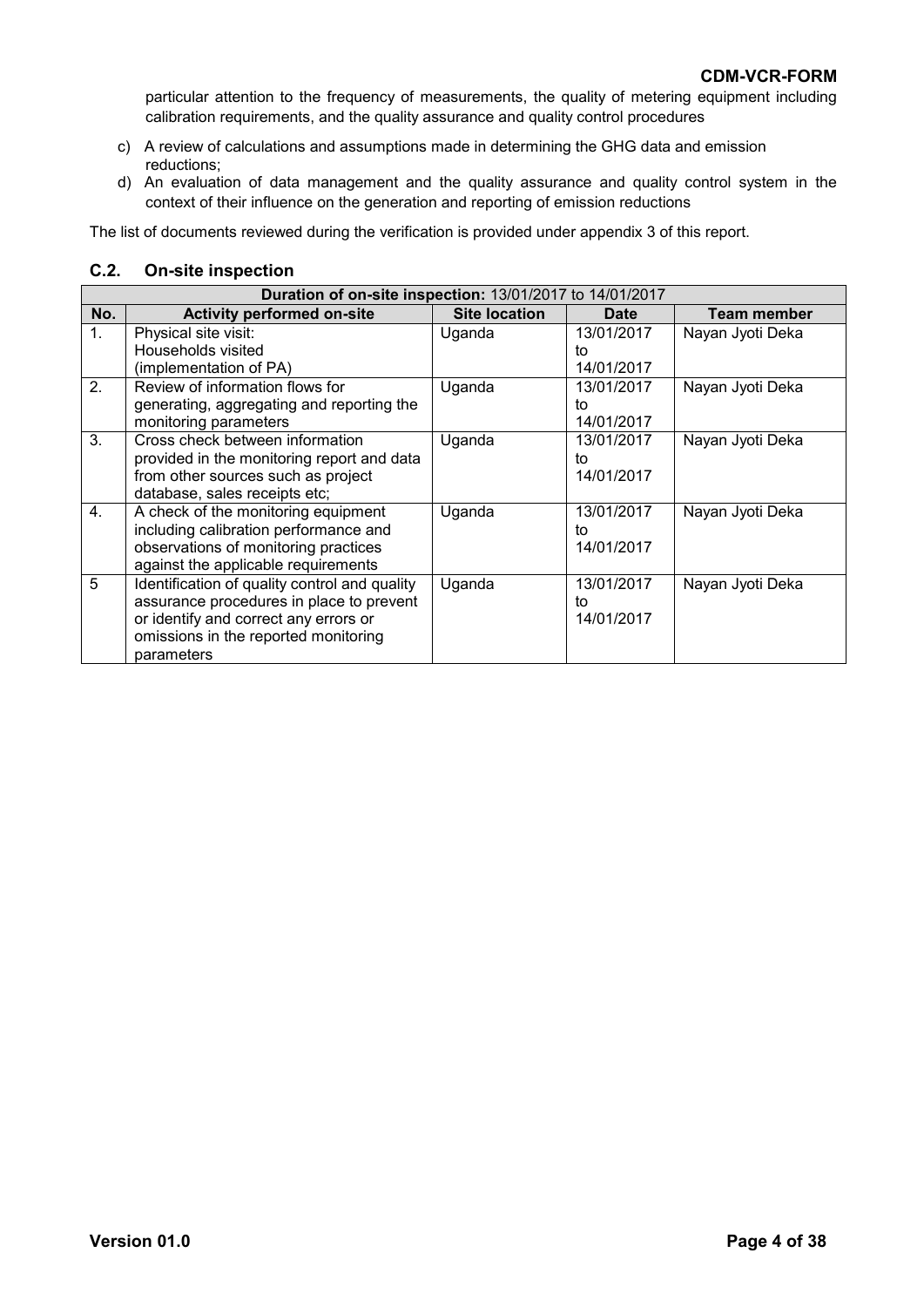### **C.3. Interviews with project participants**

| No.            | <b>Interviewee</b> |                   |                    | <b>Date</b>                                                                | <b>Team member</b>             |                     |
|----------------|--------------------|-------------------|--------------------|----------------------------------------------------------------------------|--------------------------------|---------------------|
|                | Last name          | <b>First name</b> | <b>Affiliation</b> | <b>Subject</b>                                                             |                                |                     |
| $\mathbf{1}$ . | Melana             | Sandeep           | Impact<br>Carbon   | Monitoring<br>report.<br>Sampling<br>calculations,<br>ER.<br>calculations, | 13/01/2017<br>to<br>14/01/2017 | Nayan Jyoti<br>Deka |
| $\overline{2}$ | Kaskia             | <b>Brain</b>      | Impact<br>Carbon   | Monitoring &<br>record keeping,<br>follow up calls<br>with ICS users       | 13/01/2017<br>to<br>14/01/2017 | Nayan Jyoti<br>Deka |
| 3              | Turgoson           | Mark              | Impact<br>Carbon   | Description of<br>overall PA                                               | 13/01/2017<br>to<br>14/01/2017 | Nayan Jyoti<br>Deka |
| $\overline{4}$ | Kumar              | Ajay              | Impact<br>Carbon   | Monitoring,<br>survey, training                                            | 13/01/2017<br>to<br>14/01/2017 | Nayan Jyoti<br>Deka |
| 5              | Ismail             | Wamala            | Impact<br>Carbon   | <b>PA</b><br>implementation,<br>sales database                             | 13/01/2017<br>to<br>14/01/2017 | Nayan Jyoti<br>Deka |

#### **C.4. Interviews with local stakeholders**

Local stakeholders were interviewed physically during the site visit. The stove owners were questioned about the experience of owning the improved cook stove, the difference they find between the traditional cook stove and ICS and about their fuel savings. The responses are distinguished between Positive (P), Negative (N), Concerned (C) and Neutral (Nu). Positive response is the one in which the user is very happy with the product and has no issues. Negative response is the one in which the user is not at all satisfied with the product. Concerned response is characterised by satisfied customer with few issues. Neutral responses are those where end-user is indifferent. The list of the stove owners visited are as follows:

| No.             | <b>Date</b> | Name of<br><b>Stakeholder</b> | <b>Address/Mobile</b> | <b>Subject</b>                                           | <b>Feedback</b><br>(Positive/<br>Negative/<br>Concerns) |
|-----------------|-------------|-------------------------------|-----------------------|----------------------------------------------------------|---------------------------------------------------------|
| $\mathbf{1}$ .  | 13/01/2017  | Mulong                        | 0706745193            | ICS usage, Smokes, livelihood,<br>access to clean energy | Positive                                                |
| 2.              | 13/01/2017  | Juliet Namirimu               | 0783714408            | ICS usage, Smokes, livelihood,<br>access to clean energy | Positive                                                |
| 3               | 13/01/2017  | Ssebowa<br>Hadija             | 0702160321            | ICS usage, Smokes, livelihood,<br>access to clean energy | Positive                                                |
| 4               | 13/01/2017  | Hadija                        | 0704994567            | ICS usage, Smokes, livelihood,<br>access to clean energy | Positive                                                |
| $\overline{5}$  | 13/01/2017  | Maama Bashir                  | Ndeeba                | ICS usage, Smokes, livelihood,<br>access to clean energy | Positive                                                |
| $6\phantom{1}6$ | 13/01/2017  | Naomi                         | 0701479001            | ICS usage, Smokes, livelihood,<br>access to clean energy | Positive                                                |
| $\overline{7}$  | 13/01/2017  | <b>Brend</b><br>Malweyiso     | 07759736982           | ICS usage, Smokes, livelihood,<br>access to clean energy | Positive                                                |
| 8               | 13/01/2017  | Hanifah<br>Nabukenya          | 0757184113            | ICS usage, Smokes, livelihood,<br>access to clean energy | Positive                                                |
| 9               | 13/01/2017  | Mayanja Musa                  | 0703744970            | ICS usage, Smokes, livelihood,<br>access to clean energy | Positive                                                |
| 10              | 13/01/2017  | Najingo Sarah                 | 0758198784            | ICS usage, Smokes, livelihood,<br>access to clean energy | Positive                                                |
| 11              | 14/01/2017  | Resty<br>Nanyonga             | 0753379088            | ICS usage, Smokes, livelihood,<br>access to clean energy | Positive                                                |
| 12              | 14/01/2017  | Louisa                        | 0784844595            | ICS usage, Smokes, livelihood,                           | Positive                                                |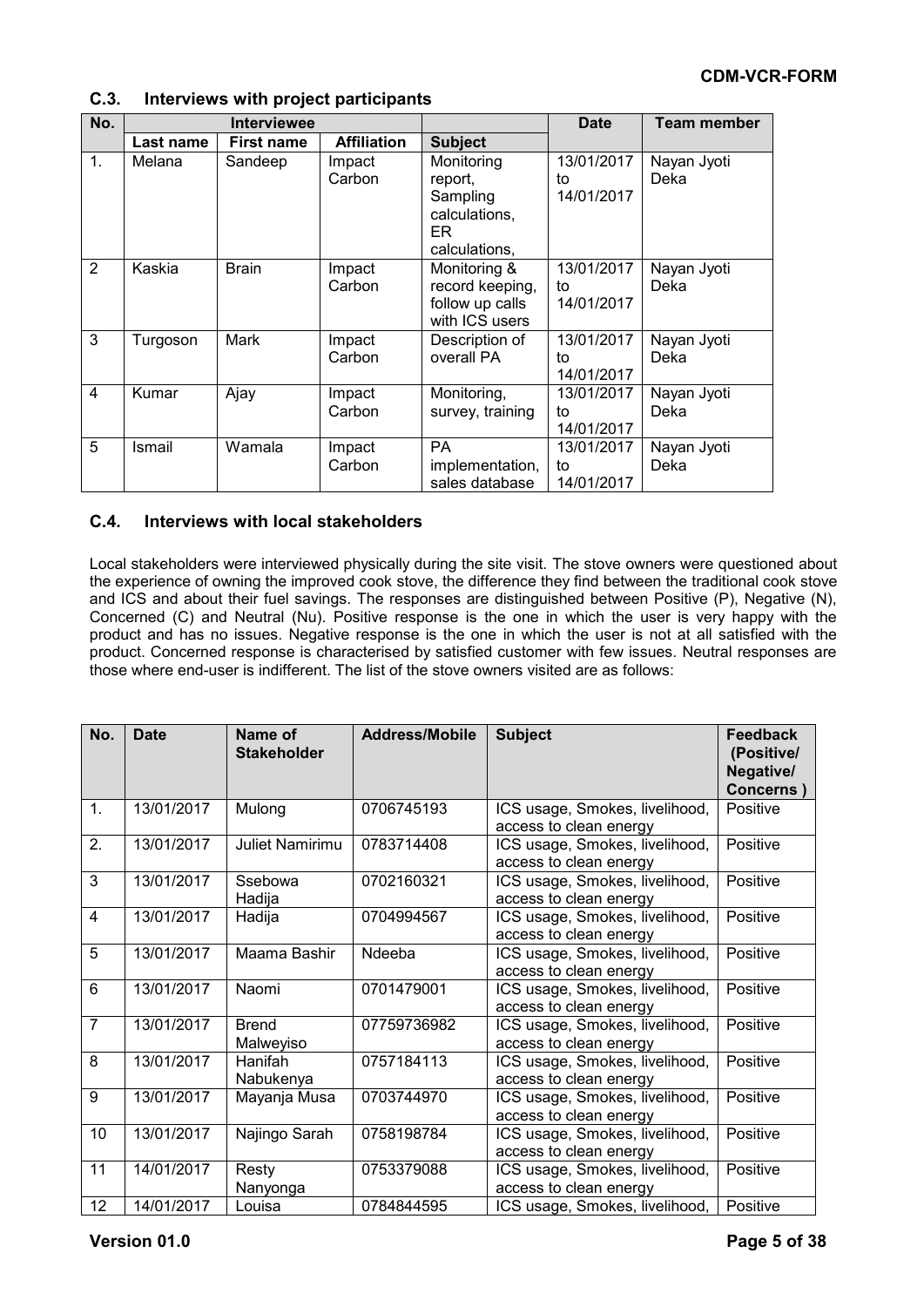|    |            | Kyomuhendo     |            | access to clean energy         |          |
|----|------------|----------------|------------|--------------------------------|----------|
| 13 | 14/01/2017 | Aisha Nakintu  | 0703638419 | ICS usage, Smokes, livelihood, | Positive |
|    |            |                |            | access to clean energy         |          |
| 14 | 14/01/2017 | Janat Namirimu | 0759995417 | ICS usage, Smokes, livelihood, | Positive |
|    |            |                |            | access to clean energy         |          |
| 15 | 14/01/2017 | Robinah        | 0776810663 | ICS usage, Smokes, livelihood, | Positive |
|    |            | Kafeero        |            | access to clean energy         |          |
| 16 | 14/01/2017 | Christine      | 0782342638 | ICS usage, Smokes, livelihood, | Positive |
|    |            | Namutebi       |            | access to clean energy         |          |
| 17 | 14/01/2017 | Jam namugga    | 0751698874 | ICS usage, Smokes, livelihood, | Positive |
|    |            |                |            | access to clean energy         |          |
| 18 | 14/01/2017 | Phiona         | 0758690556 | ICS usage, Smokes, livelihood, | Positive |
|    |            | Nantumbwe      |            | access to clean energy         |          |
| 19 | 14/01/2017 | Haawah         | 0753096289 | ICS usage, Smokes, livelihood, | Positive |
|    |            | Babirye        |            | access to clean energy         |          |
| 20 | 14/01/2017 | Mamisha        | 0784040754 | ICS usage, Smokes, livelihood, | Positive |
|    |            |                |            | access to clean energy         |          |

### **C.5. Sampling approach**

#### **Impact carbon's sampling approach:**

The project proponent has to apply simple random sampling to conduct the monitoring studies (MKS. KPT and usage surveys) as per validated registered PDD. 90/10 confidence precision was applied by PP in the sampling, which is appropriate for a large scale project activity as per the guidance of sampling and surveys for CDM project activities and program, given by UN/27/. Impact Carbon has followed a frequency of being annual for KPT and usage survey, and quarterly for MKS which meets a precision level of 90/10 in sampling which is inline to the KPT procedure stated in the applied methodology version 1.0, Annexure 4.0 and Annex 5.0/3/. This was accepted by assessment team since this was in accordance with the applied methodology and registered PDD. The sampling approach undertaken by PP is duly explained under Section D.3 of monitoring report.

#### **DOE's sampling approach**:

In order to meet the requirements of paragraph 23 of Standard for Sampling and surveys for CDM project activities and programmes of activities, Version 5.0/26/, the verification team applied acceptance sampling in the verification (in accordance with para 26). The verification team selected random sample of PP's sampled records, checked the acceptability (or otherwise) of the data for each such record with PP's sample records, and then based on the number of records where there is agreement, determined if the PP's sample records meet the requirements.

The verification team determined the sample size for acceptance sampling by evaluating the following, using its own professional judgment and guidance in the Standard 'Sampling and surveys for CDM project activities and programme of activities' version 5.0:

- The proportion of discrepancies between the PP's data and verification team's (field or onsite inspection results) data that can be considered acceptable. This is referred to as the AQL (Acceptable Quality Level): 1% was considered in this verification.
- The proportion of discrepancies between the PP's data and verification team's (field or onsite inspection results) data that would be considered unacceptable. This is the UQL (Unacceptable Quality Level): 20% was considered in this verification.
- The producer risk and consumer risk: 10% was considered for both.

Considering the above input values, a sample size of 18 was required as per Table 1 in the referred Standard. Accordingly, acceptance number (c) thus determined for the sample size is 1. A sample size of 18 meets the criteria.

Accordingly, the verification team was required to verify 18 samples in total. During site visit and observed that the sampling survey results for all the ICSs checked were consistent with DOE's field survey results. In all the verification team visited 20 households.

#### **C.6. Clarification requests, corrective action requests and forward action requests raised**

| <b>Areas of verification findings</b>                                  | No. of CL | No. of CAR | No. of FAR |
|------------------------------------------------------------------------|-----------|------------|------------|
| Compliance of the monitoring report with the monitoring<br>report form |           |            |            |
| Compliance of the project implementation with the<br>registered PDD    |           |            |            |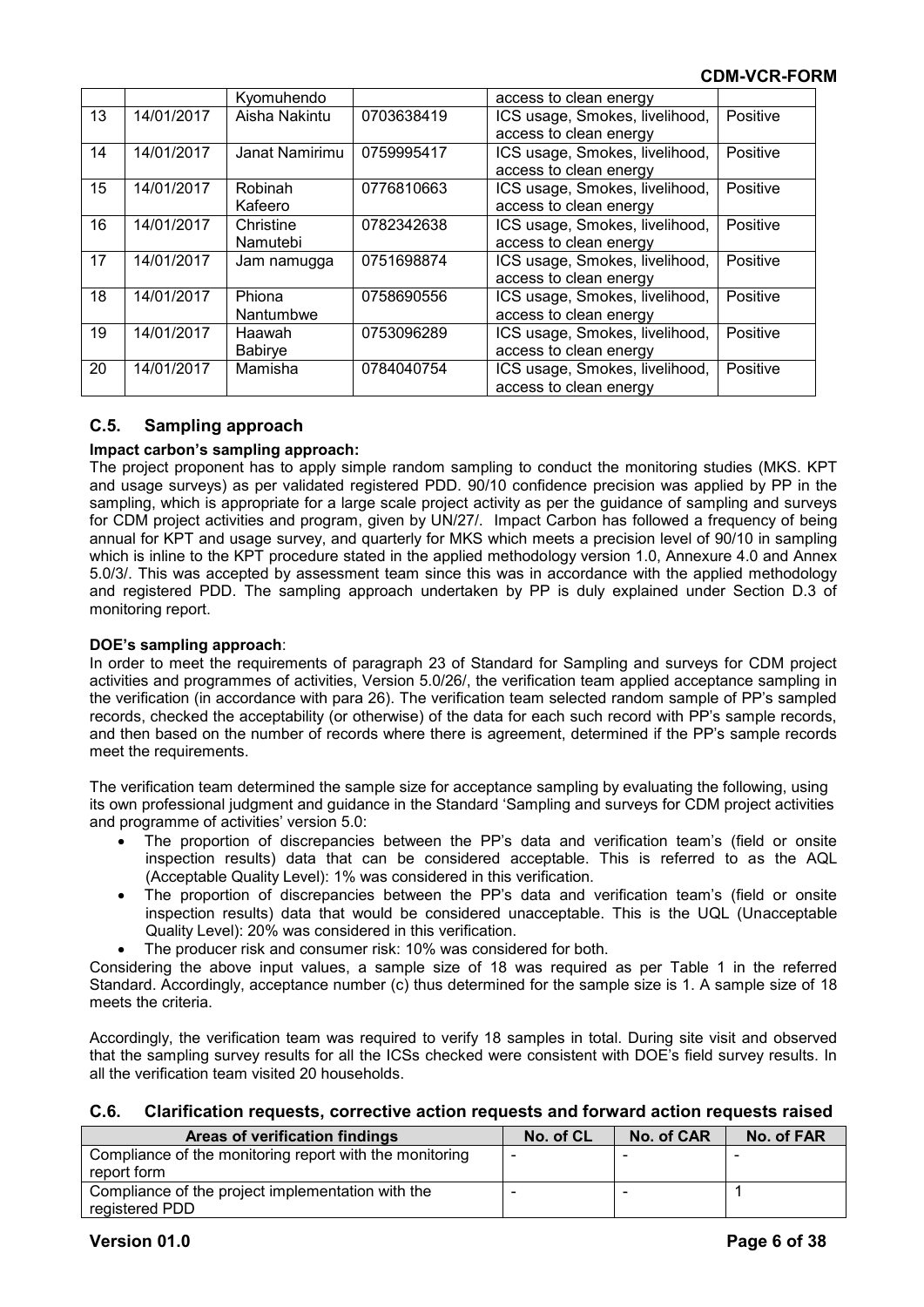| Post-registration changes                                  |  |   |  |  |  |
|------------------------------------------------------------|--|---|--|--|--|
| Compliance of the monitoring plan with the monitoring      |  |   |  |  |  |
| methodology including applicable tool and standardized     |  |   |  |  |  |
| baseline                                                   |  |   |  |  |  |
| Compliance of monitoring activities with the registered    |  |   |  |  |  |
| monitoring plan                                            |  |   |  |  |  |
| Compliance with the calibration frequency requirements for |  |   |  |  |  |
| measuring instruments                                      |  |   |  |  |  |
| Assessment of data and calculation of emission reductions  |  |   |  |  |  |
| or net removals                                            |  |   |  |  |  |
| Others (please specify)                                    |  |   |  |  |  |
| Total                                                      |  | 3 |  |  |  |
| 3 FARs were raised during the current verification         |  |   |  |  |  |

### **SECTION D. Verification findings**

#### **D.1. Compliance of the monitoring report with the monitoring report form**

| <b>Means of verification</b> | Gold Standard does not have a template of its own. The monitoring report form<br>used by the PP has been prepared using CDM-MR-FORM version 05.1 template.<br>The form used was appropriate and latest available. All the details were filled as per<br>the MR filling guidelines of the CDM-MR-FORM/30/. |
|------------------------------|-----------------------------------------------------------------------------------------------------------------------------------------------------------------------------------------------------------------------------------------------------------------------------------------------------------|
| <b>Findings</b>              | No findings                                                                                                                                                                                                                                                                                               |
| <b>Conclusion</b>            | The verification team confirms the compliance of the monitoring report with the valid<br>version of the CDM-MR-FORM and the instructions therein for filling out the CDM-<br>MR-FORM.                                                                                                                     |

#### **D.2. Remaining forward action requests from validation and/or previous verification**

There was a FAR#01 raised in the last verification. The FAR#01 raised was "The PP shall revise the monitoring plan for Air Quality indicator to include questions to explore the effects of carbon monoxide exposure on the kitchen survey." In response to the FAR, questions related to smoke levels, incidence of coughing, incidence of respiratory illness, and incidence of itchy eyes as observed by the users, have been added to the questionnaire. A question related to occurrence of symptoms such as headache, weakness, vomiting, dizziness, difficulty in breathing and nausea has also been asked in the survey to identify the impact of carbon monoxide on the users. The monitoring kitchen survey has already been revised. Thus, the FAR#01 was duly take care and closed out.

#### **D.3. Compliance of the project implementation with the registered project design document**

| <b>Means of verification</b> |                | The registered PDD involves the promotion, distribution of improved cook stoves<br>(ICS) in Uganda/01/. Impact Carbon and UpEnergy have implemented the project<br>activity with aid of project partners. These partners are: Ugastove, SESSA, African<br>Energy Stove (AES), Energy Uganda Foundation (EUF) and Friends of Wealthy<br>Environment (FOWE). The responsibilities of implementation and operation are<br>divided in the project partners listed above, which was also evident during the site<br>visit. UpEnergy coordinates the project and provides necessary carbon finance for<br>project development and stove subsidies. Impact carbon manages the carbon<br>crediting process. This is consistent with registered PDD /01/.<br>The implementation of project activity has been done within the geographical<br>boundary of Uganda.<br>The traditional three-stone wood fire cook stoves and traditional metal charcoal<br>stoves have been replaced by the ICS listed below: |                       |                                |
|------------------------------|----------------|---------------------------------------------------------------------------------------------------------------------------------------------------------------------------------------------------------------------------------------------------------------------------------------------------------------------------------------------------------------------------------------------------------------------------------------------------------------------------------------------------------------------------------------------------------------------------------------------------------------------------------------------------------------------------------------------------------------------------------------------------------------------------------------------------------------------------------------------------------------------------------------------------------------------------------------------------------------------------------------------------|-----------------------|--------------------------------|
|                              | SI No.         | Name of ICS                                                                                                                                                                                                                                                                                                                                                                                                                                                                                                                                                                                                                                                                                                                                                                                                                                                                                                                                                                                       | Thermal<br>Efficiency | Means of<br>Verification       |
|                              | $\mathbf{1}$ . | <b>Ugastoves</b>                                                                                                                                                                                                                                                                                                                                                                                                                                                                                                                                                                                                                                                                                                                                                                                                                                                                                                                                                                                  | 27.23%                | The value of<br>efficiency has |
|                              |                |                                                                                                                                                                                                                                                                                                                                                                                                                                                                                                                                                                                                                                                                                                                                                                                                                                                                                                                                                                                                   |                       | been verified                  |
|                              |                |                                                                                                                                                                                                                                                                                                                                                                                                                                                                                                                                                                                                                                                                                                                                                                                                                                                                                                                                                                                                   |                       | from Registered                |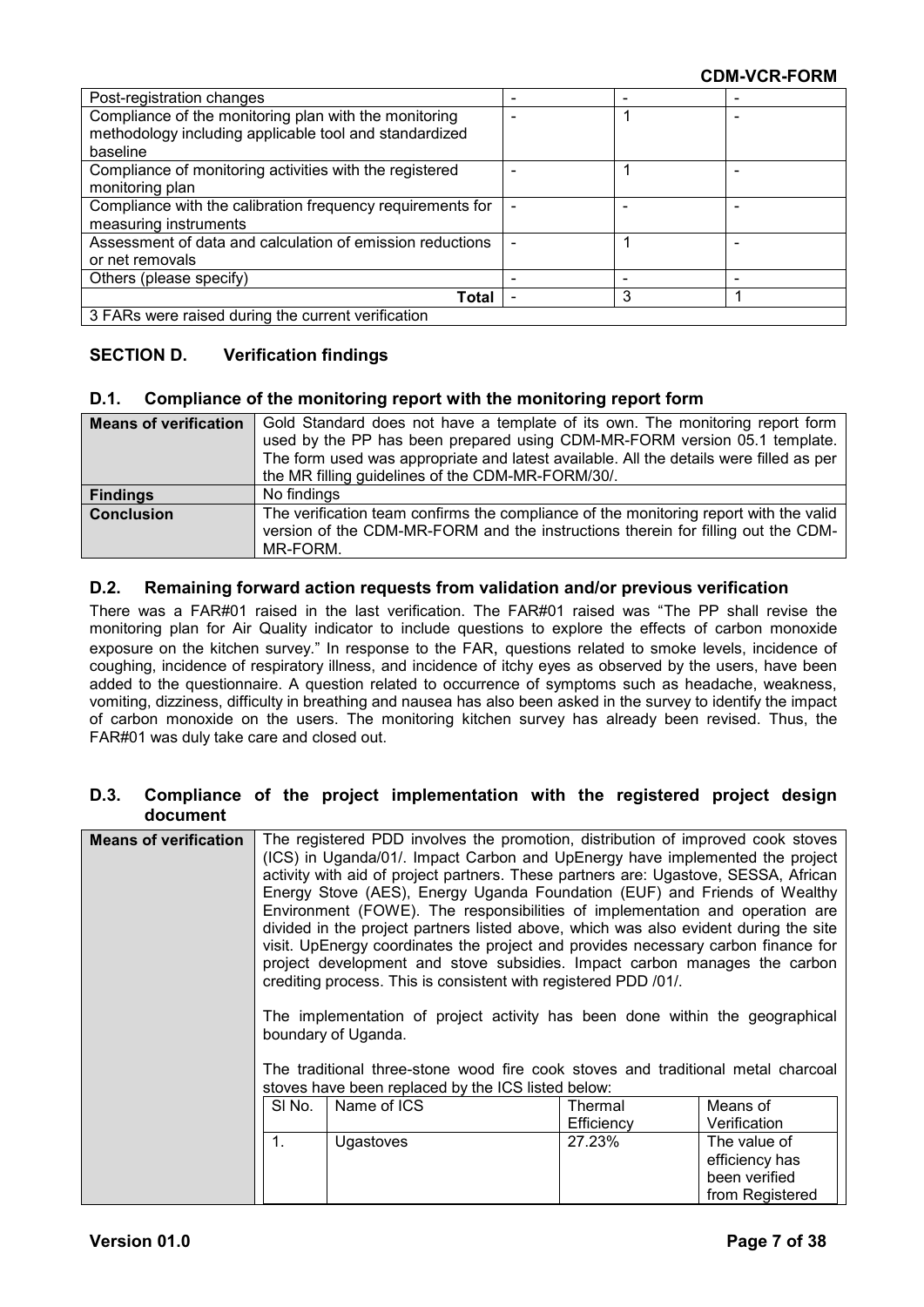|                |                                                               |        | PDD/01/                                                                       |
|----------------|---------------------------------------------------------------|--------|-------------------------------------------------------------------------------|
| 2.             | Energy Uganda<br>Foundation(EUF) stoves                       | 26.89% | The value of<br>efficiency has<br>been verified<br>from Registered<br>PDD/01/ |
| 3.             | Save Energy Saving Stove For<br>Africa Limited (SESSA) stoves | 23.78% | The value of<br>efficiency has<br>been verified<br>from Registered<br>PDD/01/ |
| 4 <sup>1</sup> | <b>Friends of Wealthy</b><br>Environment(FOWE) stoves         | 27.56% | The value of<br>efficiency has<br>been verified<br>from Registered<br>PDD/01/ |
| 5.             | African Energy Stoves(AES)                                    | 25.33% | The value of<br>efficiency has<br>been verified<br>from Registered<br>PDD/01/ |

The specifications of the cook stoves deployed have been checked from the manufacturer specifications/7/ and manual guide of the product /8/provided by the PP.

The numbers of Improved Cook stoves deployed under the project activity has been confirmed by the sales database /12/. 479,051 cook stoves have been constructed and disseminated till date out of which 22,103 were disseminated during the current monitoring period (from the total stoves, 445,560 sold between 2008 (August 2008 onwards)-2016 considered for this monitoring period only). The installation dates of the cook stoves have also been verified from the same sheet/12/. 273 institutional wood stoves were also built by the PP. However, PP has chosen not to consider those stoves for calculating the emission reductions.

Sale receipts/9,10/ and Carbon Transfer Agreement/13/ have been checked to confirm that the PP holds the sole rights to CERs.

PP has done thorough analysis of the projects across all the mechanisms and substantiated clearly that the project activity GS 447 disseminated cook stove of different technology and double counting of emission reductions has been avoided/28/.

It was observed by the Team Leader that all the households visited had their ICS in operational condition. It was also confirmed through interviews of owners/representatives (users of cook stoves) during the site visit.

The emission reduction achieved during the current monitoring period (01/07/2015 to  $31/12/2016$ ) is  $729,309$  tCO<sub>2</sub>e.

The information (including data and variables) provided in the MR is found to be in line with the details provided in the registered PDD/1/.

The verification team considers the project description, methodology, tools, forms and guidance of the project contained in the registered PDD. The monitoring report was compared and verified against the description provided in the registered PDD and found to be correct.

#### Grievance mechanism:

The customers have been provided with the manufacturer's stove warranty card which has the contact details such as phone number, email id and address mentioned in it. The customers can reach the PP though these contact details and register their complaints. The warranty cards were checked for contact details on site/11/. Interview with the end users revealed that they were aware about the grievance mechanism. Impact carbon representative informed the DOE on site that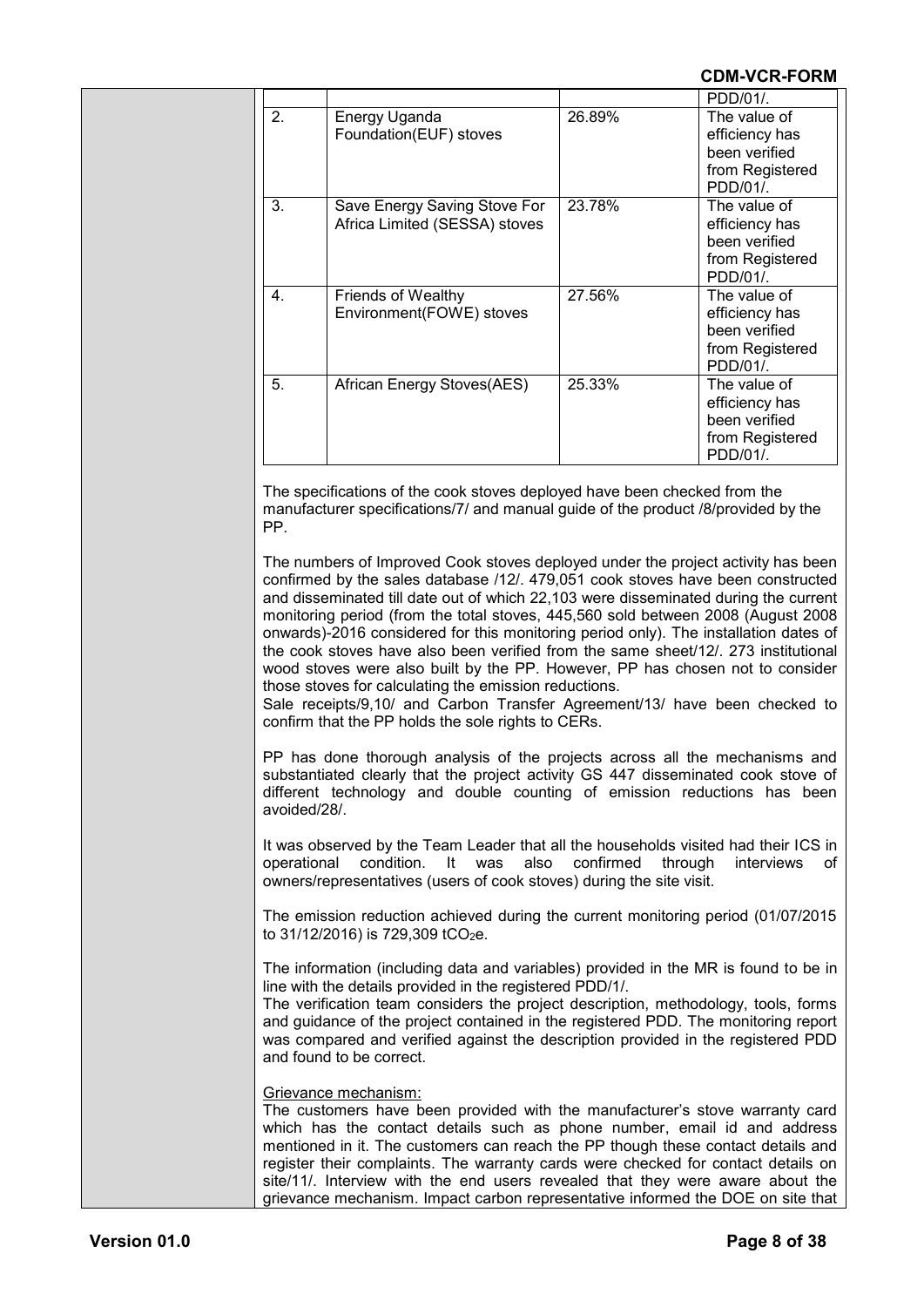|                    | on registration of complaints necessary actions are taken by replacing or repairing<br>the product. It was verified from the comment book kept in main office, checked<br>during site visit, that there were no comments received till the end of this monitoring |  |
|--------------------|-------------------------------------------------------------------------------------------------------------------------------------------------------------------------------------------------------------------------------------------------------------------|--|
|                    | period.                                                                                                                                                                                                                                                           |  |
| <b>At Findings</b> | CAR#02 was raised and resolved.                                                                                                                                                                                                                                   |  |
| <b>Conclusion</b>  | Assessment concludes the following:                                                                                                                                                                                                                               |  |
|                    | a. The implementation status of project activity was found to be in compliance<br>with registered PDD                                                                                                                                                             |  |
|                    | b. DOE has conducted the on-site visit to confirm the implementation status of<br>the project.                                                                                                                                                                    |  |
|                    | c. The start date of the project activity was found to be accurately and<br>consistently recorded.                                                                                                                                                                |  |
|                    | d. The actual operation of project activity was found to be in compliance with<br>the flow diagram provided in registered PDD.                                                                                                                                    |  |
|                    | e. There was no increase in emission reduction from estimates made in                                                                                                                                                                                             |  |
|                    | registered PDD, therefore no additional explanation was sought from PP                                                                                                                                                                                            |  |
|                    | regarding the same.                                                                                                                                                                                                                                               |  |
|                    | This is in compliance with para 385 of VVS Version 09                                                                                                                                                                                                             |  |

#### **D.4. Post-registration changes**

#### **D.4.1. Temporary deviations from the registered monitoring plan, monitoring methodology or standardized baseline**

Not Applicable

#### **D.4.2. Corrections**

None

#### **D.4.3. Changes to the start date of the crediting period**

The start date of the crediting is 01/04/2014 for the second crediting period as per the registered PDD/01/.

#### **D.4.4. Inclusion of a monitoring plan to a registered project activity**

Not Applicable

#### **D.4.5. Permanent changes from registered monitoring plan, monitoring methodology or standardized baseline**

Not Applicable

#### **D.4.6. Changes to the project design of a registered project activity**

Not Applicable

#### **D.4.7. Types of changes specific to afforestation and reforestation project activities** Not Applicable

#### **D.5. Compliance of monitoring plan with the monitoring methodology including applicable tool and standardized baseline**

| <b>Means of verification</b> After reviewing the monitoring plan provided in the registered PDD/01/ and the |
|-------------------------------------------------------------------------------------------------------------|
| applied methodology "Technologies and Practices to Displace Decentralized                                   |
| Thermal Energy Consumption"/03/, the verification team was able to establish that                           |
| the monitoring plan provided in the MR is in compliance with the applied                                    |
| methodology/03/.                                                                                            |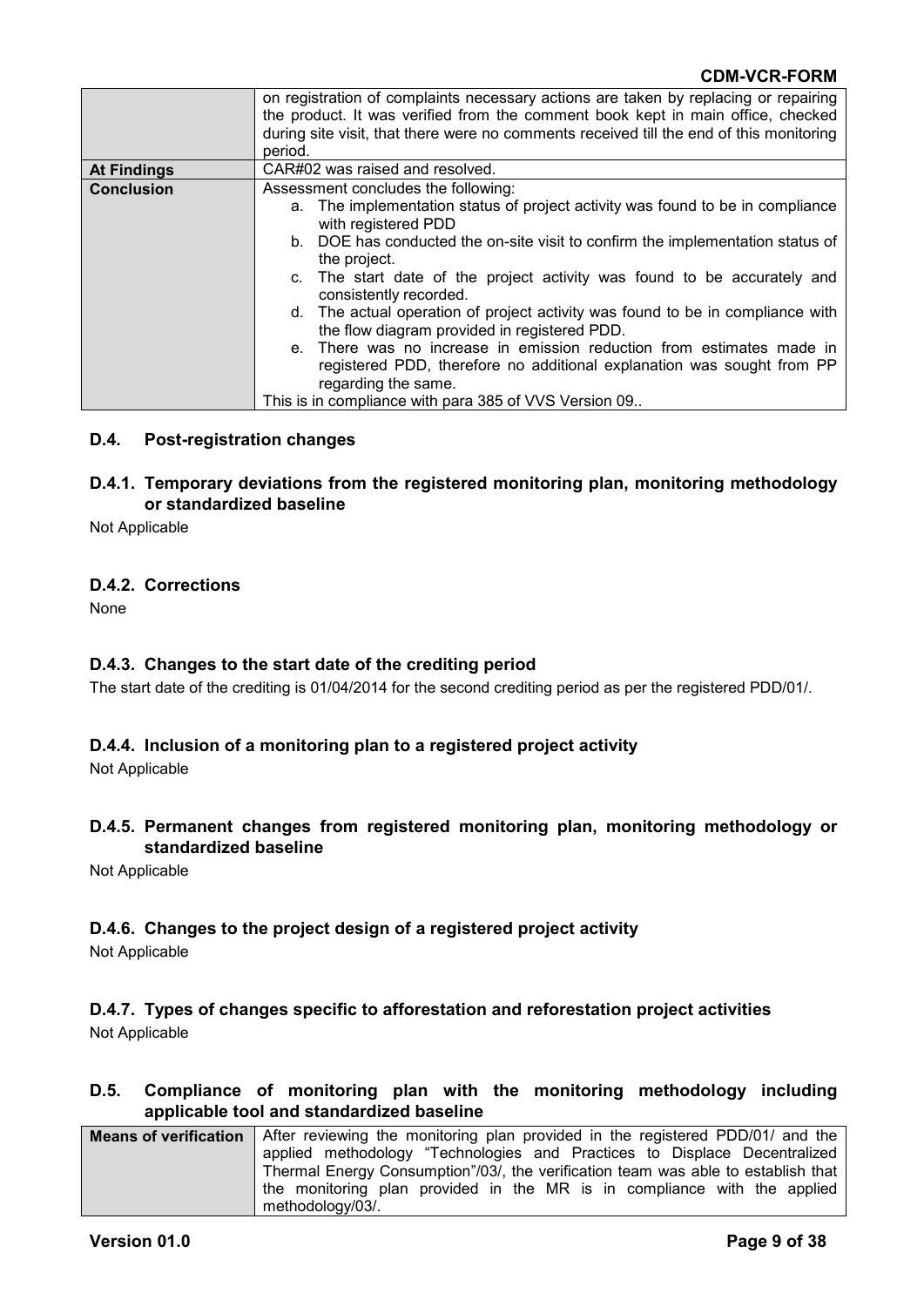| <b>Findings</b>   | CAR#02 was raised and resolved                                         |
|-------------------|------------------------------------------------------------------------|
| <b>Conclusion</b> | The monitoring plan is in compliance with the applied methodology/03/. |

#### **D.6. Compliance of monitoring activities with the registered monitoring plan**

#### **D.6.1. Data and parameters fixed ex ante or at renewal of crediting period**

For the calculation of emission reduction, PP has used the default values of charcoal for emission factor and NCV in place of wood because all the household uses Charcoal as fuel.

All parameters listed in the registered PDD as ex-ante are for wood fuel. It was mentioned in the PDD that "A general trend of fuel mixture in the form of firewood and charcoal is observed across the country. Thus, the charcoal and wood fuels are quantified separately and subsequently combined into a unique fuel consumption value in the form of woody biomass using the charcoal conversion factor".

|                                 | Value used in the MP     |
|---------------------------------|--------------------------|
| NCV of Fuel that has            | Charcoal = $29.5$ TJ/Gg  |
| been substituted                |                          |
| CO2 Emission Factor             | 112,000<br>Charcoal =    |
| (Fuel Consumption)              | kgCO2 / TJ               |
| Emission<br>Non-CO <sub>2</sub> | Charcoal = $9.88$ tCO2 / |
| Factor                          | ΤJ                       |
| Emission Factor from            | Charcoal = $1.802$ kgCO2 |
| <b>Fuel Production</b>          | kg of charcoal           |
|                                 | production               |

Hereafter following values has been used for the calculation.

The PP has applied weighted average of fuel mix to evaluate the values of ex-ante parameters which gives a lower value of emission reductions. The approach was found to be conservative and acceptable. The applied values have also been checked from the IPCC guidelines/14/.

#### **D.6.1.1. CO2 emission factor arising from use of fuels (wood or wood equivalents) in**  baseline scenario, EF<sub>b,CO2</sub>, kg CO<sub>2</sub>/TJ

| <b>Means of verification</b> | The registered PDD/1/ gives the value of 112,000 kg CO2/TJ for wood and charcoal<br>being used as a fuel which is also found consistent with the IPCC Assessment<br>Report 4 /14/. To account for emissions associated with charcoal production, PP<br>has also included 61.08 tCO <sub>2</sub> /TJ (calculated value) as the emission factor for<br>charcoal production in the overall charcoal emission factor. The source values and<br>the calculation for charcoal production emission factor are verified from the source<br>documents /36/. The baseline survey performed in 2013 /35/ reported usage of<br>charcoal in 74% households while usage of wood in remaining 26% households.<br>Hence, a weighted average of the fuel mix has been taken for calculations which<br>resulted in a value of 173,085 kgCO2/TJ for this parameter. The value is the<br>weighted average of fuel mix and weights of the fuels used were taken from<br>"Baseline Kitchen Survey report for the country of Uganda-2013"/35/. |
|------------------------------|-------------------------------------------------------------------------------------------------------------------------------------------------------------------------------------------------------------------------------------------------------------------------------------------------------------------------------------------------------------------------------------------------------------------------------------------------------------------------------------------------------------------------------------------------------------------------------------------------------------------------------------------------------------------------------------------------------------------------------------------------------------------------------------------------------------------------------------------------------------------------------------------------------------------------------------------------------------------------------------------------------------------------|
| <b>Findings</b>              | No findings.                                                                                                                                                                                                                                                                                                                                                                                                                                                                                                                                                                                                                                                                                                                                                                                                                                                                                                                                                                                                            |
| <b>Conclusion</b>            | The value in the monitoring report /05/ is consistent with the registered PDD/01/.                                                                                                                                                                                                                                                                                                                                                                                                                                                                                                                                                                                                                                                                                                                                                                                                                                                                                                                                      |
|                              | However, the parameter has not been used for ER calculation as the project<br>involves usage of charcoal not wood.                                                                                                                                                                                                                                                                                                                                                                                                                                                                                                                                                                                                                                                                                                                                                                                                                                                                                                      |

#### **D.6.1.2. Non-CO2 emission factor arising from use of fuels (wood and wood**  equivalents) in baseline scenario, EF<sub>b,nonCO2</sub>, kg CO2e/TJ

| <b>Means of verification</b> | The registered PDD/1/ gives the value of 33,952.5 kg CO2e/TJ for wood being used   |
|------------------------------|------------------------------------------------------------------------------------|
|                              | as a fuel. However, PP has used a value of 9.88 kg CO2e/TJ for this parameter,     |
|                              | which is the weighted average of fuel mix and weights of the fuels used were taken |
|                              | from "Baseline Kitchen Survey report for the country of Uganda-2013"/35/ and non-  |
|                              | CO2 emission factor of each fuel have been sourced from IPCC defaults/14/.         |
| <b>Findings</b>              | No findings.                                                                       |
| <b>Conclusion</b>            | The value in the monitoring report /05/ is consistent with the registered PDD/01/. |
|                              | However, the parameter has not been used for ER calculation as the project         |
|                              | involves usage of charcoal not wood.                                               |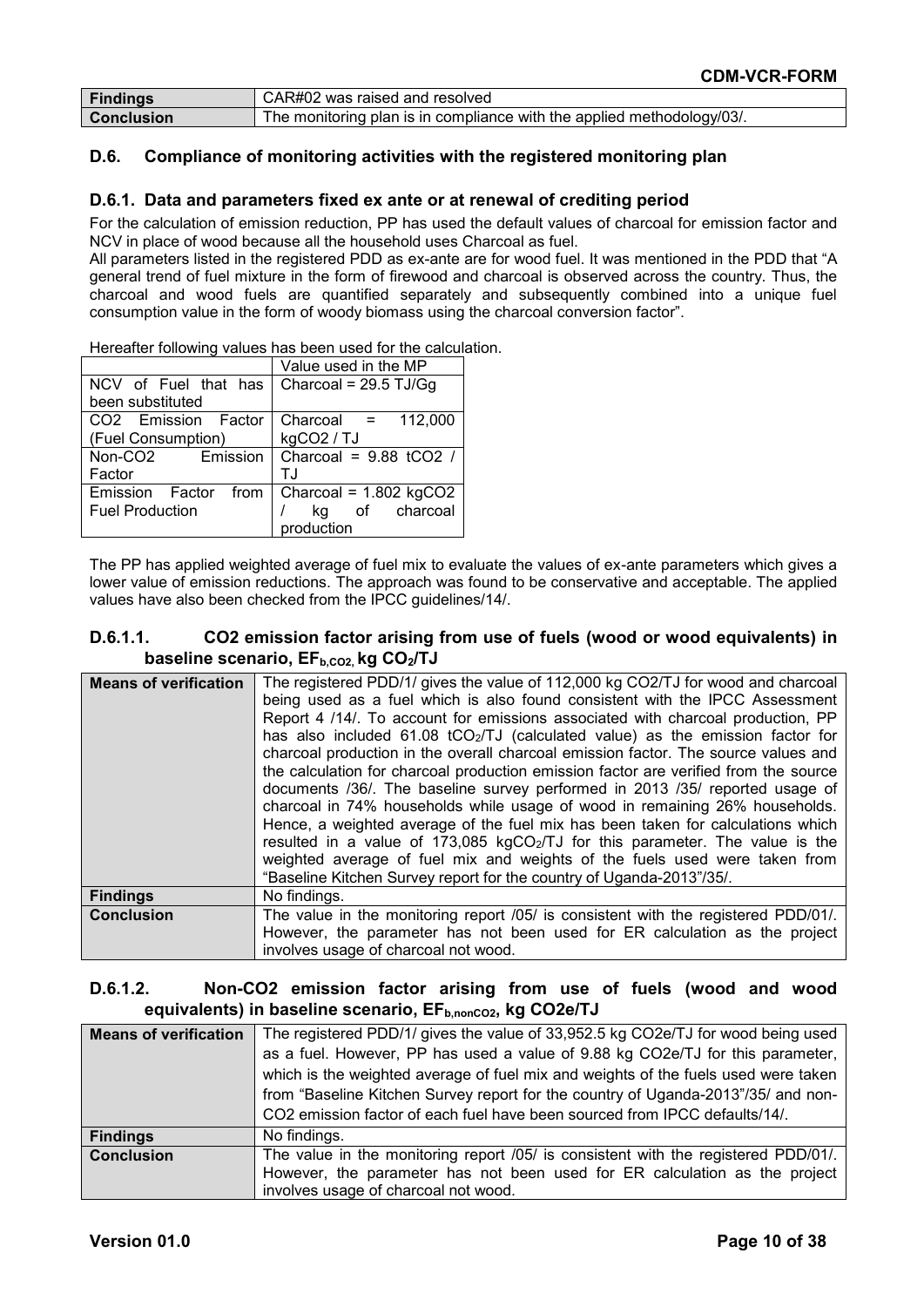### **D.6.1.3. CO2 emission factor arising from use of fuels (wood and wood equivalents)** in project scenario, EF<sub>p,CO2</sub>, kg CO2/TJ

| <b>Means of verification</b> | The registered PDD/1/ gives the value of 112,000 kg CO2/TJ for wood and charcoal<br>being used as a fuel which is also found consistent with the IPCC Assessment<br>Report 4 /14/. To account for emissions associated with charcoal production, PP<br>has also included $61.08$ tCO <sub>2</sub> /TJ (calculated value) as the emission factor for<br>charcoal production in the overall charcoal emission factor. The source values and<br>the calculation for charcoal production emission factor are verified from the source<br>documents /36/. The baseline survey performed in 2013 /35/ reported usage of<br>charcoal in 74% households while usage of wood in remaining 26% households.<br>Hence, a weighted average of the fuel mix has been taken for calculations which<br>resulted in a value of 173,085 kgCO <sub>2</sub> /TJ for this parameter. The value is the<br>weighted average of fuel mix and weights of the fuels used were taken from<br>"Baseline Kitchen Survey report for the country of Uganda-2013"/35/. |
|------------------------------|----------------------------------------------------------------------------------------------------------------------------------------------------------------------------------------------------------------------------------------------------------------------------------------------------------------------------------------------------------------------------------------------------------------------------------------------------------------------------------------------------------------------------------------------------------------------------------------------------------------------------------------------------------------------------------------------------------------------------------------------------------------------------------------------------------------------------------------------------------------------------------------------------------------------------------------------------------------------------------------------------------------------------------------|
|                              |                                                                                                                                                                                                                                                                                                                                                                                                                                                                                                                                                                                                                                                                                                                                                                                                                                                                                                                                                                                                                                        |
| <b>Findings</b>              | No findings.                                                                                                                                                                                                                                                                                                                                                                                                                                                                                                                                                                                                                                                                                                                                                                                                                                                                                                                                                                                                                           |
| <b>Conclusion</b>            | The value in the monitoring report /05/ is consistent with the registered PDD/01/.                                                                                                                                                                                                                                                                                                                                                                                                                                                                                                                                                                                                                                                                                                                                                                                                                                                                                                                                                     |

### **D.6.1.4. Non-CO2 emission factor arising from use of fuels (wood and wood**  equivalents) in project scenario, EF<sub>p,nonCO2</sub>, kg CO2e/TJ

| <b>Means of verification</b> | The registered PDD/1/ gives the value of 33,952.5 kg CO <sub>2</sub> e/TJ for wood being used<br>as a fuel. However, PP has used a value of $9.88$ kg CO <sub>2</sub> e/TJ for this parameter,<br>which is the weighted average of fuel mix and weights of the fuels used were taken<br>from "Baseline Kitchen Survey report for the country of Uganda-2013"/35/ and non- |
|------------------------------|---------------------------------------------------------------------------------------------------------------------------------------------------------------------------------------------------------------------------------------------------------------------------------------------------------------------------------------------------------------------------|
|                              | CO2 emission factor of each fuel have been sourced from IPCC defaults/14/.                                                                                                                                                                                                                                                                                                |
| <b>Findings</b>              | No findings.                                                                                                                                                                                                                                                                                                                                                              |
| <b>Conclusion</b>            | The value in the monitoring report /05/ is consistent with the registered PDD/01/.                                                                                                                                                                                                                                                                                        |

#### **D.6.1.5. Net calorific value of the fuel (wood and wood equivalents) used in the**  baseline, NCV<sub>b</sub>, TJ/Gg

| <b>Means of verification</b> | The registered PDD/01/ gives the value of 15.6 TJ/Gg for wood being used as a<br>fuel. However, PP has used a value of 29.5 TJ/Gq for this parameter as the value<br>is the weighted average of fuel mix and weights of the fuels used were taken from<br>"Baseline Kitchen Survey report for the country of Uganda-2013"/35/ and non-CO2<br>emission factor of each fuel have been sourced from IPCC defaults/14/. |
|------------------------------|---------------------------------------------------------------------------------------------------------------------------------------------------------------------------------------------------------------------------------------------------------------------------------------------------------------------------------------------------------------------------------------------------------------------|
| <b>Findings</b>              | No findings.                                                                                                                                                                                                                                                                                                                                                                                                        |
| <b>Conclusion</b>            | The value in the monitoring report /05/ is consistent with the registered PDD/01/.                                                                                                                                                                                                                                                                                                                                  |

#### **D.6.1.6. Net calorific value of the fuel (wood and wood equivalents) used in the**  project, NCV<sub>p</sub>, TJ/Gg

| <b>Means of verification</b> | The registered PDD/01/ gives the value of 15.6 TJ/Gg for wood being used as a<br>fuel. However, PP has used a value of 29.5 TJ/Gg for this parameter as the value<br>is the weighted average of fuel mix and weights of the fuels used were taken from<br>"Baseline Kitchen Survey report for the country of Uganda-2013"/35/ and non-CO2<br>emission factor of each fuel have been sourced from IPCC defaults/14/. |
|------------------------------|---------------------------------------------------------------------------------------------------------------------------------------------------------------------------------------------------------------------------------------------------------------------------------------------------------------------------------------------------------------------------------------------------------------------|
| <b>Findings</b>              | No findings.                                                                                                                                                                                                                                                                                                                                                                                                        |
| <b>Conclusion</b>            | The value in the monitoring report /05/ is consistent with the registered PDD/01/.                                                                                                                                                                                                                                                                                                                                  |

#### **D.6.1.7. Non-renewability status of woody biomass fuel in scenario i during year y, fnrb,i,y, Fractional non-renewability**

| <b>Means of verification</b> | Methodology AMS II.G. version 2.0/01/ gives the value of 0.82 for this parameter.                                                                                                                        |
|------------------------------|----------------------------------------------------------------------------------------------------------------------------------------------------------------------------------------------------------|
|                              | The value has been sourced from CDM default value (accepted by Ugandan DNA                                                                                                                               |
|                              | on 11 April 2012).                                                                                                                                                                                       |
| <b>Findings</b>              | No findings.                                                                                                                                                                                             |
| <b>Conclusion</b>            | The value in the monitoring report /05/ and corresponding emission reduction<br>calculations spreadsheet /06/ are consistent with the registered PDD/01/. The<br>applied value is correct and justified. |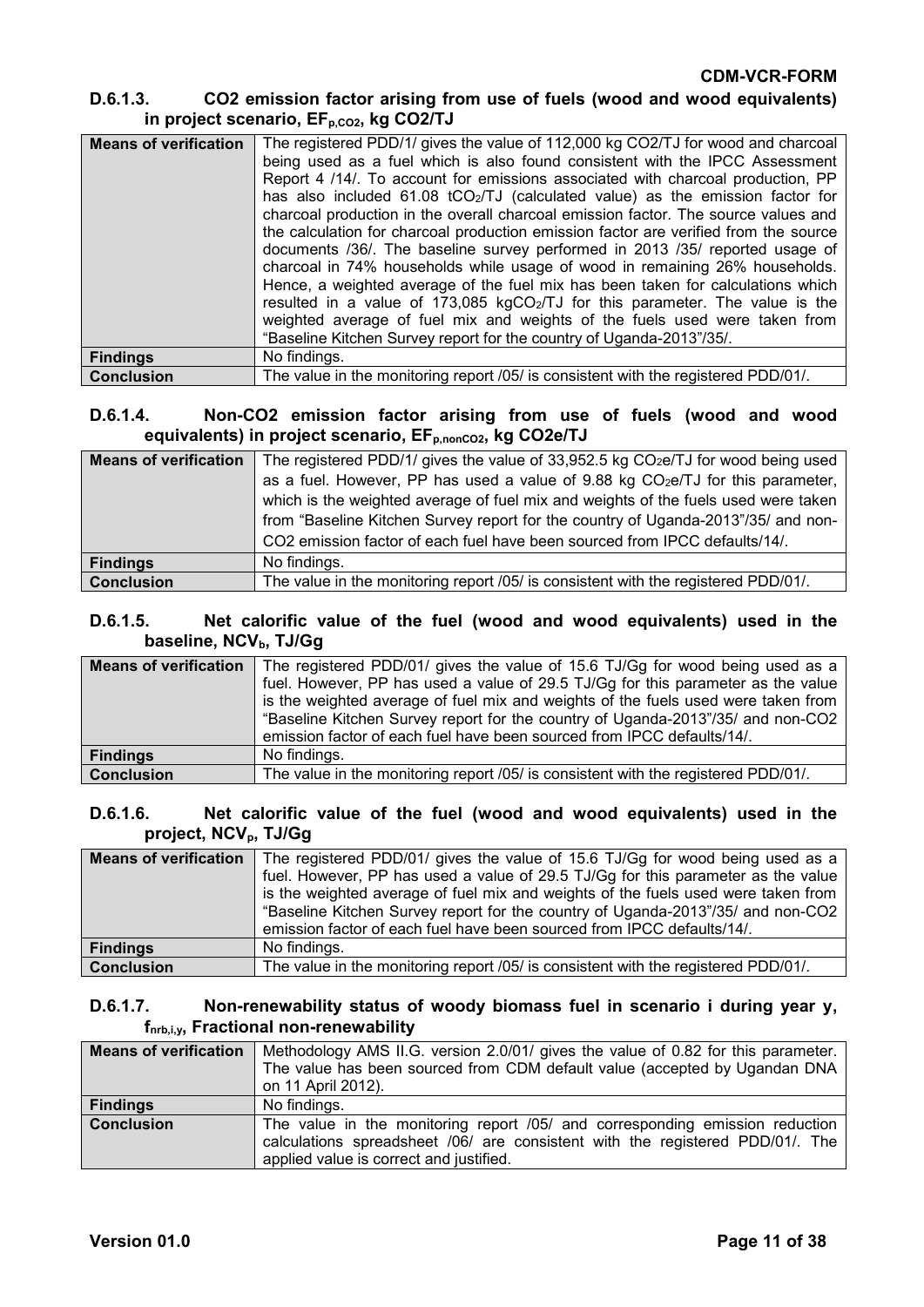# **D.6.2. Data and parameters monitored (Carbon Verification)**

### **D.6.2.1: Quantity of fuel (Charcoal) that is consumed in baseline scenario b during year y, Pb,y, Kg/person-meal**

| of<br><b>Means</b> |                                                                                                                                                                                                                                                                       |                                                                                                                                                                                                                                                                                                                                                           |                                                                                                                                                                  |                                            |                          |                  |  |  |
|--------------------|-----------------------------------------------------------------------------------------------------------------------------------------------------------------------------------------------------------------------------------------------------------------------|-----------------------------------------------------------------------------------------------------------------------------------------------------------------------------------------------------------------------------------------------------------------------------------------------------------------------------------------------------------|------------------------------------------------------------------------------------------------------------------------------------------------------------------|--------------------------------------------|--------------------------|------------------|--|--|
| verification       | <b>Criteria/Requirements</b>                                                                                                                                                                                                                                          |                                                                                                                                                                                                                                                                                                                                                           |                                                                                                                                                                  | <b>Assessment</b>                          |                          |                  |  |  |
|                    | Measuring<br>/Reading<br>/Recording frequency                                                                                                                                                                                                                         |                                                                                                                                                                                                                                                                                                                                                           | Measuring and Reading frequency for the parameter is Biennially.                                                                                                 |                                            |                          |                  |  |  |
|                    | Is measuring and reporting<br>frequency in accordance<br>with the monitoring plan<br>monitoring<br>and<br>methodology? (Yes / No)                                                                                                                                     |                                                                                                                                                                                                                                                                                                                                                           | Yes, the frequency of measuring and reporting is in accordance with<br>the monitoring plan of PDD & applied methodology/1,3/.                                    |                                            |                          |                  |  |  |
|                    | Monitoring equipment                                                                                                                                                                                                                                                  | Baseline KPT has been carried based on analysis the field survey<br>data to measure the value of this parameter.<br>The equipment used during KPT test are as follows:                                                                                                                                                                                    |                                                                                                                                                                  |                                            |                          |                  |  |  |
|                    |                                                                                                                                                                                                                                                                       |                                                                                                                                                                                                                                                                                                                                                           |                                                                                                                                                                  |                                            |                          |                  |  |  |
|                    |                                                                                                                                                                                                                                                                       | SI<br>No.                                                                                                                                                                                                                                                                                                                                                 | Equipment                                                                                                                                                        | <b>Type</b>                                | Model<br>Number          | Serial<br>Number |  |  |
|                    |                                                                                                                                                                                                                                                                       | 1.                                                                                                                                                                                                                                                                                                                                                        | Weighing<br>scale                                                                                                                                                | <b>ATKO Table</b><br>top weighing<br>scale | <b>AW 15K</b>            | C1199M-<br>1336  |  |  |
|                    |                                                                                                                                                                                                                                                                       | 2.                                                                                                                                                                                                                                                                                                                                                        | Thermometer                                                                                                                                                      | 16"<br>Accu-<br>safe<br>thermometer        | B2603CW3<br><b>BLS16</b> | $\blacksquare$   |  |  |
|                    |                                                                                                                                                                                                                                                                       | 3.                                                                                                                                                                                                                                                                                                                                                        | Moisture<br>Meter                                                                                                                                                | Lutron<br>moisture<br>meter                | <b>MS7000</b>            | 20424            |  |  |
|                    | Calibration<br>frequency<br>/interval:                                                                                                                                                                                                                                |                                                                                                                                                                                                                                                                                                                                                           | Please refer section D.7. of this report.                                                                                                                        |                                            |                          |                  |  |  |
|                    | How were the values in the<br>monitoring report verified?                                                                                                                                                                                                             | The value of the parameter is 0.204 kg/person-meal. The value has<br>been determined by conducting baseline KPT analysis. The result has<br>been verified from Baseline KPT sheet/15/. The tests were conducted<br>between 15/01/2016-09/02/2016. Since the monitoring frequency is<br>biennial, the results are valid for the current monitoring period. |                                                                                                                                                                  |                                            |                          |                  |  |  |
|                    | the<br>applicable,<br>has<br>lf<br>reported data been cross-<br>checked<br>with<br>other<br>available data?                                                                                                                                                           |                                                                                                                                                                                                                                                                                                                                                           | Not Applicable.                                                                                                                                                  |                                            |                          |                  |  |  |
|                    | Does<br>the<br>data<br>management<br>ensure<br>correct transfer of data and<br>reporting<br>of<br>emission<br>reductions<br>and<br>are<br>QA/QC<br>necessary<br>processes in place?                                                                                   |                                                                                                                                                                                                                                                                                                                                                           | The tests have been conducted by trained staff. The training<br>certificates/20/ of the team has checked by the verification team to<br>assess their competence. |                                            |                          |                  |  |  |
|                    | In case project participants<br>temporarily<br>have<br>not<br>monitored the parameter,<br>has either i) a deviation<br>been approved by the CDM<br>EB or ii) has the parameter<br>estimated<br>been<br>as<br>stipulated by Appendix 1 to<br>the CDM Project Standard? |                                                                                                                                                                                                                                                                                                                                                           | Not Applicable                                                                                                                                                   |                                            |                          |                  |  |  |
| uFindings          | CAR#03 was raised and resolved.                                                                                                                                                                                                                                       |                                                                                                                                                                                                                                                                                                                                                           |                                                                                                                                                                  |                                            |                          |                  |  |  |
| <b>Conclusion</b>  | The parameter has been monitored appropriately, in accordance with the registered monitoring plan                                                                                                                                                                     |                                                                                                                                                                                                                                                                                                                                                           |                                                                                                                                                                  |                                            |                          |                  |  |  |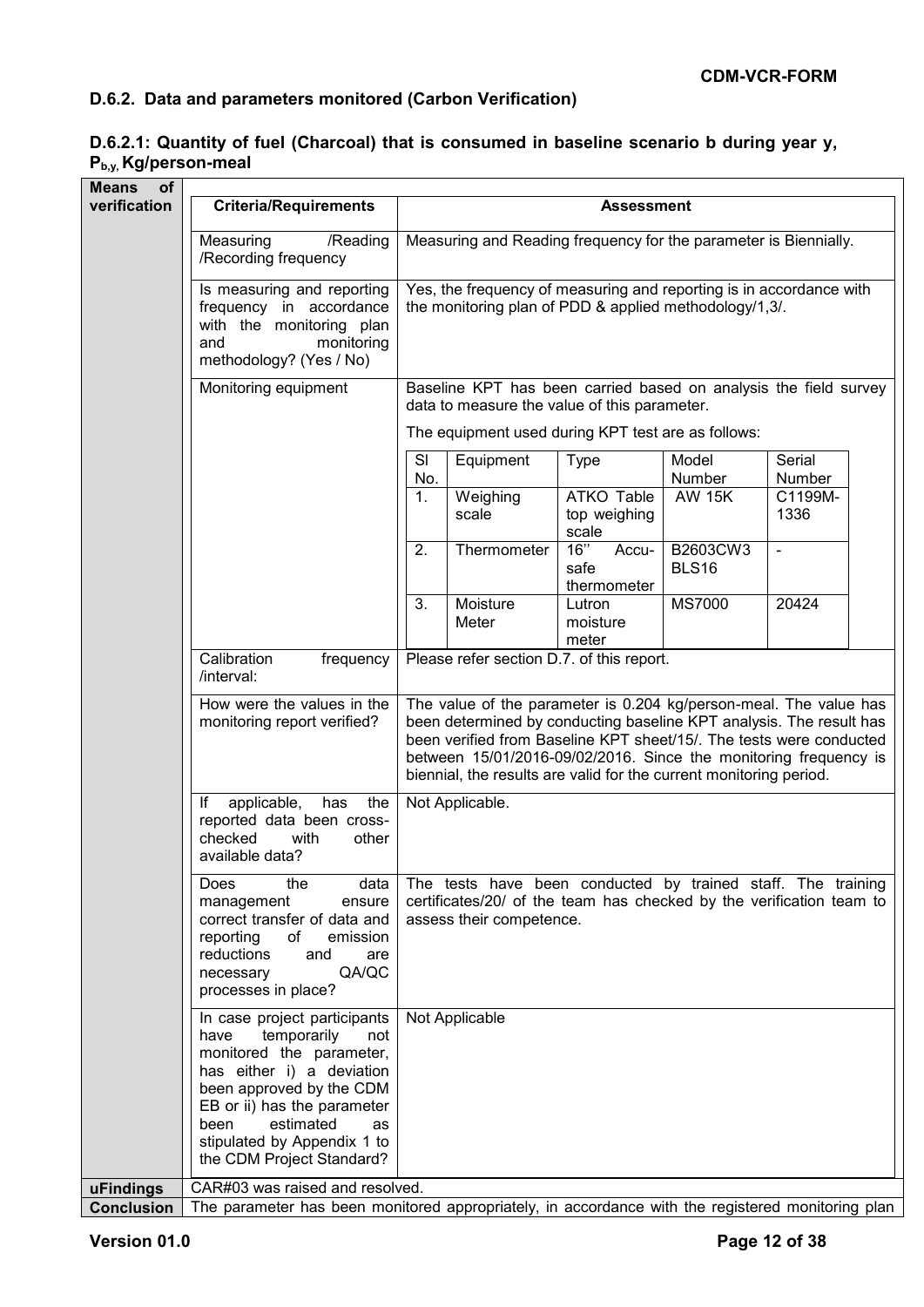|  | gas per measurement methods and procedures to be applied) and applied methodology. The              |  |  |  |  |  |
|--|-----------------------------------------------------------------------------------------------------|--|--|--|--|--|
|  | monitoring results were recorded consistently as per the approved frequency in the monitoring plan. |  |  |  |  |  |

# **D.6.2.2: Quantity of fuel (Charcoal) that is consumed in project scenario b during year y, P<sub>p,y,</sub> Kg/person-meal**

| of<br><b>Means</b> |                                                                                                                                                                                                                                                                       |                                                                                                                                                                                                                                                                                                                                                  |                                               |                                     |                                                                  |                  |  |  |
|--------------------|-----------------------------------------------------------------------------------------------------------------------------------------------------------------------------------------------------------------------------------------------------------------------|--------------------------------------------------------------------------------------------------------------------------------------------------------------------------------------------------------------------------------------------------------------------------------------------------------------------------------------------------|-----------------------------------------------|-------------------------------------|------------------------------------------------------------------|------------------|--|--|
| verification       | <b>Criteria/Requirements</b>                                                                                                                                                                                                                                          |                                                                                                                                                                                                                                                                                                                                                  |                                               | <b>Assessment</b>                   |                                                                  |                  |  |  |
|                    | Measuring<br>/Reading<br>/Recording frequency                                                                                                                                                                                                                         |                                                                                                                                                                                                                                                                                                                                                  |                                               |                                     | Measuring and Reading frequency for the parameter is Biennially. |                  |  |  |
|                    | Is measuring and reporting<br>frequency in accordance<br>with the monitoring plan<br>monitoring<br>and<br>methodology? (Yes / No)                                                                                                                                     |                                                                                                                                                                                                                                                                                                                                                  | Yes, the frequency is in line to the PDD/01/. |                                     |                                                                  |                  |  |  |
|                    | Monitoring equipment                                                                                                                                                                                                                                                  | Project KPT has been carried based on analysis the field survey data<br>to measure the value of this parameter.<br>The equipment used during KPT test are as follows:                                                                                                                                                                            |                                               |                                     |                                                                  |                  |  |  |
|                    |                                                                                                                                                                                                                                                                       |                                                                                                                                                                                                                                                                                                                                                  |                                               |                                     |                                                                  |                  |  |  |
|                    |                                                                                                                                                                                                                                                                       | SI<br>No.                                                                                                                                                                                                                                                                                                                                        | Equipment                                     | <b>Type</b>                         | Model Number                                                     | Serial<br>Number |  |  |
|                    |                                                                                                                                                                                                                                                                       | 1.                                                                                                                                                                                                                                                                                                                                               | Weighing<br>scale                             | ATKO Table<br>top weighing<br>scale | <b>AW 15K</b>                                                    | C1199M-<br>1336  |  |  |
|                    |                                                                                                                                                                                                                                                                       | 2.                                                                                                                                                                                                                                                                                                                                               | Thermometer                                   | 16"<br>Accu-<br>safe<br>thermometer | B2603CW3BLS16                                                    | $\blacksquare$   |  |  |
|                    |                                                                                                                                                                                                                                                                       | 3.                                                                                                                                                                                                                                                                                                                                               | Moisture<br>Meter                             | Lutron<br>moisture<br>meter         | <b>MS7000</b>                                                    | 20424            |  |  |
|                    | Calibration<br>frequency<br>/interval:                                                                                                                                                                                                                                |                                                                                                                                                                                                                                                                                                                                                  | Please refer section D.7. of this report.     |                                     |                                                                  |                  |  |  |
|                    | How were the values in the<br>monitoring report verified?                                                                                                                                                                                                             | The value of the parameter is 0.108 kg/person-meal. The value has<br>been determined by conducting baseline KPT analysis. The result has<br>been verified from KPT sheet/19/. The tests were conducted between<br>15/01/2016-02/12/2016. Since the monitoring frequency is biennial,<br>the results are valid for the current monitoring period. |                                               |                                     |                                                                  |                  |  |  |
|                    | applicable,<br>lf<br>has<br>the<br>reported data been cross-<br>checked<br>with<br>other<br>available data?                                                                                                                                                           | Survey forms have been cross check the values inserted in the KPT<br>sheet/21/.                                                                                                                                                                                                                                                                  |                                               |                                     |                                                                  |                  |  |  |
|                    | Does<br>the<br>data<br>management<br>ensure<br>correct transfer of data and<br>reporting<br>of<br>emission<br>reductions<br>and<br>are<br>QA/QC<br>necessary<br>processes in place?                                                                                   | The tests have been conducted by trained staff. The training<br>certificates/20/ of the team has checked by the verification team to<br>assess their competence.                                                                                                                                                                                 |                                               |                                     |                                                                  |                  |  |  |
|                    | In case project participants<br>temporarily<br>not<br>have<br>monitored the parameter,<br>has either i) a deviation<br>been approved by the CDM<br>EB or ii) has the parameter<br>estimated<br>been<br>as<br>stipulated by Appendix 1 to<br>the CDM Project Standard? |                                                                                                                                                                                                                                                                                                                                                  | Not Applicable                                |                                     |                                                                  |                  |  |  |
| <b>Findings</b>    | CAR#03 was raised and resolved.                                                                                                                                                                                                                                       |                                                                                                                                                                                                                                                                                                                                                  |                                               |                                     |                                                                  |                  |  |  |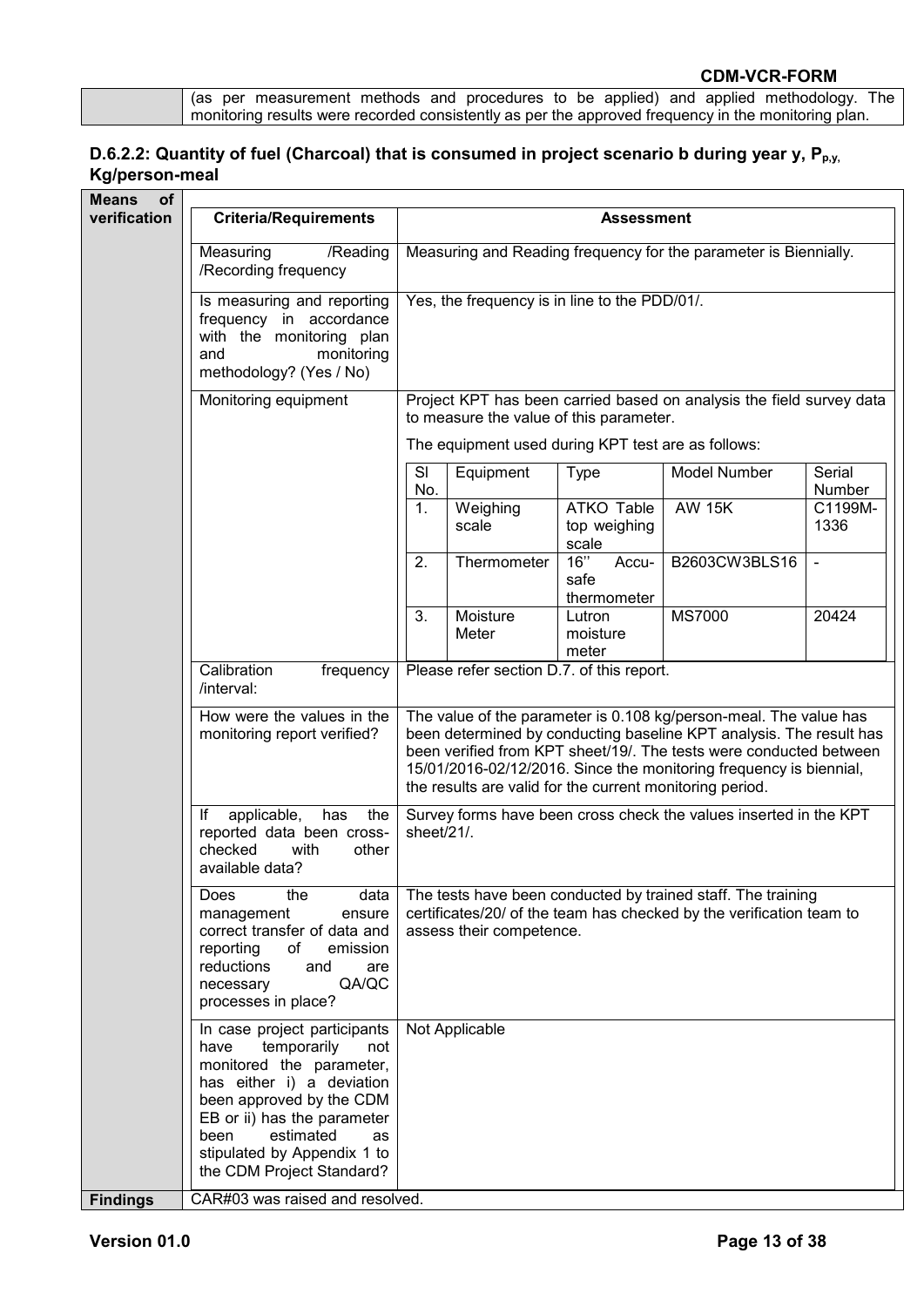| <b>Conclusion</b> The parameter has been monitored appropriately, in accordance with the registered monitoring plan |
|---------------------------------------------------------------------------------------------------------------------|
| (as per measurement methods and procedures to be applied) and applied methodology. The                              |
| monitoring results were recorded consistently as per the approved frequency in the monitoring plan.                 |

# **D.6.2.3: Usage rate in project scenario p during year y, Up,y, Fraction**

| <b>Means</b><br><b>of</b> |                                                                                                                                                                                                                                                                                                                                                   |                                                                                                                                                                                         |
|---------------------------|---------------------------------------------------------------------------------------------------------------------------------------------------------------------------------------------------------------------------------------------------------------------------------------------------------------------------------------------------|-----------------------------------------------------------------------------------------------------------------------------------------------------------------------------------------|
| verification              | <b>Criteria/Requirements</b>                                                                                                                                                                                                                                                                                                                      | Assessment                                                                                                                                                                              |
|                           | Measuring<br>/Reading<br>/Recording frequency                                                                                                                                                                                                                                                                                                     | Measuring and recording frequency for the parameter is being<br>annually.                                                                                                               |
|                           | Is measuring and reporting<br>frequency in accordance with<br>monitoring plan<br>the<br>and<br>monitoring methodology? (Yes<br>$/$ No)                                                                                                                                                                                                            | Yes, the frequency is in line to the PDD/01/.                                                                                                                                           |
|                           | Monitoring equipment                                                                                                                                                                                                                                                                                                                              | Not Applicable. The value of the parameter has been calculated by<br>conducting usage survey.                                                                                           |
|                           | Is accuracy of the monitoring<br>equipment as stated in the<br>monitoring<br>lf<br>plan?<br>the<br>monitoring plan does<br>not<br>specify the accuracy of the<br>monitoring equipment, does<br>the accuracy of the monitoring<br>equipment<br>comply<br>with<br>local/national standards, or as<br>manufacturer's<br>the<br>per<br>specification? | Not Applicable                                                                                                                                                                          |
|                           | Is the accuracy valid for the<br>entire measuring range or do<br>different accuracy levels apply<br>to different measuring ranges?                                                                                                                                                                                                                | Not Applicable                                                                                                                                                                          |
|                           | Calibration frequency /interval:                                                                                                                                                                                                                                                                                                                  | Not Applicable                                                                                                                                                                          |
|                           | Is the calibration interval in line<br>with<br>the<br>monitoring<br>plan<br>and/or methodology? If the<br>monitoring plan does<br>not<br>specify the frequency of<br>calibration, is the selected<br>frequency in accordance with<br>the local/national standards, or<br>as per the manufacturer's<br>specifications?                             | Not Applicable                                                                                                                                                                          |
|                           | Is the calibration of measuring<br>equipment carried out by an<br>accredited<br>person<br>or<br>institution?                                                                                                                                                                                                                                      | Not Applicable                                                                                                                                                                          |
|                           | Is(are) calibration(s) valid for<br>the whole reporting period?                                                                                                                                                                                                                                                                                   | Not Applicable                                                                                                                                                                          |
|                           | Is the calibration carried out<br>for<br>measuring<br>range<br>a<br>comparable with the range for<br>which measurements<br>have<br>been carried out?                                                                                                                                                                                              | Not Applicable                                                                                                                                                                          |
|                           | How were the values in the<br>monitoring report verified?                                                                                                                                                                                                                                                                                         | The value of the parameter is 80.39%. The value has been<br>determined by conducting usage survey analysis. The result has<br>been verified from usage survey sheet/23/. The tests were |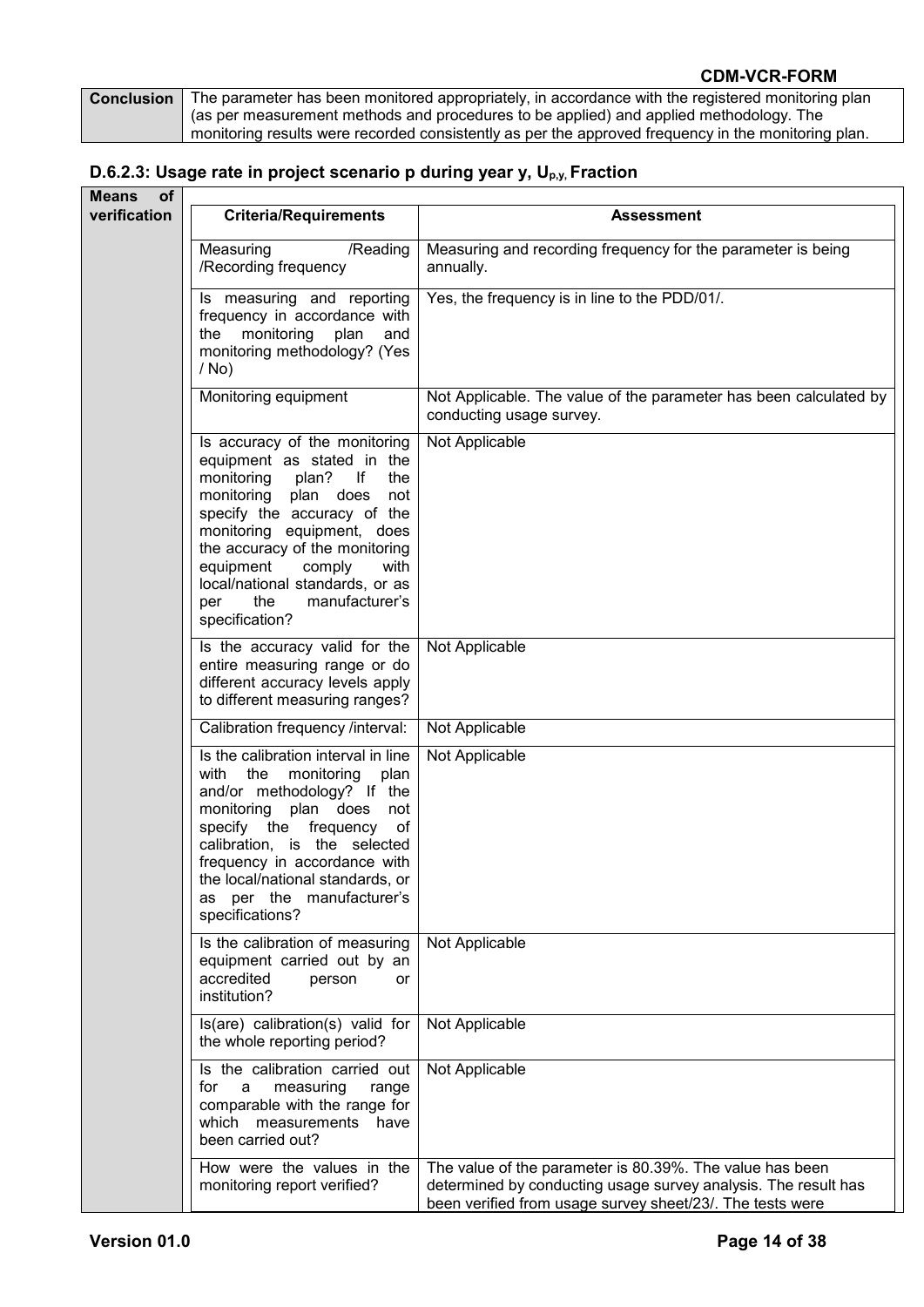|                   |                                                                                                                                                                                                                                                                       | conducted between 15/01/2016-02/12/2016. Since the monitoring<br>frequency is biennial, the results are valid for the current<br>monitoring period.         |  |  |
|-------------------|-----------------------------------------------------------------------------------------------------------------------------------------------------------------------------------------------------------------------------------------------------------------------|-------------------------------------------------------------------------------------------------------------------------------------------------------------|--|--|
|                   | If applicable, has the reported<br>data been cross-checked with<br>other available data?                                                                                                                                                                              | Usage survey forms/22/ have been cross check the values<br>inserted in the usage survey sheet/23/.                                                          |  |  |
|                   | Does the data management<br>ensure correct transfer of data<br>and reporting of emission<br>reductions and are necessary<br>QA/QC processes in place?                                                                                                                 | The tests have been conducted by trained staff. The training<br>certificates/20/ of the team has checked by the verification to<br>assess their competence. |  |  |
|                   | In case project participants<br>temporarily<br>not<br>have<br>monitored the parameter, has<br>either i) a deviation<br>been<br>approved by the CDM EB or ii)<br>has the parameter<br>been<br>estimated as stipulated by<br>Appendix 1 to the CDM<br>Project Standard? | Not Applicable                                                                                                                                              |  |  |
| <b>Findings</b>   | CAR#02 and CAR#03 were raised and resolved.                                                                                                                                                                                                                           |                                                                                                                                                             |  |  |
| <b>Conclusion</b> |                                                                                                                                                                                                                                                                       | The parameter has been monitored appropriately, in accordance with the registered monitoring plan                                                           |  |  |
|                   | (as per measurement methods and procedures to be applied) and applied methodology. The<br>monitoring results were recorded consistently as per the approved frequency in the monitoring plan.                                                                         |                                                                                                                                                             |  |  |

#### **D.6.2.4: Technologies in the project database for project scenario p through monitoring period, Np,y , Project technologies credited (units)**

| <b>Means</b><br><b>of</b> |                                                                                                                                                                                                                                                                                                                                                |                                                     |
|---------------------------|------------------------------------------------------------------------------------------------------------------------------------------------------------------------------------------------------------------------------------------------------------------------------------------------------------------------------------------------|-----------------------------------------------------|
| verification              | <b>Criteria/Requirements</b>                                                                                                                                                                                                                                                                                                                   | <b>Assessment</b>                                   |
|                           | /Reading<br>Measuring<br>/Recording frequency                                                                                                                                                                                                                                                                                                  | Recording frequency for the parameter is continuous |
|                           | Is measuring and reporting<br>frequency in accordance with<br>monitoring<br>plan<br>the<br>and<br>monitoring methodology? (Yes<br>$/$ No)                                                                                                                                                                                                      | Yes, the frequency is in line to the PDD/01/.       |
|                           | Monitoring equipment                                                                                                                                                                                                                                                                                                                           | Not Applicable.                                     |
|                           | Is accuracy of the monitoring<br>equipment as stated in the<br>monitoring plan?<br>lf<br>the<br>monitoring plan does<br>not<br>specify the accuracy of the<br>monitoring equipment, does<br>the accuracy of the monitoring<br>equipment<br>comply<br>with<br>local/national standards, or as<br>manufacturer's<br>the<br>per<br>specification? | Not Applicable                                      |
|                           | Is the accuracy valid for the<br>entire measuring range or do<br>different accuracy levels apply<br>to different measuring ranges?                                                                                                                                                                                                             | Not Applicable                                      |
|                           | Calibration frequency /interval:                                                                                                                                                                                                                                                                                                               | Not Applicable                                      |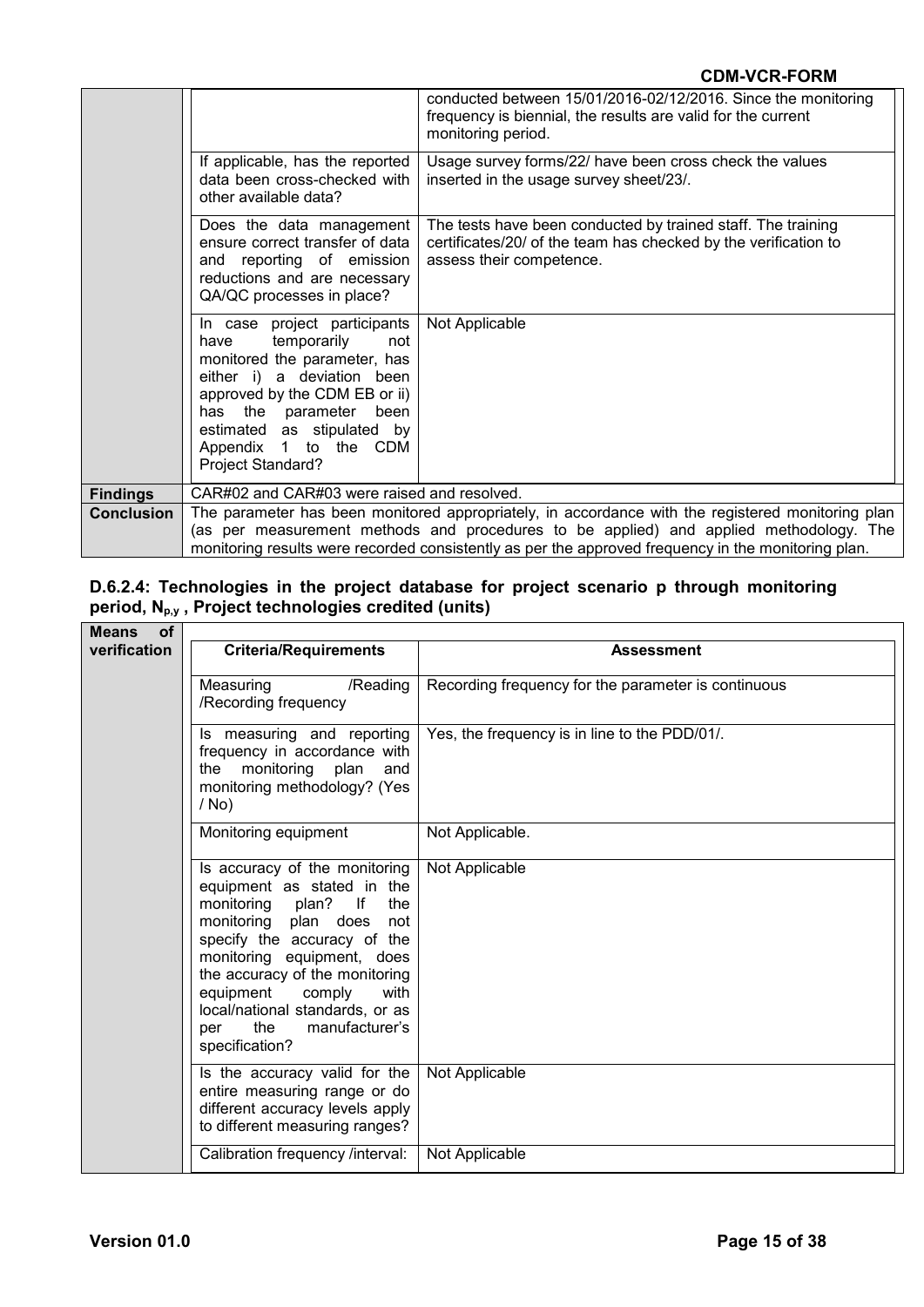|                   | Is the calibration interval in line<br>with<br>the<br>monitoring<br>plan<br>and/or methodology? If the<br>monitoring plan does<br>not                                                                                                                                          | Not Applicable                                                                                                                                                                                                                                                                                                                                                |
|-------------------|--------------------------------------------------------------------------------------------------------------------------------------------------------------------------------------------------------------------------------------------------------------------------------|---------------------------------------------------------------------------------------------------------------------------------------------------------------------------------------------------------------------------------------------------------------------------------------------------------------------------------------------------------------|
|                   | specify the frequency of<br>calibration, is the selected<br>frequency in accordance with<br>the local/national standards, or<br>as per the manufacturer's<br>specifications?                                                                                                   |                                                                                                                                                                                                                                                                                                                                                               |
|                   | Is the calibration of measuring<br>equipment carried out by an<br>accredited<br>person<br>or<br>institution?                                                                                                                                                                   | Not Applicable                                                                                                                                                                                                                                                                                                                                                |
|                   | $ls(are)$ calibration(s) valid for<br>the whole reporting period?                                                                                                                                                                                                              | Not Applicable                                                                                                                                                                                                                                                                                                                                                |
|                   | Is the calibration carried out<br>for a<br>measuring<br>range<br>comparable with the range for<br>which measurements have<br>been carried out?                                                                                                                                 | Not Applicable                                                                                                                                                                                                                                                                                                                                                |
|                   | How were the values in the<br>monitoring report verified?                                                                                                                                                                                                                      | 479,051 cook stoves have been constructed and disseminated till<br>date out of which 22,103 were disseminated during the current<br>monitoring period. The values were verified from sales data<br>base/12/. However, for ER calculation 22,103 stoves have been<br>considered which is a value obtained after adjusting for users with<br>more than 1 stove. |
|                   |                                                                                                                                                                                                                                                                                | The same value has been inserted in the ER sheet/06/ for<br>calculation of achieved emission reductions.                                                                                                                                                                                                                                                      |
|                   | If applicable, has the reported<br>data been cross-checked with<br>other available data?                                                                                                                                                                                       | Not Applicable                                                                                                                                                                                                                                                                                                                                                |
|                   | Does the data management<br>ensure correct transfer of data<br>and reporting of emission                                                                                                                                                                                       | Trained team has performed the task of distribution. Training<br>Certificate with the names of employees who attended the training<br>have provided to the DoE/20/.                                                                                                                                                                                           |
|                   | reductions and are necessary<br>QA/QC processes in place?                                                                                                                                                                                                                      | Impact Carbon has hired CIRCODU to conduct Quarterly spot<br>checks of Project Manufacturer's sales records and assess<br>whether the electronic sales records and paper record systems.<br>The summary report by CIRCODU/29/ reveals that the record<br>keeping at FOWE was god for all the quarters assessed.                                               |
|                   | In case project participants<br>temporarily<br>have<br>not<br>monitored the parameter, has<br>either i) a deviation been<br>approved by the CDM EB or ii)<br>has<br>the<br>parameter<br>been<br>estimated as stipulated<br>by<br>1 to the CDM<br>Appendix<br>Project Standard? | Not Applicable                                                                                                                                                                                                                                                                                                                                                |
| <b>Findings</b>   | CAR#03 was raised and resolved                                                                                                                                                                                                                                                 |                                                                                                                                                                                                                                                                                                                                                               |
| <b>Conclusion</b> |                                                                                                                                                                                                                                                                                | The parameter has been monitored appropriately, in accordance with the registered monitoring plan<br>(as per measurement methods and procedures to be applied) and applied methodology. The<br>monitoring results were recorded consistently as per the approved frequency in the monitoring plan.                                                            |

# D.6.2.5: Leakage in project scenario p during year y, LE<sub>p,y</sub>,t\_CO<sub>2</sub>e per year

| <b>Means</b><br>οf |  |
|--------------------|--|
| verification       |  |
|                    |  |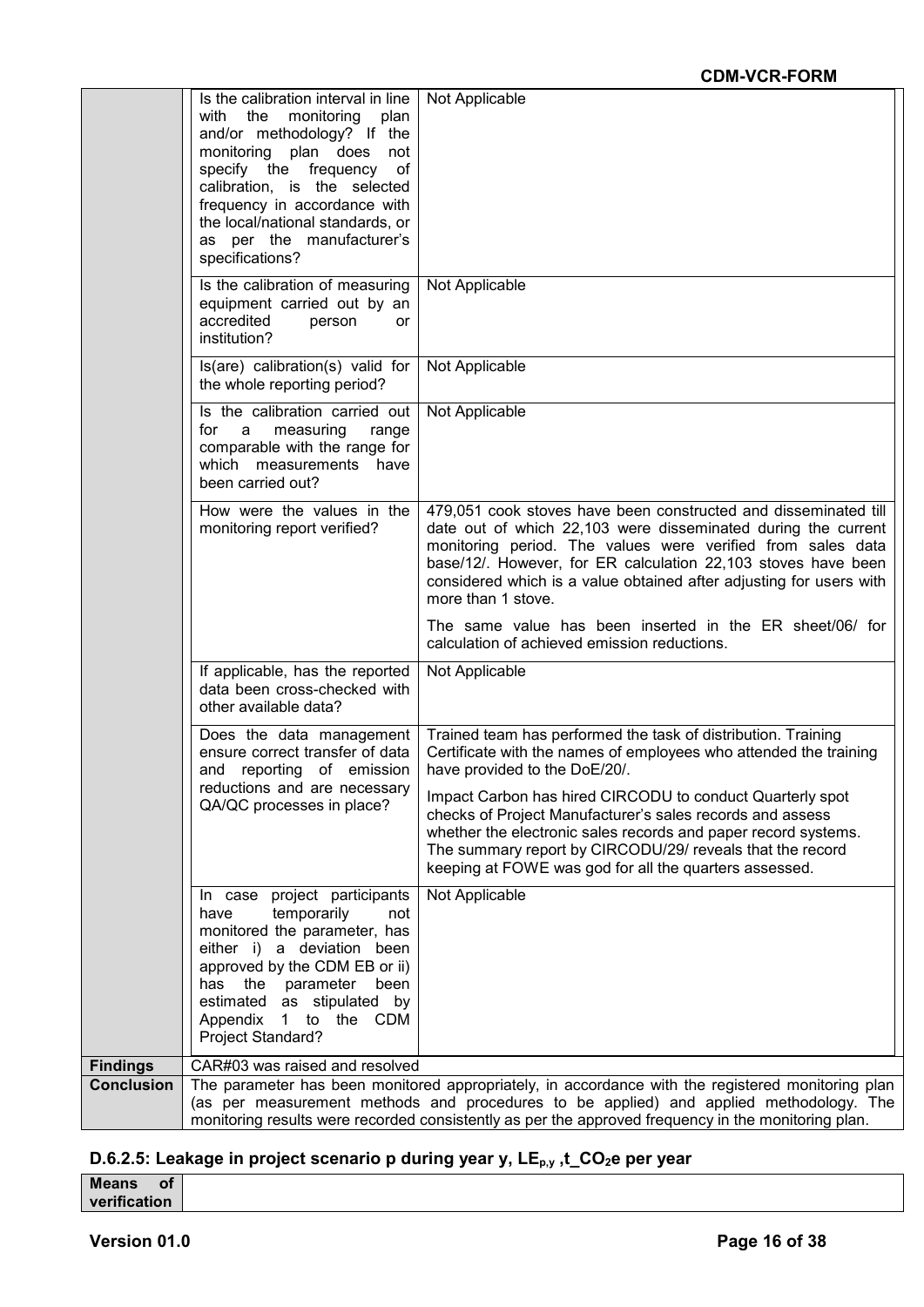|                   | <b>Criteria/Requirements</b>                                                                                                                                                                                                                                          | <b>Assessment</b>                                                                               |
|-------------------|-----------------------------------------------------------------------------------------------------------------------------------------------------------------------------------------------------------------------------------------------------------------------|-------------------------------------------------------------------------------------------------|
|                   | Measuring<br>/Reading<br>/Recording frequency                                                                                                                                                                                                                         | Measuring and reading frequency for the parameter is done<br>Biannually.                        |
|                   | Is measuring and reporting<br>frequency in accordance with<br>monitoring<br>plan<br>the<br>and<br>monitoring methodology? (Yes<br>$/$ No)                                                                                                                             | Yes, the frequency is in line to the PDD/01/.                                                   |
|                   | Monitoring equipment                                                                                                                                                                                                                                                  | Not Applicable.                                                                                 |
|                   | How were the values in the<br>monitoring report verified?                                                                                                                                                                                                             | The value for the parameter is 0, since no source of leakage<br>emission has been identified.   |
|                   | If applicable, has the reported<br>data been cross-checked with<br>other available data?                                                                                                                                                                              | Not Applicable                                                                                  |
|                   | Does the data management<br>ensure correct transfer of data<br>and reporting of emission<br>reductions and are necessary<br>QA/QC processes in place?                                                                                                                 | Not Applicable                                                                                  |
|                   | In case project participants<br>temporarily<br>have<br>not<br>monitored the parameter, has<br>either i) a deviation been<br>approved by the CDM EB or ii)<br>has the parameter<br>been<br>estimated as stipulated by<br>Appendix<br>1 to the CDM<br>Project Standard? | Not Applicable                                                                                  |
| <b>Findings</b>   | No findings                                                                                                                                                                                                                                                           |                                                                                                 |
| <b>Conclusion</b> | activity.                                                                                                                                                                                                                                                             | The parameter does not require monitoring as the value has been considered zero for the project |

# **D.6.2.6: Average number of person meal in a single household in one day, Personmeals/HH-day, Person-meals/HH-day**

| <b>of</b><br><b>Means</b> |                                                                                                                                     |                                                                                                                                                                                                                       |
|---------------------------|-------------------------------------------------------------------------------------------------------------------------------------|-----------------------------------------------------------------------------------------------------------------------------------------------------------------------------------------------------------------------|
| verification              | <b>Criteria/Requirements</b>                                                                                                        | <b>Assessment</b>                                                                                                                                                                                                     |
|                           | Measuring<br>/Reading<br>/Recording frequency                                                                                       | It is a calculated parameter.                                                                                                                                                                                         |
|                           | measuring and reporting<br>Is<br>frequency in accordance with<br>the monitoring plan and<br>monitoring methodology? (Yes<br>$/$ No) | This parameter was not listed in the monitoring parameters in the<br>PDD but have been monitored for the transparency of the<br>calculation.                                                                          |
|                           | Monitoring equipment                                                                                                                | Not Applicable. The Project KPT has been conducted to measure<br>the value of this parameter.                                                                                                                         |
|                           | Calibration frequency /interval:                                                                                                    | Not Applicable                                                                                                                                                                                                        |
|                           | How were the values in the<br>monitoring report verified?                                                                           | The value of the parameter is 15.67 Person-meals/HH-day. The<br>value obtained after merging the new data with old data yields this<br>value. The final value has been verified from the Project KPT<br>analysis/19/. |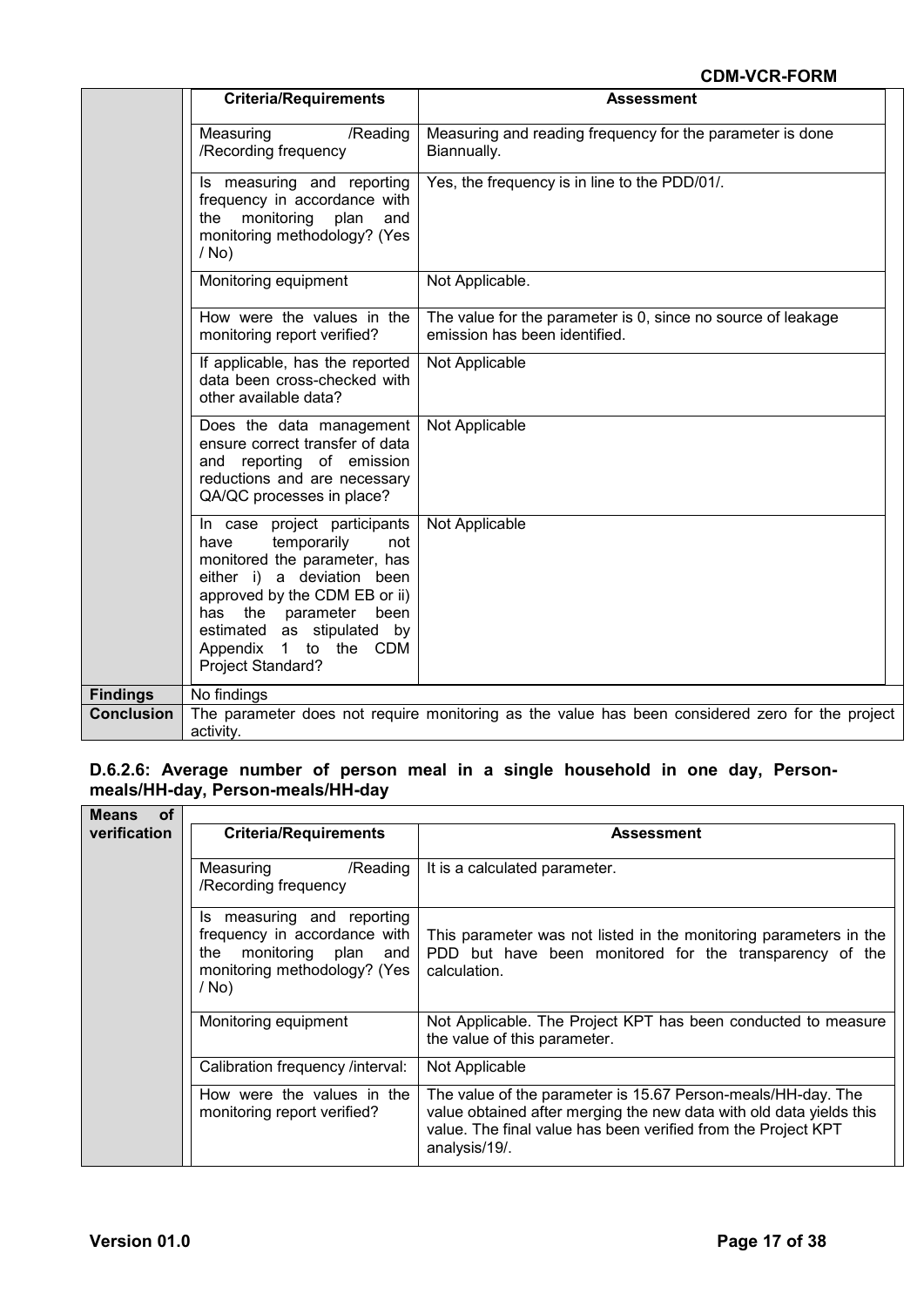|                   | If applicable, has the reported<br>data been cross-checked with<br>other available data?                                                                                                                                                                               | Not Applicable                                                                                                                                                                            |
|-------------------|------------------------------------------------------------------------------------------------------------------------------------------------------------------------------------------------------------------------------------------------------------------------|-------------------------------------------------------------------------------------------------------------------------------------------------------------------------------------------|
|                   | Does the data management<br>ensure correct transfer of data<br>and reporting of emission<br>reductions and are necessary<br>QA/QC processes in place?                                                                                                                  | Not Applicable                                                                                                                                                                            |
|                   | In case project participants<br>temporarily<br>have<br>not<br>monitored the parameter, has<br>either i) a deviation been<br>approved by the CDM EB or ii)<br>has the parameter been<br>estimated as stipulated by<br>Appendix 1 to the CDM<br><b>Project Standard?</b> | Not Applicable                                                                                                                                                                            |
| <b>Findings</b>   | No findings                                                                                                                                                                                                                                                            |                                                                                                                                                                                           |
| <b>Conclusion</b> |                                                                                                                                                                                                                                                                        | The parameter has been monitored appropriately. This parameter was not listed in the monitoring<br>parameters in the PDD but have been monitored for the transparency of the calculation. |

#### **D.6.2.7: Household who are using more than 1 project stoves (Multi- ICS Usage Adjustment), Fraction**

| <b>Means</b><br><b>of</b> |                                                                                                                                                                                                                                                                       |                                                                                                                                              |
|---------------------------|-----------------------------------------------------------------------------------------------------------------------------------------------------------------------------------------------------------------------------------------------------------------------|----------------------------------------------------------------------------------------------------------------------------------------------|
| verification              | <b>Criteria/Requirements</b>                                                                                                                                                                                                                                          | <b>Assessment</b>                                                                                                                            |
|                           | Measuring<br>/Reading<br>/Recording frequency                                                                                                                                                                                                                         | Measuring and reading frequency for the parameter is annually.                                                                               |
|                           | Is measuring and reporting<br>frequency in accordance with<br>monitoring<br>plan<br>the<br>and<br>monitoring methodology? (Yes<br>$/$ No)                                                                                                                             | This parameter was not listed in the monitoring parameters in the<br>PDD but have been monitored for the transparency of the<br>calculation. |
|                           | Monitoring equipment                                                                                                                                                                                                                                                  | Not Applicable as the parameter has been determined using the<br>usage survey analysis.                                                      |
|                           | How were the values in the<br>monitoring report verified?                                                                                                                                                                                                             | The value of the parameter is 41.18%. The value has been verified<br>from the Usage survey sheet/23/.                                        |
|                           | If applicable, has the reported<br>data been cross-checked with<br>other available data?                                                                                                                                                                              | Not Applicable                                                                                                                               |
|                           | Does the data management<br>ensure correct transfer of data<br>and reporting of emission<br>reductions and are necessary<br>QA/QC processes in place?                                                                                                                 | Not Applicable                                                                                                                               |
|                           | In case project participants<br>temporarily<br>have<br>not<br>monitored the parameter, has<br>either i) a deviation been<br>approved by the CDM EB or ii)<br>has the parameter<br>been<br>estimated as stipulated by<br>1 to the CDM<br>Appendix<br>Project Standard? | Not Applicable                                                                                                                               |
| <b>Findings</b>           | No findings                                                                                                                                                                                                                                                           |                                                                                                                                              |
| <b>Conclusion</b>         |                                                                                                                                                                                                                                                                       | The parameter has been monitored appropriately. This parameter was not listed in the monitoring                                              |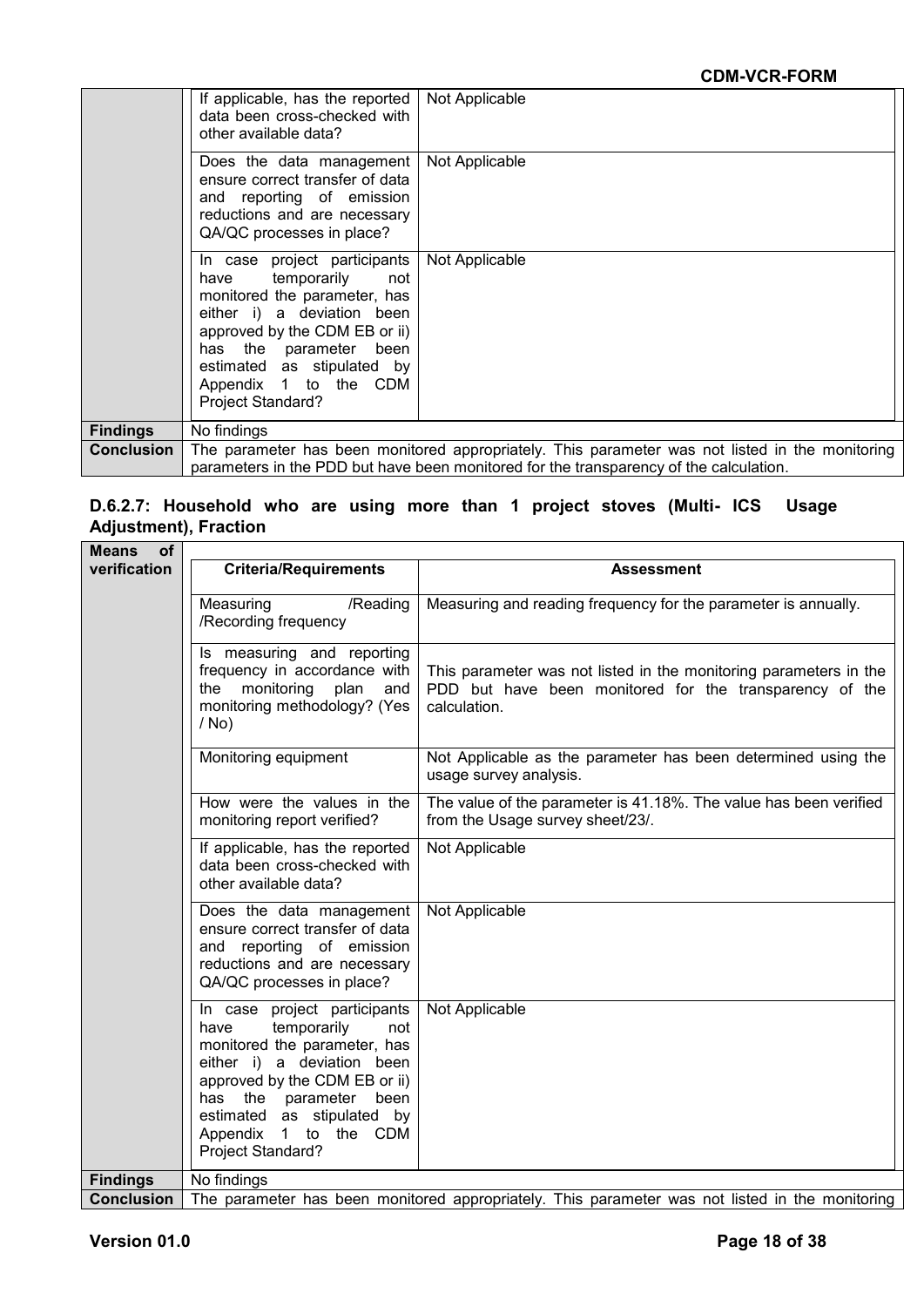#### **D.6.2.8. Proportion of project end users that are reached through the incentive mechanism or education campaign to discourage old stove disposal, Implementation of baseline stove disposal incentive or education campaign, Fraction**

| <b>Means</b><br><b>of</b> |                                                                                                                                                                                                                                                                       |                                                                                                                                                                                          |
|---------------------------|-----------------------------------------------------------------------------------------------------------------------------------------------------------------------------------------------------------------------------------------------------------------------|------------------------------------------------------------------------------------------------------------------------------------------------------------------------------------------|
| verification              | <b>Criteria/Requirements</b>                                                                                                                                                                                                                                          | <b>Assessment</b>                                                                                                                                                                        |
|                           | Measuring<br>/Reading<br>/Recording frequency                                                                                                                                                                                                                         | Measuring and reading frequency for the parameter is biennial.                                                                                                                           |
|                           | Is measuring and reporting<br>frequency in accordance with<br>monitoring<br>plan<br>the<br>and<br>monitoring methodology? (Yes<br>$/$ No)                                                                                                                             | Yes, It is in line to the PDD.                                                                                                                                                           |
|                           | Monitoring equipment                                                                                                                                                                                                                                                  | Not Applicable as the parameter has been determined using the<br>Project monitoring survey analysis.                                                                                     |
|                           | How were the values in the<br>monitoring report verified?                                                                                                                                                                                                             | The value of the parameter is 0.96. The value has been verified<br>from the monitoring survey sheet/19/.                                                                                 |
|                           | If applicable, has the reported<br>data been cross-checked with<br>other available data?                                                                                                                                                                              | Not Applicable                                                                                                                                                                           |
|                           | Does the data management<br>ensure correct transfer of data<br>and reporting of emission<br>reductions and are necessary<br>QA/QC processes in place?                                                                                                                 | Not Applicable                                                                                                                                                                           |
|                           | In case project participants<br>temporarily<br>have<br>not<br>monitored the parameter, has<br>either i) a deviation been<br>approved by the CDM EB or ii)<br>the parameter<br>has<br>been<br>estimated as stipulated by<br>Appendix 1 to the CDM<br>Project Standard? | Not Applicable                                                                                                                                                                           |
| <b>Findings</b>           | No findings                                                                                                                                                                                                                                                           |                                                                                                                                                                                          |
| <b>Conclusion</b>         |                                                                                                                                                                                                                                                                       | The parameter has been monitored appropriately. This parameter was not listed in the monitoring<br>parameters in the PDD but have been monitored for the transparency of the calculation |

#### **D.6.3. Data and parameters monitored (Sustainability Verification)**

#### **D.6.3.1: Air Quality, Measurement of user perceptions for ICS - smoke levels, incidence of coughing, incidence of respiratory illness, and incidence of itchy eyes**

| <b>Means</b><br>οf<br>verification | <b>Criteria/Requirements</b>                                                                                                      | <b>Assessment</b>                                                |
|------------------------------------|-----------------------------------------------------------------------------------------------------------------------------------|------------------------------------------------------------------|
|                                    | Measuring<br>/Reading<br>/Recording frequency                                                                                     | Measuring and recording frequency for the parameter is Biennial. |
|                                    | measuring and reporting<br>Is<br>frequency in accordance with<br>monitoring<br>the<br>plan<br>and<br>monitoring methodology? (Yes | Yes, the frequency is in line to the GS Passport/24/.            |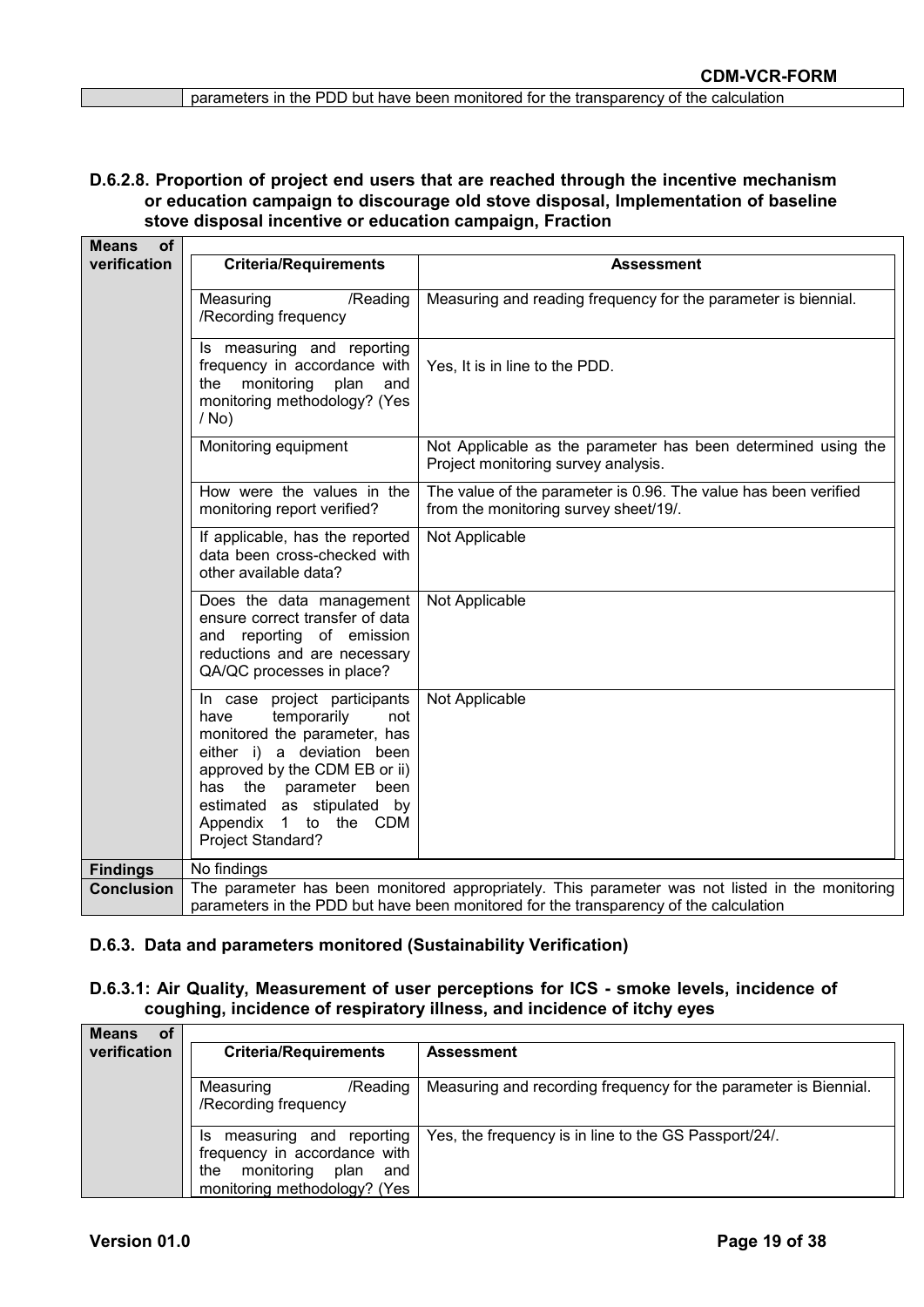|                   | $/$ No)                                                                                                                                                                                                                                                                                                                                                   |                                                                                                                                                                                                                                                                                                                                                                                                                                                                                                                                                                                                                                                                                                                                                                       |
|-------------------|-----------------------------------------------------------------------------------------------------------------------------------------------------------------------------------------------------------------------------------------------------------------------------------------------------------------------------------------------------------|-----------------------------------------------------------------------------------------------------------------------------------------------------------------------------------------------------------------------------------------------------------------------------------------------------------------------------------------------------------------------------------------------------------------------------------------------------------------------------------------------------------------------------------------------------------------------------------------------------------------------------------------------------------------------------------------------------------------------------------------------------------------------|
|                   |                                                                                                                                                                                                                                                                                                                                                           |                                                                                                                                                                                                                                                                                                                                                                                                                                                                                                                                                                                                                                                                                                                                                                       |
|                   | How were the values in the<br>monitoring report verified?                                                                                                                                                                                                                                                                                                 | Monitoring kitchen surveys records (Conducted Quarterly)/19/ and<br>Kitchen Performance Test sheet (Conducted biennially)/19/ have<br>revealed that the users have observed reduction in amount of<br>smoke levels.<br>The improved cook stoves have higher than efficiencies than the<br>traditional cook stoves as verified from the registered PDD/01/.<br>Therefore, the reduction in smoke, as perceived by end users, can<br>be used to demonstrate the positive impact on air quality.<br>A total of 98/107 respondents were in complete agreement, and<br>9/107 were in partial agreement for significant decrease in indoor<br>smoke levels. No respondent said that their family member was in<br>disagreement with decrease in breathing/smoke levels post |
|                   | If applicable, has the reported<br>data been cross-checked with<br>other available data?                                                                                                                                                                                                                                                                  | installation of ICS.<br>Not Applicable                                                                                                                                                                                                                                                                                                                                                                                                                                                                                                                                                                                                                                                                                                                                |
|                   | Does the data management<br>ensure correct transfer of data<br>and reporting of emission<br>reductions and are necessary<br>QA/QC processes in place?                                                                                                                                                                                                     | Yes, QA/QC procedures were in place and the surveys have been<br>conducted by trained staff.                                                                                                                                                                                                                                                                                                                                                                                                                                                                                                                                                                                                                                                                          |
| <b>Findings</b>   | FAR#01 was raised and resolved.                                                                                                                                                                                                                                                                                                                           |                                                                                                                                                                                                                                                                                                                                                                                                                                                                                                                                                                                                                                                                                                                                                                       |
| <b>Conclusion</b> | Sustainability criteria was found to be fulfilled. The monitoring and reporting is as per the registered<br>monitoring plan/01/. The representation of the monitored value was found to be accurate which was<br>easily verifiable. No discrepancy in data monitoring, data management, transfer of data, ER reporting<br>or QA/QC procedures were found. |                                                                                                                                                                                                                                                                                                                                                                                                                                                                                                                                                                                                                                                                                                                                                                       |

## **D.6.3.2: Livelihood of the Poor, Money savings due to reduced fuel consumption**

| <b>of</b><br><b>Means</b> |                                                                                                                                                       |                                                                                                                                                                                                               |
|---------------------------|-------------------------------------------------------------------------------------------------------------------------------------------------------|---------------------------------------------------------------------------------------------------------------------------------------------------------------------------------------------------------------|
| verification              | <b>Criteria/Requirements</b>                                                                                                                          | <b>Assessment</b>                                                                                                                                                                                             |
|                           | Measuring<br>/Reading<br>/Recording frequency                                                                                                         | Measuring and recording frequency for the parameter is Biennial.                                                                                                                                              |
|                           | Is measuring and reporting<br>frequency in accordance with<br>monitoring plan<br>the<br>and<br>monitoring methodology? (Yes<br>$/$ No)                | Yes, the frequency is in line to the GS Passport/24/.                                                                                                                                                         |
|                           | How were the values in the<br>monitoring report verified?                                                                                             | Monitoring kitchen surveys records (Conducted Quarterly)/19/ and<br>Kitchen Performance Test sheet (Conducted biennially)/19/ have<br>revealed that the users spend less amount of money on fuel<br>purchase. |
|                           | If applicable, has the reported<br>data been cross-checked with<br>other available data?                                                              | Survey forms/21/ have been cross check the values inserted in the<br>KPT sheet/19/.                                                                                                                           |
|                           | Does the data management<br>ensure correct transfer of data<br>and reporting of emission<br>reductions and are necessary<br>QA/QC processes in place? | Yes, QA/QC procedures were in place and the surveys have been<br>conducted by trained staff.                                                                                                                  |
| <b>Findings</b>           | No findings                                                                                                                                           |                                                                                                                                                                                                               |
| <b>Conclusion</b>         |                                                                                                                                                       | Sustainability criteria was found to be fulfilled. The monitoring and reporting is as per the registered                                                                                                      |
|                           |                                                                                                                                                       | monitoring plan/01/. The representation of the monitored value was found to be accurate which was                                                                                                             |
|                           |                                                                                                                                                       | easily verifiable. No discrepancy in data monitoring, data management, transfer of data, ER reporting                                                                                                         |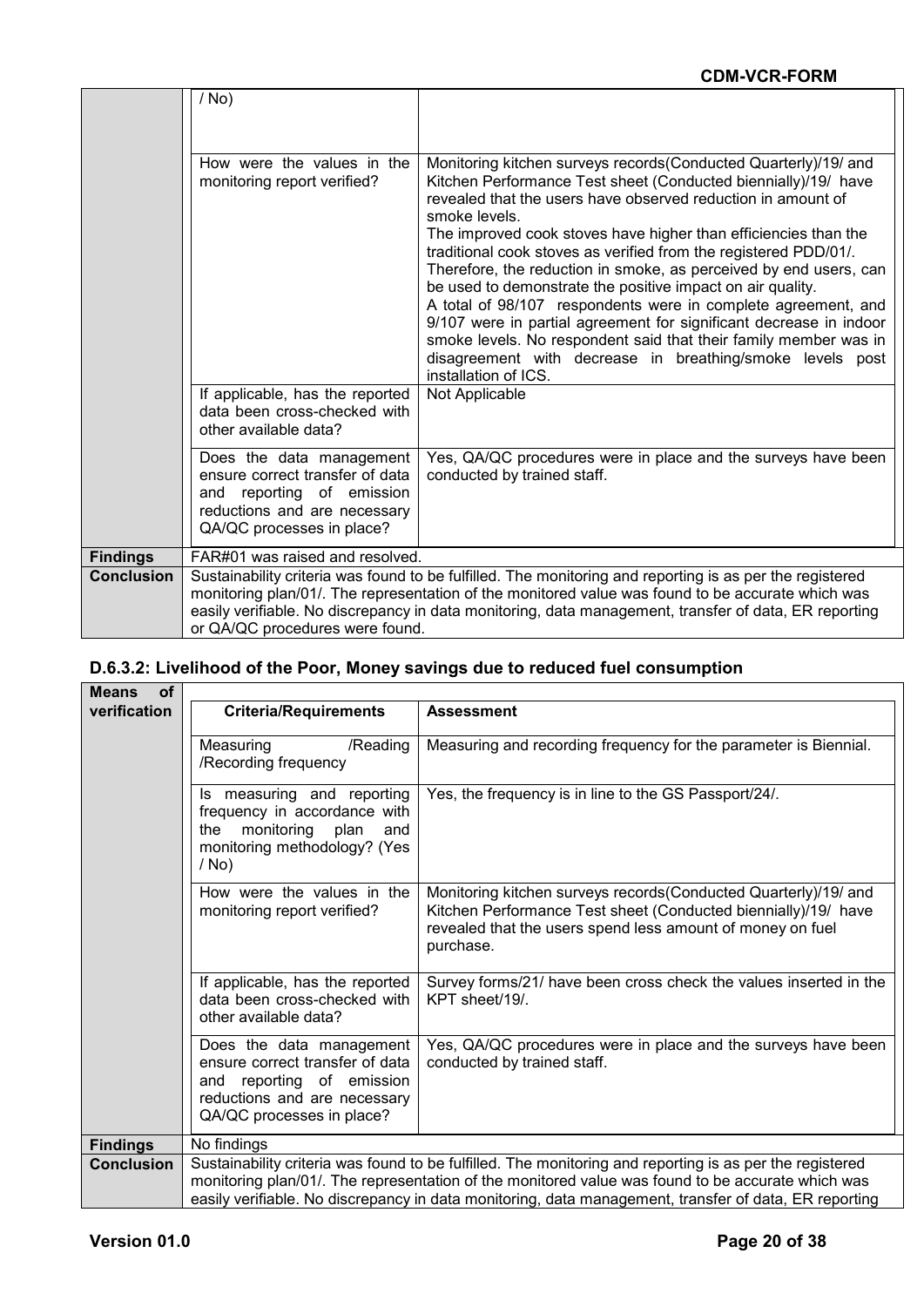#### **D.6.3.3: Quantitative Employment and Income generation, Employment Records**

| <b>of</b><br><b>Means</b> |                                                                                                                                                       |                                                                                                                                                                                                                                                                                                                        |
|---------------------------|-------------------------------------------------------------------------------------------------------------------------------------------------------|------------------------------------------------------------------------------------------------------------------------------------------------------------------------------------------------------------------------------------------------------------------------------------------------------------------------|
| verification              | <b>Criteria/Requirements</b>                                                                                                                          | <b>Assessment</b>                                                                                                                                                                                                                                                                                                      |
|                           |                                                                                                                                                       |                                                                                                                                                                                                                                                                                                                        |
|                           | Measuring<br>/Reading                                                                                                                                 | Measuring and recording frequency for the parameter is Biennial.                                                                                                                                                                                                                                                       |
|                           | /Recording frequency                                                                                                                                  |                                                                                                                                                                                                                                                                                                                        |
|                           | Is measuring and reporting<br>frequency in accordance with<br>monitoring<br>the<br>plan<br>and<br>monitoring methodology? (Yes<br>$/$ No)             | Yes, the frequency is in line to the GS Passport/24/.                                                                                                                                                                                                                                                                  |
|                           | How were the values in the<br>monitoring report verified?                                                                                             | Employment records/18/ provided by the PP has been checked by<br>the assessment team. The records reveal that more than 50<br>people have been employed for different roles such as<br>manufacturer and artisans.                                                                                                      |
|                           | If applicable, has the reported<br>data been cross-checked with<br>other available data?                                                              | Not Applicable.                                                                                                                                                                                                                                                                                                        |
|                           | Does the data management<br>ensure correct transfer of data<br>and reporting of emission<br>reductions and are necessary<br>QA/QC processes in place? | Not Applicable.                                                                                                                                                                                                                                                                                                        |
| <b>Findings</b>           | No findings                                                                                                                                           |                                                                                                                                                                                                                                                                                                                        |
| <b>Conclusion</b>         | or QA/QC procedures was found.                                                                                                                        | Sustainability criteria was found to be fulfilled. The monitoring and reporting is as per the registered<br>monitoring plan/01/. The representation of the monitored value was found to be accurate which was<br>easily verifiable. No discrepancy in data monitoring, data management, transfer of data, ER reporting |

#### **D.6.3.4: Access to affordable and clean energy services, Number of households and institutions reached with clean energy products through activity.**

| <b>Means</b><br><b>of</b> |                                                                                                                                            |                                                                                                                                                                                                                                                                                           |
|---------------------------|--------------------------------------------------------------------------------------------------------------------------------------------|-------------------------------------------------------------------------------------------------------------------------------------------------------------------------------------------------------------------------------------------------------------------------------------------|
| verification              | <b>Criteria/Requirements</b>                                                                                                               | <b>Assessment</b>                                                                                                                                                                                                                                                                         |
|                           | /Reading<br>Measuring<br>/Recording frequency                                                                                              | Measuring and recording frequency for the parameter is continous.                                                                                                                                                                                                                         |
|                           | measuring and reporting<br>Is.<br>frequency in accordance with<br>monitoring plan<br>the<br>and<br>monitoring methodology? (Yes<br>$/$ No) | Yes, the frequency is in line to the GS Passport/24/.                                                                                                                                                                                                                                     |
|                           | How were the values in the<br>monitoring report verified?                                                                                  | Distribution database/12/ revealed that total 479,051 cookstoves<br>have been installed till the end of the current monitoirng period.<br>Based on this data it can be concluded that all the houses using<br>improved cookstoves have access to affordable and clean energy<br>services. |
|                           | If applicable, has the reported<br>data been cross-checked with<br>other available data?                                                   | Not Applicable.                                                                                                                                                                                                                                                                           |
|                           | Does the data management<br>ensure correct transfer of data<br>and reporting of emission<br>reductions and are necessary                   | Yes, QA/QC procedures were in place.                                                                                                                                                                                                                                                      |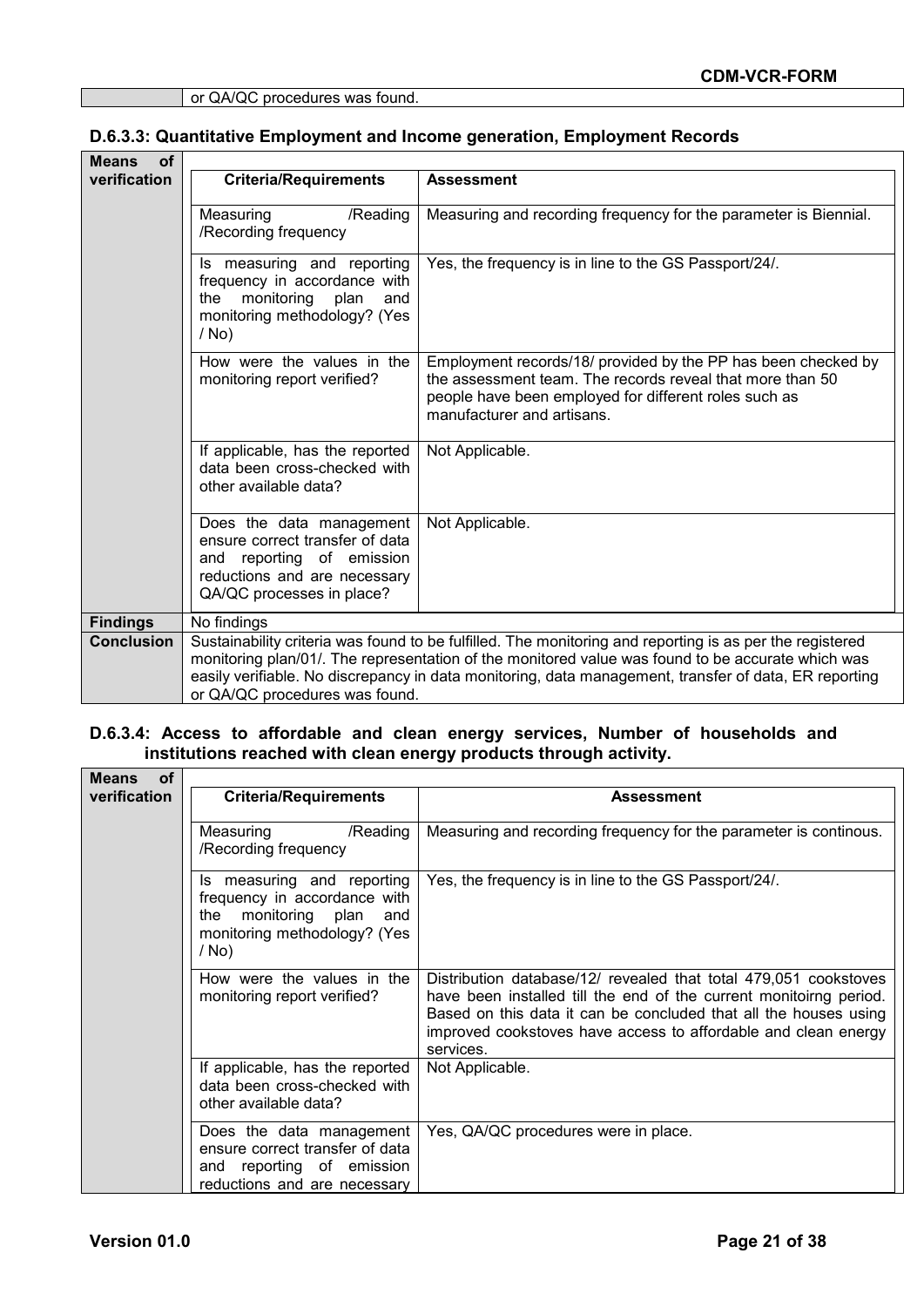|                   | QA/QC processes in place?                                                                                                                                                                                                                                                                                                                                |  |
|-------------------|----------------------------------------------------------------------------------------------------------------------------------------------------------------------------------------------------------------------------------------------------------------------------------------------------------------------------------------------------------|--|
|                   |                                                                                                                                                                                                                                                                                                                                                          |  |
| <b>Findings</b>   | No findings                                                                                                                                                                                                                                                                                                                                              |  |
|                   |                                                                                                                                                                                                                                                                                                                                                          |  |
|                   |                                                                                                                                                                                                                                                                                                                                                          |  |
|                   |                                                                                                                                                                                                                                                                                                                                                          |  |
|                   |                                                                                                                                                                                                                                                                                                                                                          |  |
|                   |                                                                                                                                                                                                                                                                                                                                                          |  |
| <b>Conclusion</b> | Sustainability criteria was found to be fulfilled. The monitoring and reporting is as per the registered<br>monitoring plan/01/. The representation of the monitored value was found to be accurate which was<br>easily verifiable. No discrepancy in data monitoring, data management, transfer of data, ER reporting<br>or QA/QC procedures was found. |  |

#### **D.6.3.5: Human and institutional capacity, The number of local jobs created directly and indirectly due to the program activity and skill level**

| <b>Means</b><br><b>of</b> |                                                                                                                                                       |                                                                                                                                                                                                                                                                                                                                                                                                                                                                                                                                                                                                                                                                                                                                                                                                                                                                                                                               |
|---------------------------|-------------------------------------------------------------------------------------------------------------------------------------------------------|-------------------------------------------------------------------------------------------------------------------------------------------------------------------------------------------------------------------------------------------------------------------------------------------------------------------------------------------------------------------------------------------------------------------------------------------------------------------------------------------------------------------------------------------------------------------------------------------------------------------------------------------------------------------------------------------------------------------------------------------------------------------------------------------------------------------------------------------------------------------------------------------------------------------------------|
| verification              | <b>Criteria/Requirements</b>                                                                                                                          | <b>Assessment</b>                                                                                                                                                                                                                                                                                                                                                                                                                                                                                                                                                                                                                                                                                                                                                                                                                                                                                                             |
|                           | Measuring<br>/Reading<br>/Recording frequency                                                                                                         | Measuring and recording frequency for the parameter is Biennial.                                                                                                                                                                                                                                                                                                                                                                                                                                                                                                                                                                                                                                                                                                                                                                                                                                                              |
|                           | Is measuring and reporting<br>frequency in accordance with<br>monitoring<br>plan<br>the<br>and<br>monitoring methodology? (Yes<br>$/$ No)             | Yes, the frequency is in line to the GS Passport/24/.                                                                                                                                                                                                                                                                                                                                                                                                                                                                                                                                                                                                                                                                                                                                                                                                                                                                         |
|                           | How were the values in the<br>monitoring report verified?                                                                                             | Employment records/18/ provided by the PP has been checked by<br>the assessment team. The records reveal that more than 50<br>people have been employed for different roles such as<br>manufacturer and artisans. The training records of the staff have<br>been checked which clearly lists the topics which are as follows:<br>Sales Agent training<br>Warehouse staff training<br>$\bullet$<br><b>Administrative Staff training</b><br>Data entry Training<br>Human Resource Training<br>$\bullet$<br>The training dates were 12/01/2015,13/01/2015 and 14/01/2015.<br>The dates and the list of people who attended the training have<br>been checked from the Training attandance sheet/20/.<br>The verification team confirms that project activity has lead to<br>generation of direct employment and the skill level of the<br>employees is also maintained by the PP by conducting training at<br>regular intervals. |
|                           | If applicable, has the reported<br>data been cross-checked with<br>other available data?                                                              | Not Applicable.                                                                                                                                                                                                                                                                                                                                                                                                                                                                                                                                                                                                                                                                                                                                                                                                                                                                                                               |
|                           | Does the data management<br>ensure correct transfer of data<br>and reporting of emission<br>reductions and are necessary<br>QA/QC processes in place? | Yes, QA/QC procedures were in place.                                                                                                                                                                                                                                                                                                                                                                                                                                                                                                                                                                                                                                                                                                                                                                                                                                                                                          |
| <b>Findings</b>           | No findings                                                                                                                                           |                                                                                                                                                                                                                                                                                                                                                                                                                                                                                                                                                                                                                                                                                                                                                                                                                                                                                                                               |
| <b>Conclusion</b>         | or QA/QC procedures was found.                                                                                                                        | Sustainability criteria was found to be fulfilled. The monitoring and reporting is as per the registered<br>monitoring plan/01/. The representation of the monitored value was found to be accurate which was<br>easily verifiable. No discrepancy in data monitoring, data management, transfer of data, ER reporting                                                                                                                                                                                                                                                                                                                                                                                                                                                                                                                                                                                                        |

## **D.6.3.6: Technological self-reliance, Manufacturing Partners continue to innovate and improve stove technology in Uganda through research and development operations.**

| <b>Means</b><br><b>of</b> |                              |                   |
|---------------------------|------------------------------|-------------------|
| verification              | <b>Criteria/Requirements</b> | <b>Assessment</b> |
|                           |                              |                   |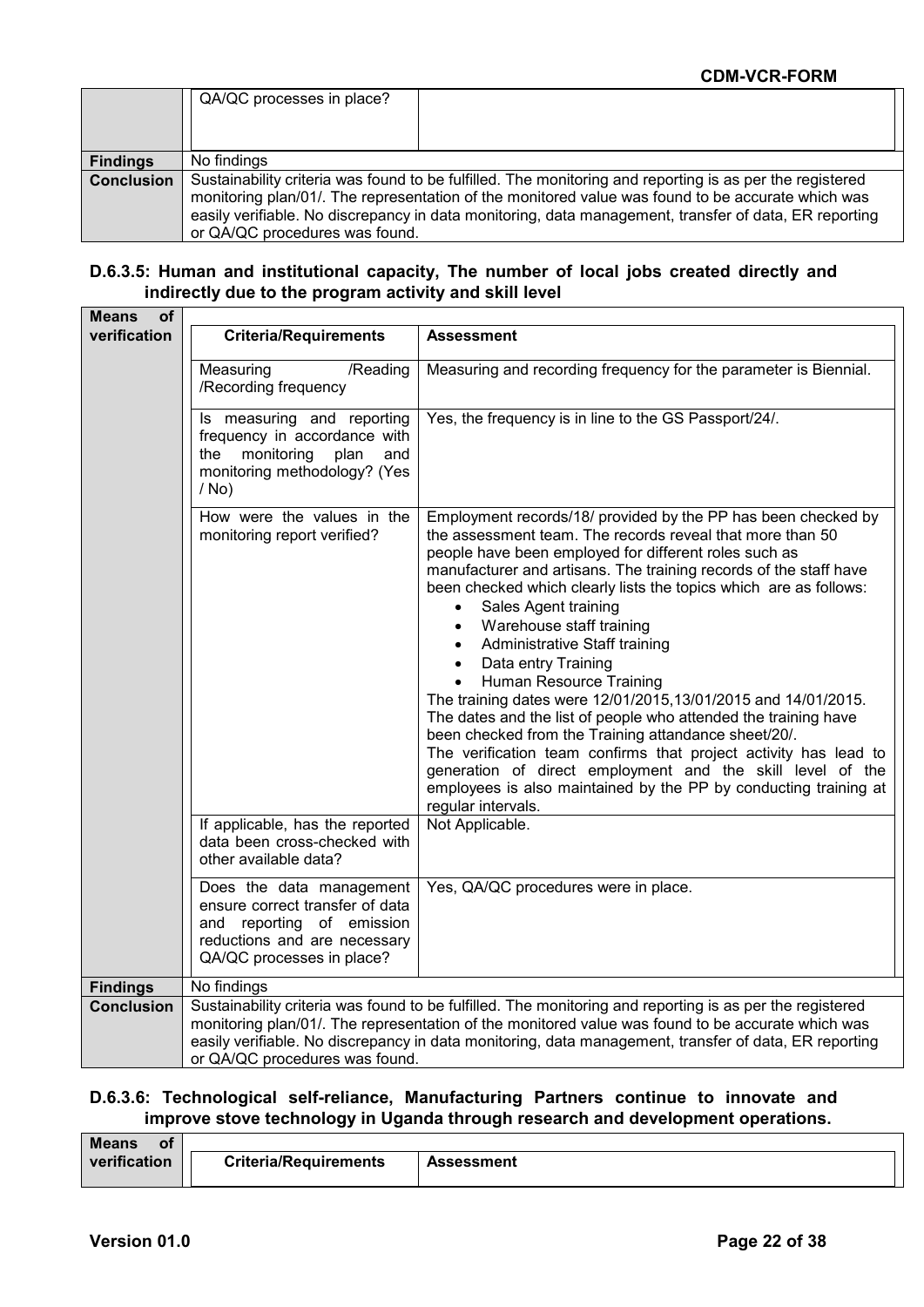|                   | /Reading<br>Measuring<br>/Recording frequency                                                                                                         | Measuring and recording frequency for the parameter is Biennial.                                                                                                                                                                                                                                                       |
|-------------------|-------------------------------------------------------------------------------------------------------------------------------------------------------|------------------------------------------------------------------------------------------------------------------------------------------------------------------------------------------------------------------------------------------------------------------------------------------------------------------------|
|                   | Is measuring and reporting<br>frequency in accordance with<br>the monitoring plan<br>and<br>monitoring methodology? (Yes<br>$/$ No)                   | Yes, the frequence is in line to the GS Passport/24/.                                                                                                                                                                                                                                                                  |
|                   | How were the values in the<br>monitoring report verified?                                                                                             | Manufacturing Partners contracted by the PP are continuous<br>working on the feedback received to improve the technology<br>further. Ugastove design is the result of the researches carried to<br>develop better technology. Stove builders are also trained to<br>replicate the design of improved stove.            |
|                   | If applicable, has the reported<br>data been cross-checked with<br>other available data?                                                              | Not Applicable.                                                                                                                                                                                                                                                                                                        |
|                   | Does the data management<br>ensure correct transfer of data<br>and reporting of emission<br>reductions and are necessary<br>QA/QC processes in place? | Not Applicable.                                                                                                                                                                                                                                                                                                        |
|                   |                                                                                                                                                       |                                                                                                                                                                                                                                                                                                                        |
| <b>Findings</b>   | No findings                                                                                                                                           |                                                                                                                                                                                                                                                                                                                        |
| <b>Conclusion</b> | or QA/QC procedures was found.                                                                                                                        | Sustainability criteria was found to be fulfilled. The monitoring and reporting is as per the registered<br>monitoring plan/01/. The representation of the monitored value was found to be accurate which was<br>easily verifiable. No discrepancy in data monitoring, data management, transfer of data, ER reporting |

# **D.6.4. Implementation of sampling plan**

| <b>Means of verification</b> | The verification team confirms that the parameters have been monitored through a<br>Random Sample Group(RSG) and the requirement of 90/10 precision has been<br>met. The PP has selected 7 zones randomly from the database and the trained                                                                                                                                                            |
|------------------------------|--------------------------------------------------------------------------------------------------------------------------------------------------------------------------------------------------------------------------------------------------------------------------------------------------------------------------------------------------------------------------------------------------------|
|                              | Impact Carbon Staff has randomly surveyed the houses located in these zones.                                                                                                                                                                                                                                                                                                                           |
|                              | <b>Monitoring Kitchen Survey:</b><br>The frequency has been set as once in every three months i.e. quarterly in the<br>registered PDD/01/. The Master analysis sheet for MKS/14/ confirms that the same<br>has been followed by the PP. The minimum sample size requirement is 100 for a<br>group size more than 1000. However, 107 households have been visited by PP to<br>establish the conclusion. |
|                              | Kitchen Performance Test-Project Stove:<br>A sample size of randomly selected households of 107 has been selected by the<br>PP/19/. The selected households have been surveyed to derive the value of<br>parameter The KPT results have been checked to confirm that the confidence<br>interval is less than 10%. Therefore, the mean value used by PP for ER calculation<br>is correct and justified. |
|                              | Kitchen Performance Test-Baseline Stove:<br>A sample size of randomly selected households of 119 has been selected by the<br>PP/19/. The selected households have been surveyed to derive the value of<br>parameter The KPT results have been checked to confirm that the confidence<br>interval is less than 10%. Therefore, the mean value used by PP for ER calculation<br>is correct and justified |
|                              | Usage Survey:<br>The survey for usage of cook stoves has been carried out with a minimum sample<br>size of 30 for each age year. The households were selected randomly. The<br>frequency is Biennial in the MR/05/ and is consistent with the registered PDD/01/.<br>Usage Survey was conducted on 193 Households (respondents) with total of 213                                                      |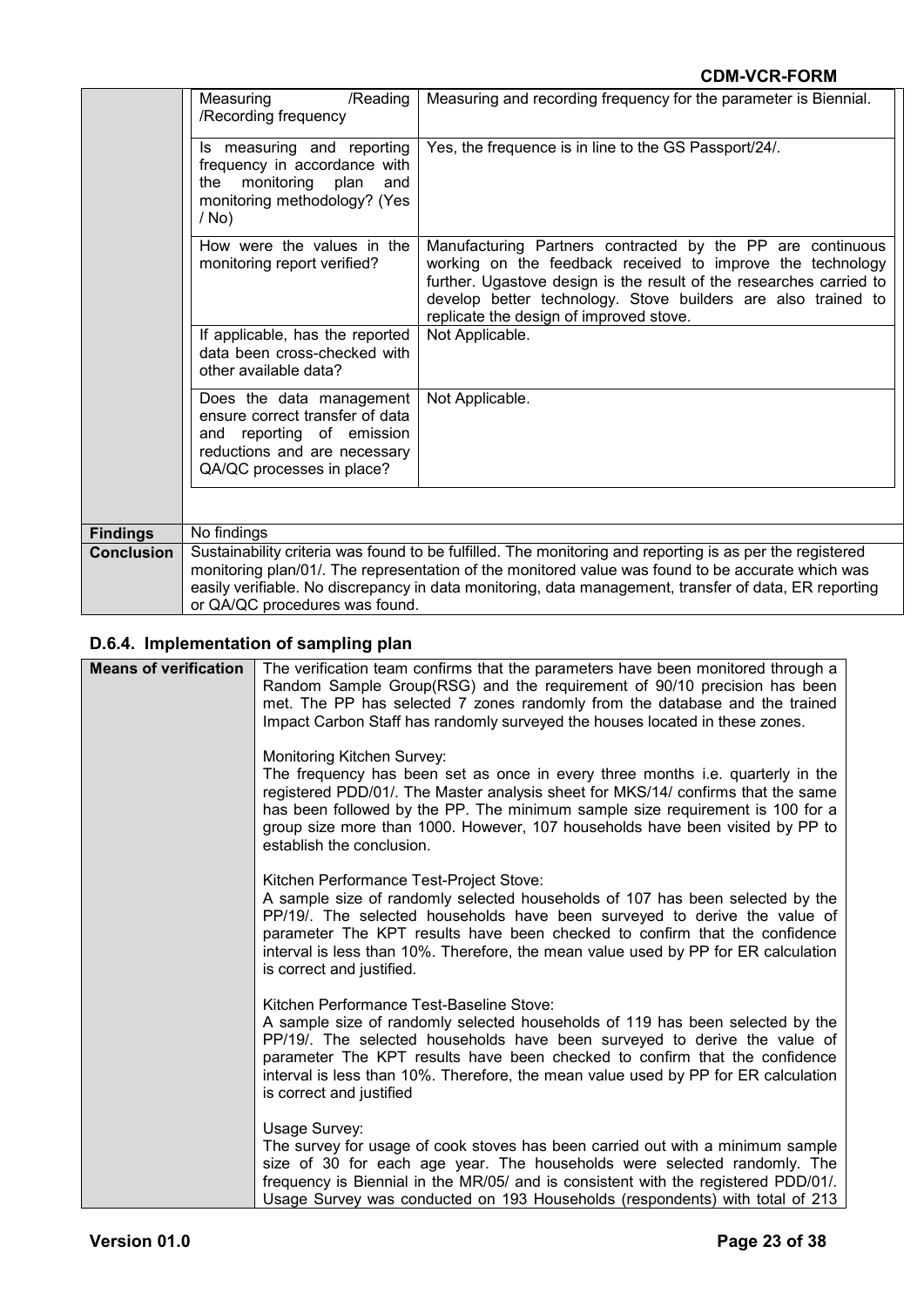|                   | stoves (August 2008 onwards to December 2016) as some houses have more than<br>1 stove.<br>The verification team able to confirm that the samples are representative of the total<br>population. The verification team confirms that the Implementation of Sampling has<br>been done in compliance to the registered PDD/01/. |
|-------------------|-------------------------------------------------------------------------------------------------------------------------------------------------------------------------------------------------------------------------------------------------------------------------------------------------------------------------------|
| <b>Findings</b>   | CAR#04 was raised and resolved.                                                                                                                                                                                                                                                                                               |
| <b>Conclusion</b> | The verification team confirmed that the sampling plan and the parameter values<br>are in accordance with the monitoring plan provided in PDD /01/.                                                                                                                                                                           |

#### **D.7. Compliance with the calibration frequency requirements for measuring instruments**

**Means of verification** The values of the parameters have been derived by conducting monitoring kitchen survey, kitchen performance test and usage survey tests. It has been checked from the training records that trained staff has performed the tests/20/. The equipment used are weighing scale, thermometer and moisture meter. The calibration details of the equipment are as follows:

|                                                                                                                                                                  | SI                                                                                       | Equipment                                                    | Model             | Serial          | Date<br>of | Calibration                                          | DoE assessment                                                                          |
|------------------------------------------------------------------------------------------------------------------------------------------------------------------|------------------------------------------------------------------------------------------|--------------------------------------------------------------|-------------------|-----------------|------------|------------------------------------------------------|-----------------------------------------------------------------------------------------|
|                                                                                                                                                                  | No.                                                                                      | and type                                                     | <b>Number</b>     | <b>Number</b>   | Purchase   | date                                                 |                                                                                         |
|                                                                                                                                                                  | 1.                                                                                       | Weighing<br>scale- ATKO<br>Table<br>top<br>weighing<br>scale | <b>AW-15K</b>     | C1199M-<br>1336 | 11/09/2014 | 03/04/2015                                           | The<br>is<br>meter<br>calibrated as per<br>the<br>manufacturer's<br>specifications/33/. |
|                                                                                                                                                                  | 2.                                                                                       | Thermometer-<br>16" Accu-safe<br>thermometer                 | B2603C<br>W3BLS16 |                 | 20/04/2015 | 20/04/2015<br>(same<br>as<br>date<br>οf<br>purchase) | The meter is auto<br>calibrated as per<br>the<br>manufacturer's<br>specifications/34/.  |
|                                                                                                                                                                  | 3.                                                                                       | Moisture<br>Meter-Lutron<br>moisture<br>meter                | <b>MS7000</b>     | 20424           | 01/05/2015 | 01/05/2015<br>(same<br>as<br>date<br>of<br>purchase) | The meter is auto<br>calibrated as per<br>the<br>manufacturer's<br>specifications/32/.  |
| The DoE confirms that calibrated equipment were used to conduct kitchen performance tests.<br>The values obtained after the tests are free from material errors. |                                                                                          |                                                              |                   |                 |            |                                                      |                                                                                         |
| <b>Findings</b>                                                                                                                                                  | CAR#03 was raised and resolved.                                                          |                                                              |                   |                 |            |                                                      |                                                                                         |
| <b>Conclusion</b>                                                                                                                                                | The calibration requirements have been met by the PP before the conducting of the tests. |                                                              |                   |                 |            |                                                      |                                                                                         |

#### **D.8. Assessment of data and calculation of emission reductions or net removals**

#### **D.8.1. Calculation of baseline GHG emissions or baseline net GHG removals by sinks**

| <b>Means of verification</b> | The verification team verified that                                                                                                                                                                                                                                                                                 |
|------------------------------|---------------------------------------------------------------------------------------------------------------------------------------------------------------------------------------------------------------------------------------------------------------------------------------------------------------------|
|                              | a) A complete set of data for the monitoring period was available for the<br>monitoring period and the verification of each monitoring parameter is<br>elaborated under Section 1.4.2 of this report. The complete monitoring data is                                                                               |
|                              | also presented in the corresponding ER calculations sheet /09/ of final<br>Monitoring Report /07/.                                                                                                                                                                                                                  |
|                              | The information provided in the monitoring report was cross checked with other<br>b)<br>sources, wherever appropriate and available, and such information is also<br>included under Section I.4.2 of this report.                                                                                                   |
|                              | The calculations of baseline emissions as presented in the corresponding ER<br>C)<br>calculations sheet /06/ of final Monitoring Report /05/ were checked and found<br>to be consistent with the formulae and methods described in the registered<br>monitoring plan of registered PDD and the applied methodology. |
|                              | All assumptions used in the emission calculations were found appropriate and<br>d)<br>therefore justified                                                                                                                                                                                                           |
|                              | Appropriate emission factors, IPCC default factors and other reference values<br>e)<br>have been correctly applied. This has also been elaborated under Section I.4.1<br>of this report.                                                                                                                            |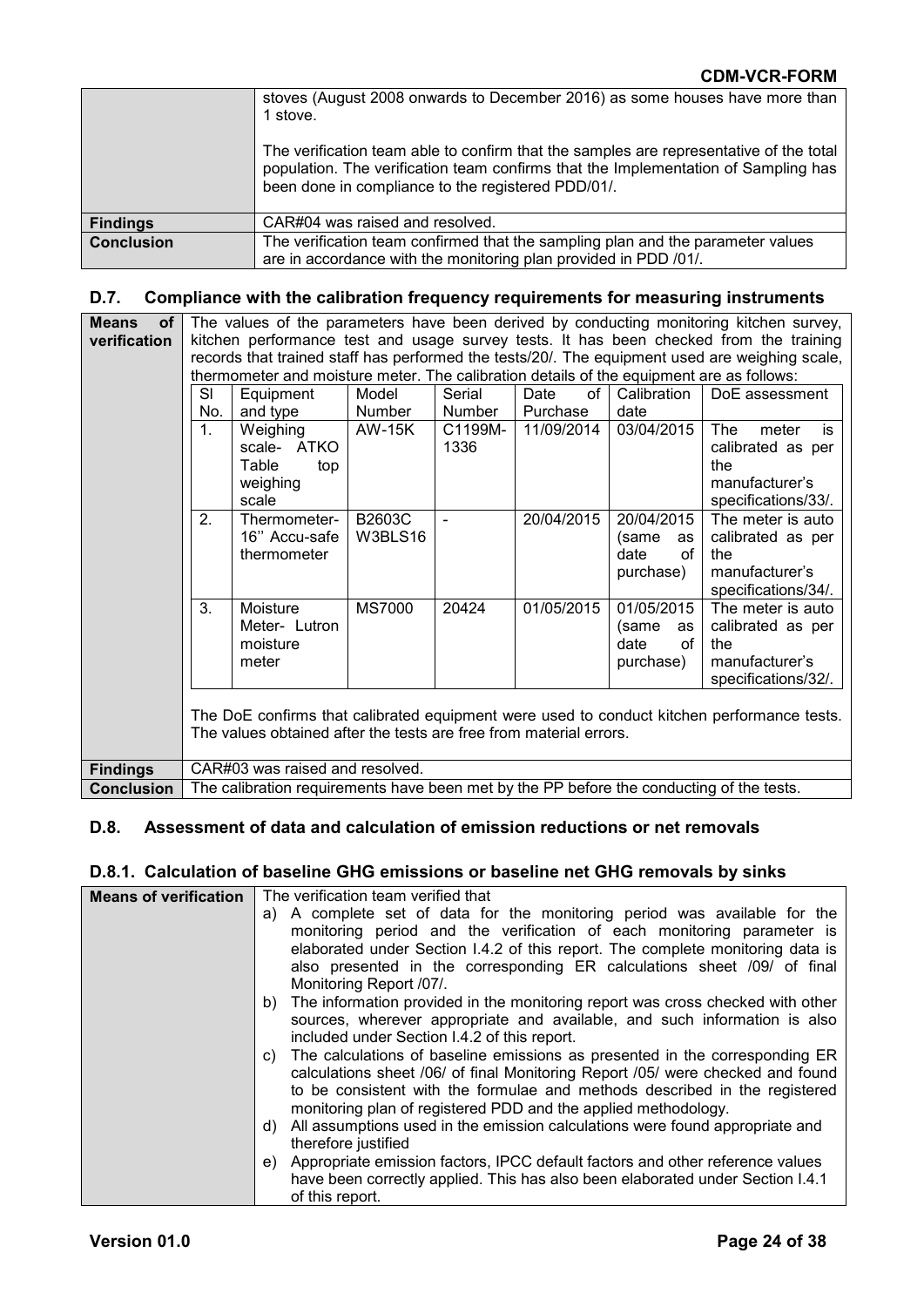|                   | $f$ )<br>No standardized baseline was prescribed in the registered PDD and therefore it                                                                   |                                                                                                                                      |  |  |  |
|-------------------|-----------------------------------------------------------------------------------------------------------------------------------------------------------|--------------------------------------------------------------------------------------------------------------------------------------|--|--|--|
|                   | has not been applied.<br>There is no pro-rate approach (para 402(g) of CDM VVS Version 09) was<br>g)                                                      |                                                                                                                                      |  |  |  |
|                   | applied in the current monitoring period as entire monitoring period falls into                                                                           |                                                                                                                                      |  |  |  |
|                   | period that is after the end of first commitment period of Kyoto Protocol.                                                                                |                                                                                                                                      |  |  |  |
|                   | The equations listed below were used to determine the baseline emissions as                                                                               |                                                                                                                                      |  |  |  |
|                   | provided in the monitoring report /5/ and applied in the corresponding ER                                                                                 |                                                                                                                                      |  |  |  |
|                   | calculations sheets /6/.                                                                                                                                  |                                                                                                                                      |  |  |  |
|                   | Total ER reductions achieved for PA is calculated by using the following equation:                                                                        |                                                                                                                                      |  |  |  |
|                   | $ER_y = \sum_{b,p} (N_{p,y} * U_{p,y} * P_{p,b,i,y} * NCV_{b,fuel} * (f_{NRB,b,y} * EF_{fuel,CO2} + EF_{fuel,nonCO2})) -$<br>$\Sigma$ L $E_{p,v}$         |                                                                                                                                      |  |  |  |
|                   | where,                                                                                                                                                    |                                                                                                                                      |  |  |  |
|                   | ER <sub>y</sub>                                                                                                                                           | Emission reductions during year y in tCO2e                                                                                           |  |  |  |
|                   | $\Sigma_{b,p}$                                                                                                                                            | The sum over all relevant (baseline b/project p) couples                                                                             |  |  |  |
|                   | $N_{p,y}$                                                                                                                                                 | Cumulative number of Project Technology Days                                                                                         |  |  |  |
|                   | $U_{p,y}$                                                                                                                                                 | Cumulative Usage rate for technologies in the project<br>scenario p in year y based on cumulative adoption rate<br>and drop off rate |  |  |  |
|                   |                                                                                                                                                           | Specific fuel savings for an individual technology of the                                                                            |  |  |  |
|                   | $P_{p,b,i,y}$                                                                                                                                             | project against an individual technology in the baseline<br>in tons/day                                                              |  |  |  |
|                   | NCV <sub>b,fuel</sub>                                                                                                                                     | Net calorific value of the fuel that is substituted or<br>reduced                                                                    |  |  |  |
|                   | $f_{NRB,b,y}$                                                                                                                                             | Non-renewability status of woody biomass fuel in<br>scenario i during year y.                                                        |  |  |  |
|                   | $EF_{fuel,CO2}$                                                                                                                                           | CO2 emission factor arising from use of fuels in<br>baseline scenario                                                                |  |  |  |
|                   | LEp, y                                                                                                                                                    | Leakage for project scenario in year y                                                                                               |  |  |  |
|                   | $EF_{fuel, nonCO2}$                                                                                                                                       | Non-CO <sub>2</sub> emission factor arising from use of fuels in<br>baseline scenario                                                |  |  |  |
|                   |                                                                                                                                                           |                                                                                                                                      |  |  |  |
|                   | The values for all the parameters listed above have been assessed under section                                                                           |                                                                                                                                      |  |  |  |
|                   | I.4.1 and I.4.2. of this report.                                                                                                                          |                                                                                                                                      |  |  |  |
|                   | As the efficiency, may generally decrease over a period of time the age of ICS,                                                                           |                                                                                                                                      |  |  |  |
|                   | therefore in order to discount that in the baseline emissions the total quantity of                                                                       |                                                                                                                                      |  |  |  |
|                   | stoves as per relevant vintage is required. It has been verified that the                                                                                 |                                                                                                                                      |  |  |  |
|                   | corresponding ER calculations sheet /6/ to the final Monitoring Report /5/ has                                                                            |                                                                                                                                      |  |  |  |
|                   | considered the number of stoves as per the vintage and accordingly the efficiency<br>of such stoves in the ER calculation.                                |                                                                                                                                      |  |  |  |
|                   | methodology/3/.                                                                                                                                           | The expressions used were found consistent with the GS PD/1/ and the applied                                                         |  |  |  |
| <b>Findings</b>   | CAR#03 & CAR#04 are raised and resolved.                                                                                                                  |                                                                                                                                      |  |  |  |
| <b>Conclusion</b> | The verification team confirms that                                                                                                                       |                                                                                                                                      |  |  |  |
|                   | a) The complete data was available and is duly reported;                                                                                                  |                                                                                                                                      |  |  |  |
|                   | b) As indicated above, the description with regard to cross-check of reported<br>data is included under respective parameter (refer Section I.4.2 of this |                                                                                                                                      |  |  |  |
|                   | report);                                                                                                                                                  | c) Appropriate methods and formulae for calculating baseline GHG emissions<br>or baseline net GHG removals were followed;            |  |  |  |
|                   | values were correctly applied.                                                                                                                            | d) Appropriate emission factors, IPCC default factors and other reference                                                            |  |  |  |
|                   |                                                                                                                                                           | There is no pro-rata approach (para 403(e) of CDM VVS Version 09) was applied in                                                     |  |  |  |
|                   | the current monitoring period as entire monitoring period falls into period that is after                                                                 |                                                                                                                                      |  |  |  |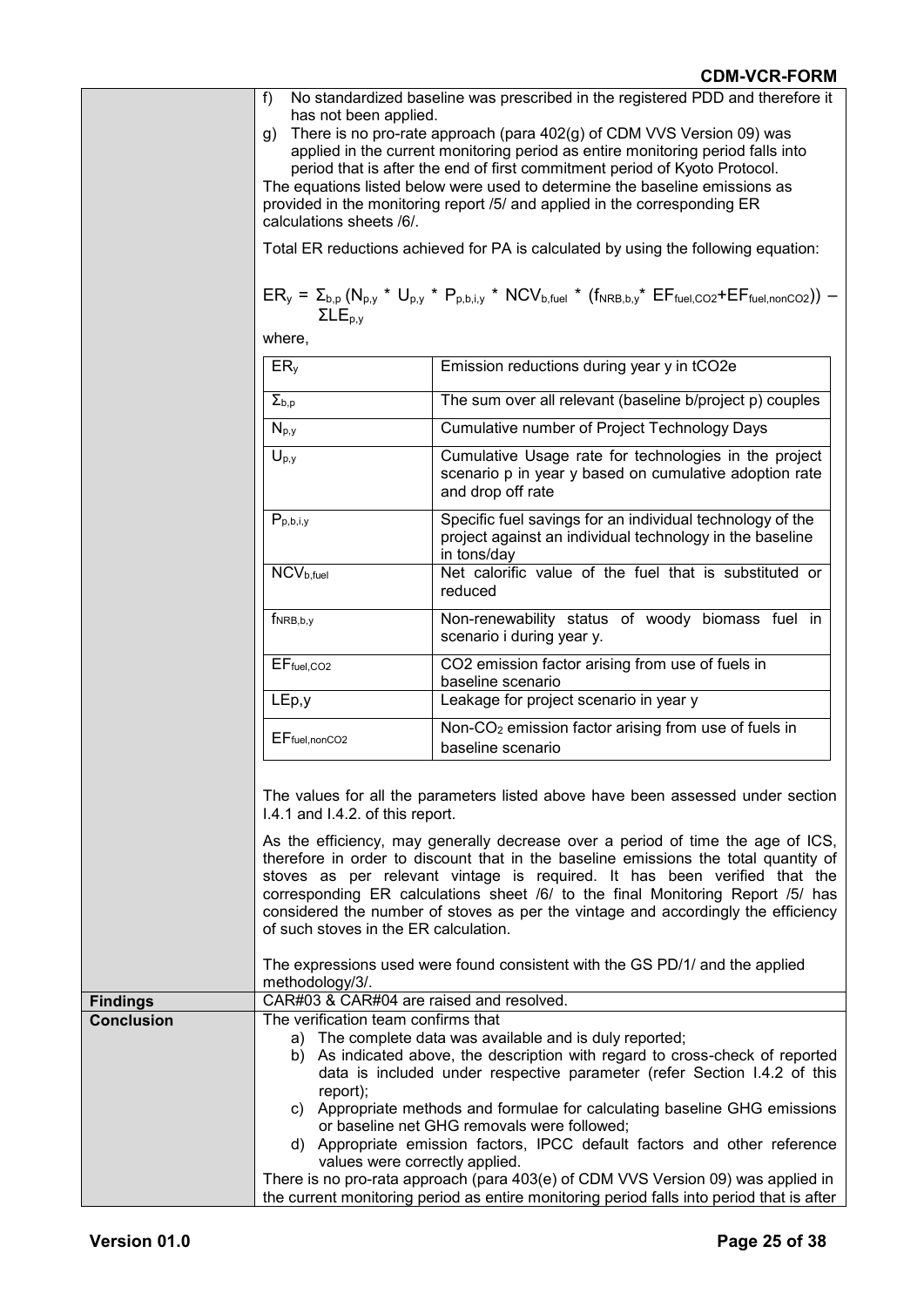| the end of first commitment period of Kyoto Protocol. |
|-------------------------------------------------------|
|                                                       |

# **D.8.2. Calculation of project GHG emissions or actual net GHG removals by sinks**

| <b>Means of verification</b> | There is no prescribed method mentioned in the registered PDD/1/, and applied<br>monitoring methodology/3/ for calculation of project emissions. The onsite visit and<br>project design also did not reveal any potential source to be considered in this<br>regard. |
|------------------------------|----------------------------------------------------------------------------------------------------------------------------------------------------------------------------------------------------------------------------------------------------------------------|
| <b>Findings</b>              | No finding was raised.                                                                                                                                                                                                                                               |
| <b>Conclusion</b>            | No project emissions were required to be calculated.                                                                                                                                                                                                                 |

#### **D.8.3. Calculation of leakage GHG emissions**

| <b>Means of verification</b> | Leakage emissions has been taken as zero as per the methodology. The onsite visit<br>and project design also did not reveal any potential source to be considered in this |
|------------------------------|---------------------------------------------------------------------------------------------------------------------------------------------------------------------------|
|                              | regard.                                                                                                                                                                   |
| <b>Findings</b>              | No finding was raised.                                                                                                                                                    |
| <b>Conclusion</b>            | No additional leakage emissions (other than leakage adjustment factor applied to                                                                                          |
|                              | baseline calculations) were required as per methodology Technologies and                                                                                                  |
|                              | Practices to Displace Decentralized Thermal Energy Consumption /3/.                                                                                                       |

#### **D.8.4. Summary of calculation of GHG emission reductions or net anthropogenic GHG removals by sinks**

| <b>Means of verification</b> | The value of baseline emission obtained by applying the equations provided in<br>the registered PDD is 729,309 tCO <sub>2</sub> e. The project emissions and leakages for<br>the project activity are considered as zero. Therefore, the final value of net<br>GHG emission reductions obtained is 729,309 tCO <sub>2</sub> e. |
|------------------------------|--------------------------------------------------------------------------------------------------------------------------------------------------------------------------------------------------------------------------------------------------------------------------------------------------------------------------------|
|                              | The calculations presented in this regard in the final monitoring report /5/ and<br>corresponding ER calculations sheet /6/ were found appropriate and complying with<br>the provisions prescribed in the registered monitoring plan of GS PDD/01/<br>and applied methodology/03/.                                             |
|                              | The verification team confirms that an audit trail contains the evidence and records<br>to validated the stated figures were checked and found acceptable.                                                                                                                                                                     |
| <b>Findings</b>              | No findings                                                                                                                                                                                                                                                                                                                    |
| <b>Conclusion</b>            | Calculation of GHG emissions was found to be satisfactory.<br>The verification team confirms that                                                                                                                                                                                                                              |
|                              | (a) The monitored data was available in accordance with the registered monitoring<br>plan;                                                                                                                                                                                                                                     |
|                              | (b) The data was cross-checked, as prescribed in the registered PDD, with the<br>survey sheets/15,19/ and was found consistent;                                                                                                                                                                                                |
|                              | (c) Appropriate methods and formulae for calculating baseline GHG emissions or<br>baseline net GHG removals have been followed;                                                                                                                                                                                                |
|                              | (d) The assumptions, emission factors and default values that were applied in the<br>calculations have been justified;                                                                                                                                                                                                         |
|                              | (f) The first day in which CERs are being claimed has been correctly specified,<br>where applicable.                                                                                                                                                                                                                           |

#### **D.8.5. Comparison of actual GHG emission reductions or net anthropogenic GHG removals by sinks with estimates in registered PDD**

| <b>Means of verification</b> | After reviewing the ER calculations sheet /6/, it can be concluded that the actual<br>emission reductions achieved by the PA are more than the estimated emission<br>reductions in the revised GS PD for the comparable period. The number of the cook<br>stoves disseminated is greater than the estimated number of cook stoves which has<br>led to greater emission reduction. Since, it is a large-scale project activity, no<br>threshold value to the maximum number of cook stoves that can be distributed has<br>been set in the registered PDD/1/. |
|------------------------------|-------------------------------------------------------------------------------------------------------------------------------------------------------------------------------------------------------------------------------------------------------------------------------------------------------------------------------------------------------------------------------------------------------------------------------------------------------------------------------------------------------------------------------------------------------------|
| <b>Findings</b>              | No finding was raised.                                                                                                                                                                                                                                                                                                                                                                                                                                                                                                                                      |
| <b>Conclusion</b>            | The actual emission reductions achieved in the current monitoring period for PA is<br>more than the emission reductions stated in the GS PD, however the PP was able<br>to justify the increased value.                                                                                                                                                                                                                                                                                                                                                     |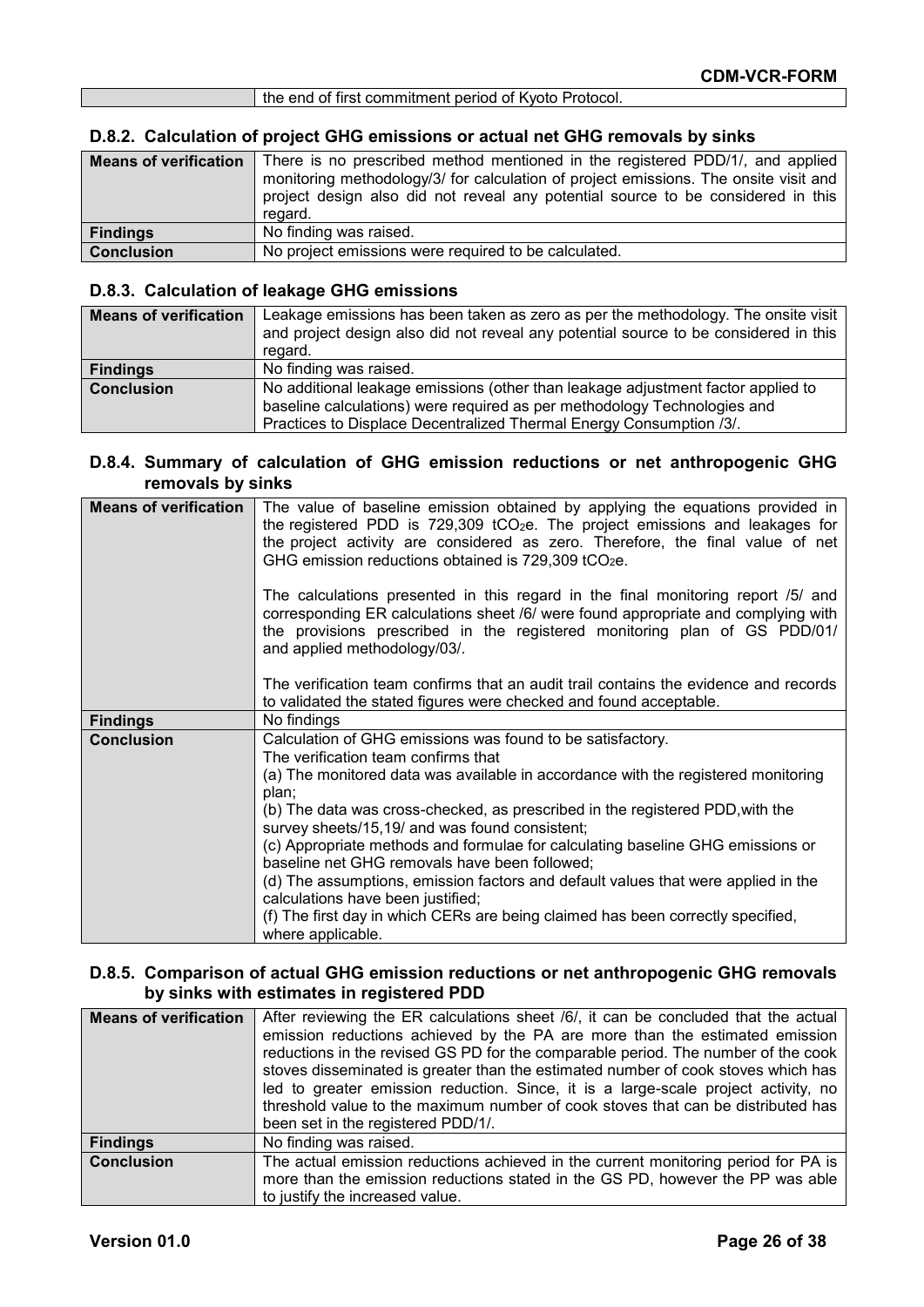#### **D.8.6. Remarks on difference from estimated value in registered PDD**

| <b>Means of verification</b> | After reviewing the ER calculations sheet /6/, it can be concluded that the actual<br>emission reductions achieved by the PA are more than the estimated emission<br>reductions in the revised GS PD for the comparable period. The number of the cook<br>stoves disseminated is greater than the estimated number of cook stoves which has<br>led to greater emission reduction. Since, it is a large-scale project activity, no<br>threshold value to the maximum number of cook stoves that can be distributed has<br>been set in the registered PDD/1/. |
|------------------------------|-------------------------------------------------------------------------------------------------------------------------------------------------------------------------------------------------------------------------------------------------------------------------------------------------------------------------------------------------------------------------------------------------------------------------------------------------------------------------------------------------------------------------------------------------------------|
| <b>Findings</b>              | No finding was raised.                                                                                                                                                                                                                                                                                                                                                                                                                                                                                                                                      |
| <b>Conclusion</b>            | The actual emission reductions achieved in the current monitoring period for PA is<br>more than the emission reductions stated in the GS PD, however the PP was able<br>to justify the increased value.                                                                                                                                                                                                                                                                                                                                                     |

#### **D.8.7. Actual GHG emission reductions or net anthropogenic GHG removals by sinks during the first commitment period and the period from 1 January 2013 onwards**

| <b>Means of verification</b> | Earthood Services Private Limited is able to certify that the emission reduction from<br>the GS 447 "Improved Cookstoves for Social Impact in Ugandan Communities" in<br>Uganda during the period 01/07/2015 to 31/12/2016 (including both the<br>days) amounts to 729,309 tCO2e.<br>Verified and certified emission reductions as per commitment period:<br>Commitment period<br>Upto 31/12/2012 (1 <sup>st</sup> commitment period).<br>From 01/01/2013 | Amount<br>0 tCO <sub>2</sub> e<br>729,309 tCO <sub>2</sub> e |
|------------------------------|-----------------------------------------------------------------------------------------------------------------------------------------------------------------------------------------------------------------------------------------------------------------------------------------------------------------------------------------------------------------------------------------------------------------------------------------------------------|--------------------------------------------------------------|
| <b>Findings</b>              | No findings                                                                                                                                                                                                                                                                                                                                                                                                                                               |                                                              |
| <b>Conclusion</b>            | Actual GHG emission reductions in the commitment period (01/01/2013 onwards)<br>were found to be 729,309 tCO <sub>2</sub> e.                                                                                                                                                                                                                                                                                                                              |                                                              |

#### **SECTION E. Internal quality control**

A draft verification report prepared by assessment team is reviewed by an independent Technical Review team (one or more members) to confirm if the internal procedures established and implemented by Earthood were duly complied with and such opinion/conclusion is reached in an objective manner that complies with the applicable Gold Standard and CDM requirements. The technical review team is collectively required to possess the technical expertise of all the technical area/sectoral scope the project activity relates to. All team members of technical review team are independent of the validation team. The report approved by Quality Manager is endorsed by Managing Director, who is overall responsible to ensure quality, before final release. The further details of applicable procedures and responsibilities about Earthood Quality Management System (QMS) are available on its website (www.earthood.in).

#### **SECTION F. Verification opinion**

Earthood Services Private Limited (Earthood), contracted by Impact Carbon, has performed the independent verification of the emission reductions for the GS Project 447 "Improved Cookstoves for Social Impact in Ugandan Communities" in "Uganda" for the monitoring period 01/07/2015 to 31/12/2016 as reported in the Monitoring Report, Version 01 dated 20/01/2017. The 'Impact Carbon' is responsible for the collection of data in accordance with the monitoring plan and the reporting of GHG emissions reductions from the project activity. Earthood commenced the verification against the baseline and monitoring methodology "Technologies and Practices to Displace Decentralized Thermal Energy Consumption", Version 01 the monitoring plan contained in the PDD dated 03/03/2014, GS Passport and Monitoring Report Version 05.3 dated 13/07/2017.

ESPL confirms that the monitoring system is in place and the emission reductions are calculated without material misstatements. This verification report has been prepared using the latest available template specified by UNFCCC and complies with the instructions to follow as per para 406 and 407 of CDM VVS Version 9. The verification activities were conducted in accordance with ESPL's CDM Quality Manual System as per the steps indicated under Section A of this report.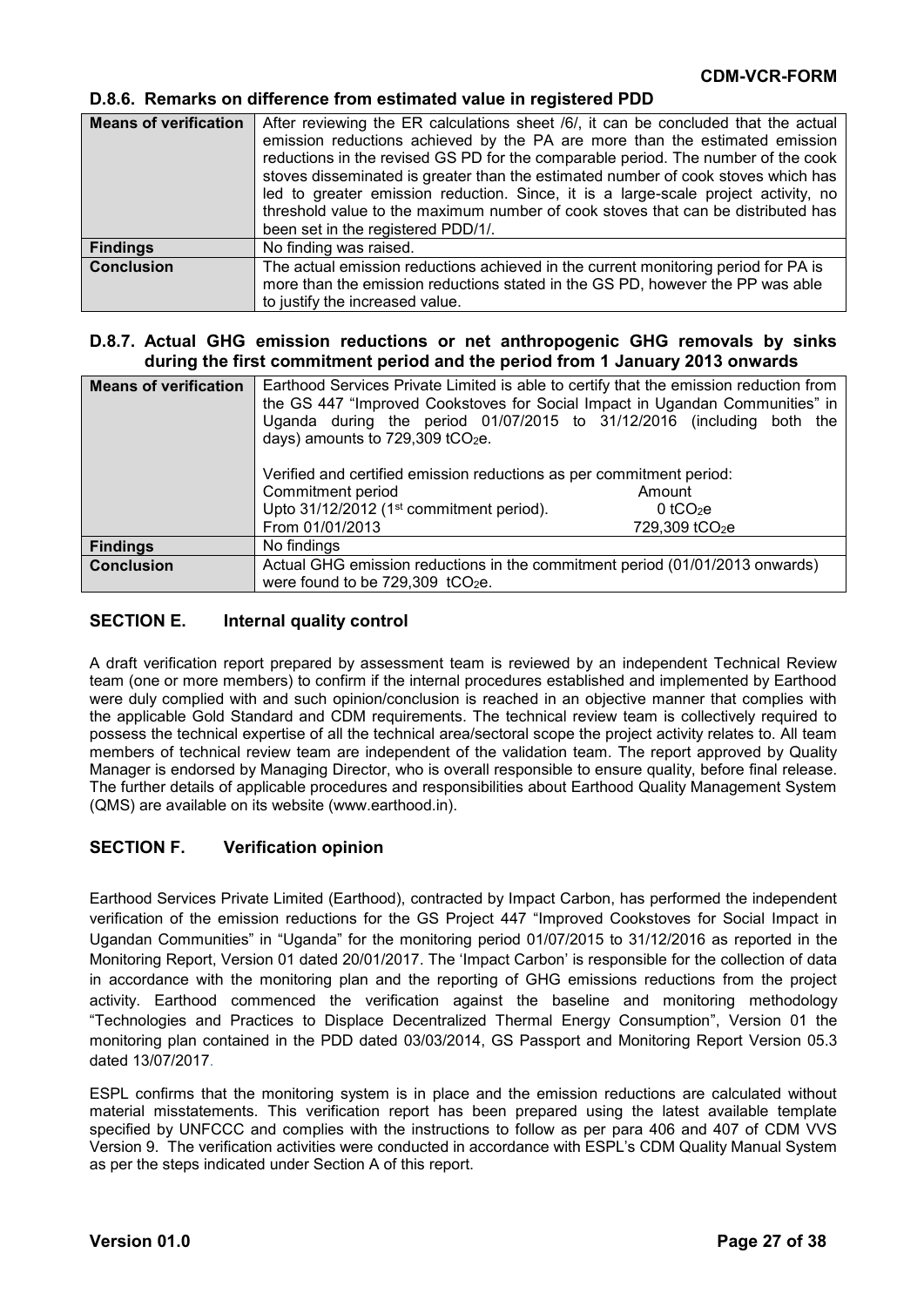As a result, it is confirmed that the emission reductions from the GS PA (447) "Improved Cookstoves for Social Impact in Ugandan Communities" are correctly reported in the Monitoring Report (final) Version 05.3 dated 13/07/2017 and corresponding ER sheet for the monitoring period 01/07/2015 to 31/12/2016 (including both days) amounted as 729,309 tCO2e. Therefore, this will be submitted as part of request for issuance as per CDM PCP Version 9 GS tool kit 2.1.

#### **SECTION G. Certification statement**

ESPL's verification approach is based on the understanding of the risks associated with reporting of GHG emission data and the controls in place to mitigate these. ESPL planned and performed the verification by obtaining evidence and other information and explanations that ESPL considered necessary to give reasonable assurance that reported GHG emission reductions are fairly stated.

In our opinion the GHG emissions reductions reported for the project activity are fairly stated in the Monitoring Report (final) Version 05.3 dated 13/07/2017. ESPL, based on outcome of verification activities, certifies in writing that, during the monitoring period 01/07/2015 to 31/12/2016 (including both days), the registered GS PA "Improved Cookstoves for Social Impact in Ugandan Communities" in the registered GS PA achieved the verified amount of 729,309 tCO2e reductions in anthropogenic emissions by sources of greenhouse gases that would not have occurred in the absence of the PA.

The verified amount of emission reductions is stated below as per commitment period;

|       | <b>Emission Reductions (Amount) in this monitoring period</b> |                           |  |  |
|-------|---------------------------------------------------------------|---------------------------|--|--|
| Year  | <b>Duration</b>                                               | <b>Emission reduction</b> |  |  |
| 2015  | 01/07/2015 to 31/12/2015                                      | 243.909                   |  |  |
| 2016  | 01/01/2016 to 31/12/2016                                      | 485.400                   |  |  |
| Total |                                                               | 729,309                   |  |  |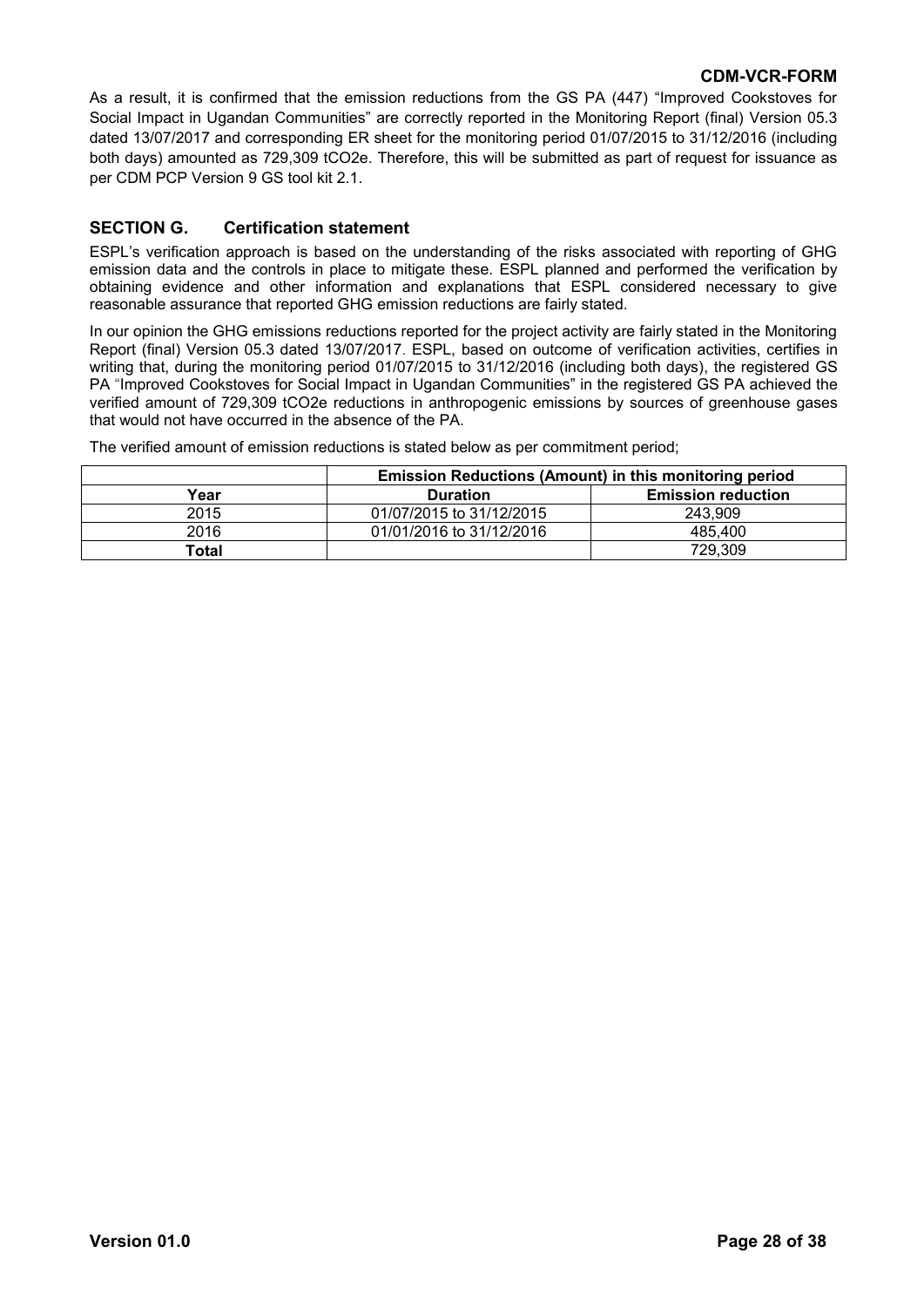# **Appendix 1. Abbreviations**

| <b>Abbreviations</b>    | <b>Full texts</b>                                                |
|-------------------------|------------------------------------------------------------------|
| <b>AQL</b>              | <b>Acceptable Quality Level</b>                                  |
| <b>CAR</b>              | <b>Corrective Action Request</b>                                 |
| <b>CDM</b>              | <b>Clean Development Mechanism</b>                               |
| CDM PCP                 | Clean Development Mechanism Project Cycle Procedure              |
| <b>CDM PS</b>           | Clean Development Mechanism Project Standard                     |
| <b>CDM VVS</b>          | Clean Development Mechanism Validation and Verification Standard |
| <b>CER</b>              | <b>Certified Emission Reduction</b>                              |
| <b>CL</b>               | <b>Clarification Request</b>                                     |
| <b>CME</b>              | <b>Coordinating or Managing Entity</b>                           |
| $\overline{CP}$         | Crediting period                                                 |
| <b>DOE</b>              | <b>Designated Operational Entity</b>                             |
| <b>DNA</b>              | <b>Designated National Authority</b>                             |
| $\overline{EB}$         | <b>Executive Board</b>                                           |
| <b>ESPL</b>             | Earthood Services Private Limited                                |
| FAR                     | <b>Forward Action Request</b>                                    |
| <b>GHG</b>              | Greenhouse Gas(es)                                               |
| <b>ICS</b>              | <b>Improved Cook Stove</b>                                       |
| <b>IPCC</b>             | Intergovernmental Panel on Climate Change                        |
| <b>PDD</b>              | <b>Project Design Document</b>                                   |
| <b>RMP</b>              | Registered monitoring plan                                       |
| <b>TA</b>               | Technical Area (with in Sectoral Scope)                          |
| $\overline{\text{TR}}$  | <b>Technical Reviewer</b>                                        |
| <b>WS</b>               | Validation and Verification Standard                             |
| <b>UNFCCC</b>           | United Nations Framework Convention on Climate Change            |
| UQL                     | <b>Unacceptable Quality Level</b>                                |
| $\overline{\text{ICS}}$ | <b>Improve Cook Stoves</b>                                       |
| <b>IPCC</b>             | Intergovernmental Panel on Climate change                        |
| <b>VVS</b>              | Validation and Verification Standard                             |
| <b>UNFCCC</b>           | United Nation Framework convention on Climate change             |
| <b>KPT</b>              | Kitchen Performance Test                                         |
| <b>MKS</b>              | Monitoring Kitchen Survey                                        |
| QA/QC                   | Quality Assurance and Quality control                            |
| <b>GS</b>               | <b>Gold Standard</b>                                             |
| <b>AES</b>              | African Energy Environment Saving Stoves and Construction Ltd.   |
| <b>EUF</b>              | Energy Uganda Foundation                                         |
| <b>CIRCODU</b>          | Centre for Integrated Research and Community Development Uganda  |
| <b>SESSA</b>            | Save Energy Saving Stove for Africa Limited stoves               |
| <b>FOWE</b>             | Friends of Wealthy Environment stoves                            |
| <b>NCV</b>              | <b>Net Calorific Value</b>                                       |

# **Appendix 2. Competence of team members and technical reviewers**

| <b>Competence Statement</b> |                                                 |  |
|-----------------------------|-------------------------------------------------|--|
| <b>Name</b>                 | Nayan Jyoti Deka                                |  |
| Country                     | India                                           |  |
| <b>Education</b>            | M. Tech. (Energy Technology), Tezpur University |  |
| <b>Experience</b>           | 8 Years +                                       |  |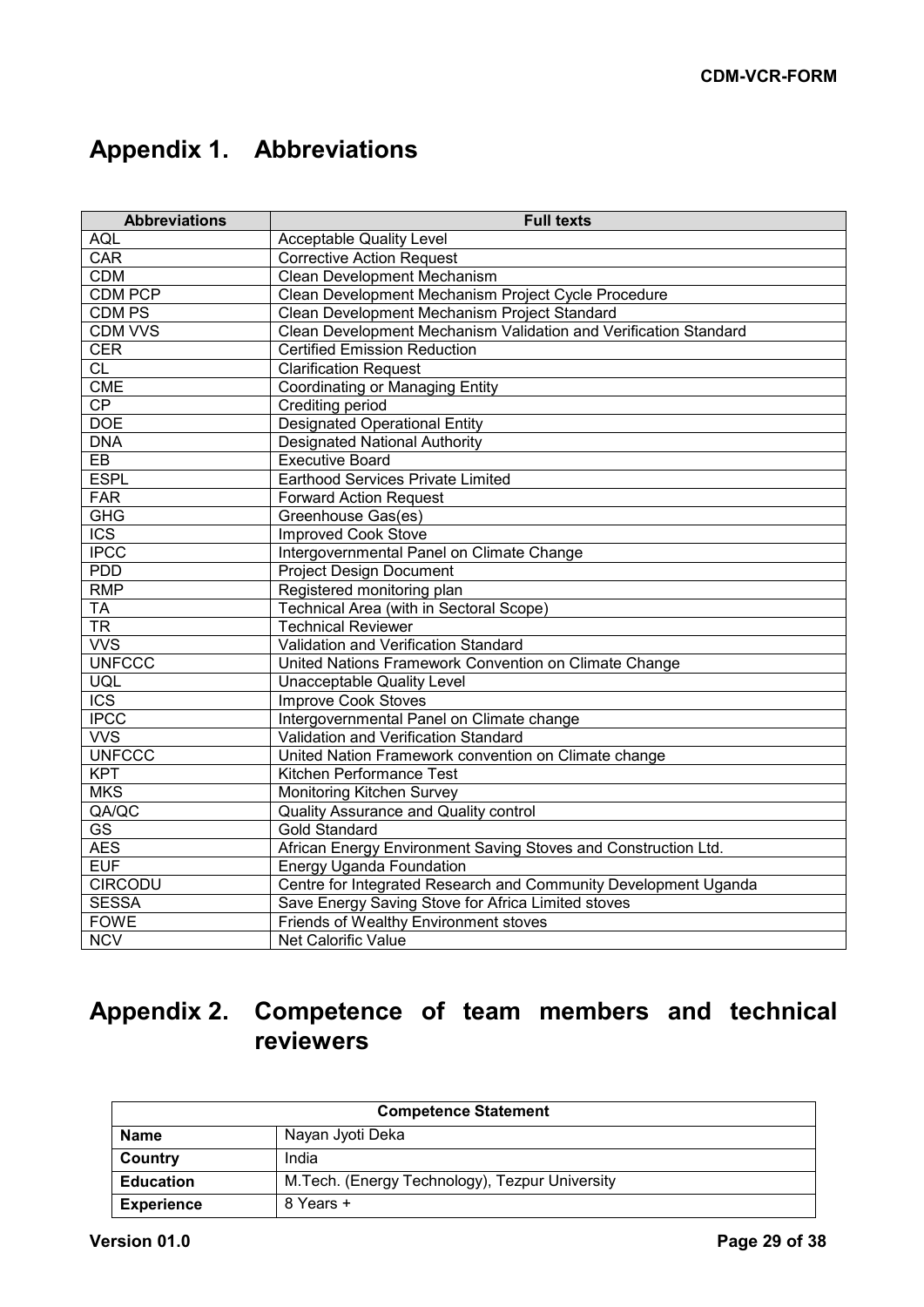| Field                              | Climate Change & Energy Management                                             |             |            |  |
|------------------------------------|--------------------------------------------------------------------------------|-------------|------------|--|
|                                    | <b>Approved Roles</b>                                                          |             |            |  |
| <b>Team Leader</b>                 | <b>YES</b>                                                                     |             |            |  |
| Validator                          | <b>YES</b>                                                                     |             |            |  |
| <b>Verifier</b>                    | <b>YES</b>                                                                     |             |            |  |
| <b>Methodology Expert</b>          | AMS-I.D., AMS-III.H., AMS-I.C., ACM0006, ACM0002, ACM0014, AMS-IIG,<br>AMS-IE. |             |            |  |
| <b>Local expert</b>                | YES (India)                                                                    |             |            |  |
| <b>Financial Expert</b>            | NO.                                                                            |             |            |  |
| <b>Technical Reviewer</b>          | <b>YES</b>                                                                     |             |            |  |
| TA Expert (1.1, 1.2,<br>3.1, 13.1) | <b>YES</b>                                                                     |             |            |  |
|                                    |                                                                                |             |            |  |
| <b>Reviewed by</b>                 | Abhishek Mahawar                                                               | <b>Date</b> | 01/02/2017 |  |
| Approved by                        | Ashok Kumar Gautam                                                             | <b>Date</b> | 01/02/2017 |  |

| <b>Competence Statement</b>     |                       |                                                                                                         |            |  |
|---------------------------------|-----------------------|---------------------------------------------------------------------------------------------------------|------------|--|
| <b>Name</b>                     | Deepika Mahala        |                                                                                                         |            |  |
| Country                         | India                 |                                                                                                         |            |  |
| <b>Education</b>                |                       | M. Sc. (Environmental Mgmt), GGSIP University<br>B.Sc. Honour (Chemistry), Sri Venkateshwar College, DU |            |  |
| <b>Experience</b>               | 1.5 Year              |                                                                                                         |            |  |
| <b>Field</b>                    | Climate Change        |                                                                                                         |            |  |
|                                 | <b>Approved Roles</b> |                                                                                                         |            |  |
| <b>Team Leader</b>              | <b>NO</b>             |                                                                                                         |            |  |
| Validator                       | <b>YES</b>            |                                                                                                         |            |  |
| Verifier                        | <b>YES</b>            |                                                                                                         |            |  |
| <b>Methodology Expert</b>       | <b>NO</b>             |                                                                                                         |            |  |
| Local expert                    | YES (India)           |                                                                                                         |            |  |
| <b>Financial Expert</b>         | <b>NO</b>             |                                                                                                         |            |  |
| <b>Technical Reviewer</b>       | <b>NO</b>             |                                                                                                         |            |  |
| <b>TA Expert</b>                | NO.                   |                                                                                                         |            |  |
| <b>Trainee (Team</b><br>Leader) | <b>YES</b>            |                                                                                                         |            |  |
| <b>Reviewed by</b>              | Abhishek Mahawar      | <b>Date</b>                                                                                             | 08/09/2016 |  |
| <b>Approved by</b>              | Ashok Kumar Gautam    | <b>Date</b>                                                                                             | 08/09/2016 |  |

| <b>Competence Statement</b> |                                    |  |
|-----------------------------|------------------------------------|--|
| <b>Name</b>                 | Julius Sam Khaukha                 |  |
| Country                     | Uganda                             |  |
| <b>Education</b>            | Bachelors in Social Administration |  |
| <b>Experience</b>           | More than 20 Years                 |  |
| <b>Field</b>                | <b>Education and Social Work</b>   |  |
|                             | <b>Approved Roles</b>              |  |
| <b>Team Leader</b>          | <b>NO</b>                          |  |
| Validator                   | <b>NO</b>                          |  |
| <b>Verifier</b>             | <b>NO</b>                          |  |
| <b>Methodology Expert</b>   | NO.                                |  |
| Local expert                | YES (Uganda)                       |  |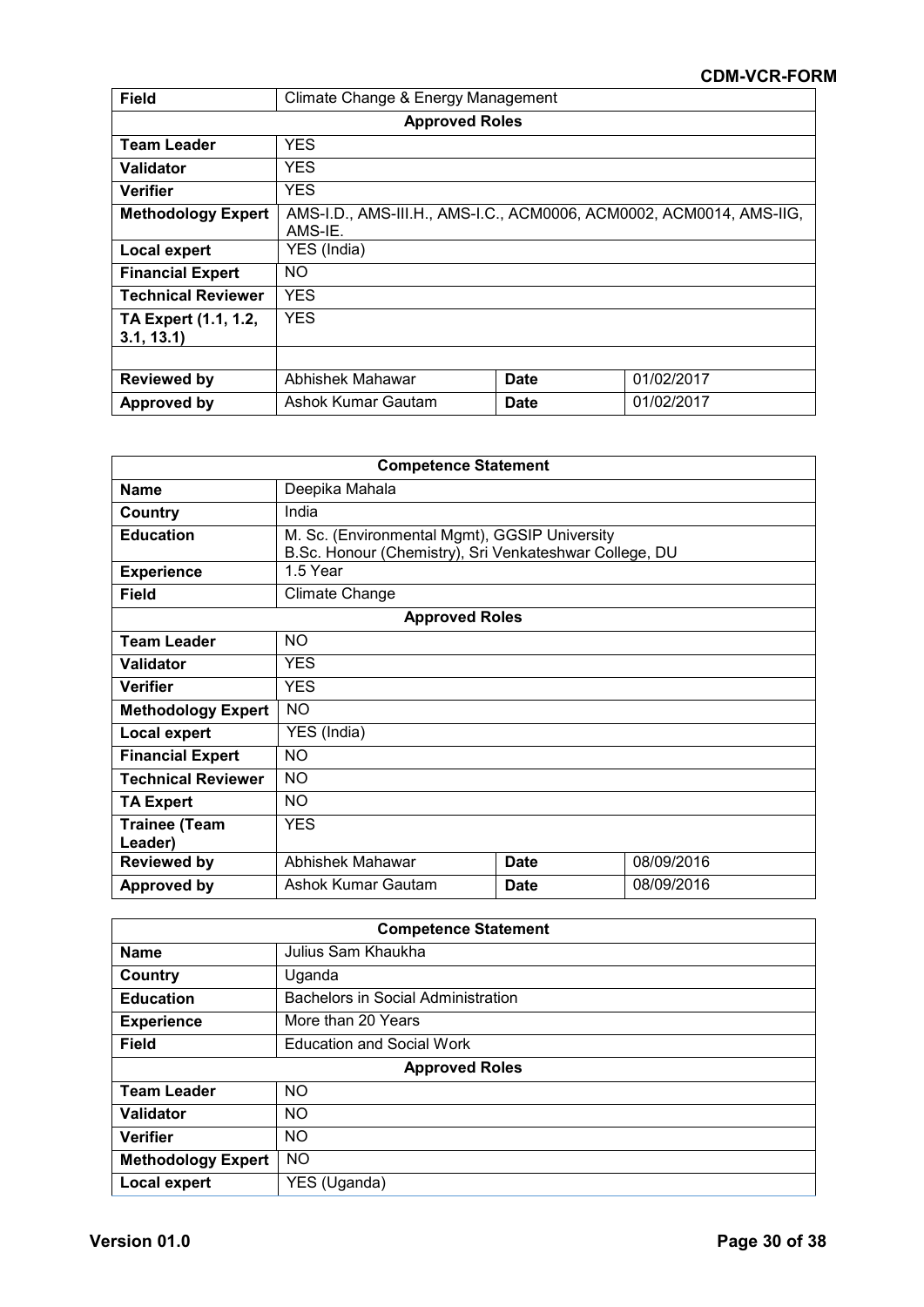| <b>Financial Expert</b>   | <b>NO</b>          |             |            |
|---------------------------|--------------------|-------------|------------|
| <b>Technical Reviewer</b> | NO.                |             |            |
| <b>TA Expert</b>          | <b>NO</b>          |             |            |
| <b>Reviewed by</b>        | Abhishek Mahawar   | <b>Date</b> | 08/09/2016 |
| Approved by               | Ashok Kumar Gautam | <b>Date</b> | 08/09/2016 |

| <b>Competence Statement</b> |                                 |             |            |  |
|-----------------------------|---------------------------------|-------------|------------|--|
| <b>Name</b>                 | Abhishek Mahawar                |             |            |  |
| Country                     | India                           |             |            |  |
| <b>Education</b>            | B. Tech. (Chemical Engineering) |             |            |  |
|                             | MBA (Finance)                   |             |            |  |
| <b>Experience</b>           | $7$ Years $+$                   |             |            |  |
| <b>Field</b>                | Climate Change & Environment    |             |            |  |
|                             | <b>Approved Roles</b>           |             |            |  |
| <b>Team Leader</b>          | <b>YES</b>                      |             |            |  |
| <b>Validator</b>            | <b>YES</b>                      |             |            |  |
| <b>Verifier</b>             | <b>YES</b>                      |             |            |  |
| <b>Methodology Expert</b>   | AMS-I.D and ACM0002             |             |            |  |
| <b>Local expert</b>         | YES (India)                     |             |            |  |
| <b>Financial Expert</b>     | <b>YES</b>                      |             |            |  |
| <b>Technical Reviewer</b>   | <b>YES</b>                      |             |            |  |
| TA Expert (1.2)             | <b>YES</b>                      |             |            |  |
|                             |                                 |             |            |  |
|                             |                                 |             |            |  |
|                             |                                 |             |            |  |
| <b>Reviewed by</b>          | <b>Ashok Gautam</b>             | <b>Date</b> | 07/09/2016 |  |
| <b>Approved by</b>          | Kaviraj Singh                   | <b>Date</b> | 07/09/2016 |  |

| <b>Competence Statement</b> |                                                                                                                               |             |            |  |
|-----------------------------|-------------------------------------------------------------------------------------------------------------------------------|-------------|------------|--|
| <b>Name</b>                 | <b>Ashok Gautam</b>                                                                                                           |             |            |  |
| Country                     | India                                                                                                                         |             |            |  |
| <b>Education</b>            | M. Sc. (Environmental Sciences)<br>M. Tech. (Energy & Environmental Management)                                               |             |            |  |
| <b>Experience</b>           | 14 Years $+$                                                                                                                  |             |            |  |
| Field                       | Energy, Climate Change & Environment                                                                                          |             |            |  |
|                             | <b>Approved Roles</b>                                                                                                         |             |            |  |
| <b>Team Leader</b>          | <b>YES</b>                                                                                                                    |             |            |  |
| <b>Validator</b>            | <b>YES</b>                                                                                                                    |             |            |  |
| <b>Verifier</b>             | <b>YES</b>                                                                                                                    |             |            |  |
| <b>Methodology Expert</b>   | AMS-I.D., AMS-I.A., AMS-I.C. AMS-II.D., AMS-II.G., AMS-III.E., AMS-III.H.,<br>AMS-III.AV., ACM0002, ACM0004, ACM0006, ACM0012 |             |            |  |
| <b>Local expert</b>         | YES (India)                                                                                                                   |             |            |  |
| <b>Financial Expert</b>     | <b>NO</b>                                                                                                                     |             |            |  |
| <b>Technical Reviewer</b>   | <b>YES</b>                                                                                                                    |             |            |  |
| TA Expert (1.1)             | <b>YES</b>                                                                                                                    |             |            |  |
| TA Expert (1.2)             | <b>YES</b>                                                                                                                    |             |            |  |
| TA Expert (3.1)             | <b>YES</b>                                                                                                                    |             |            |  |
| <b>TA Expert (13.1)</b>     | <b>YES</b>                                                                                                                    |             |            |  |
|                             |                                                                                                                               |             |            |  |
| <b>Reviewed by</b>          | Abhishek Mahawar                                                                                                              | <b>Date</b> | 08/09/2016 |  |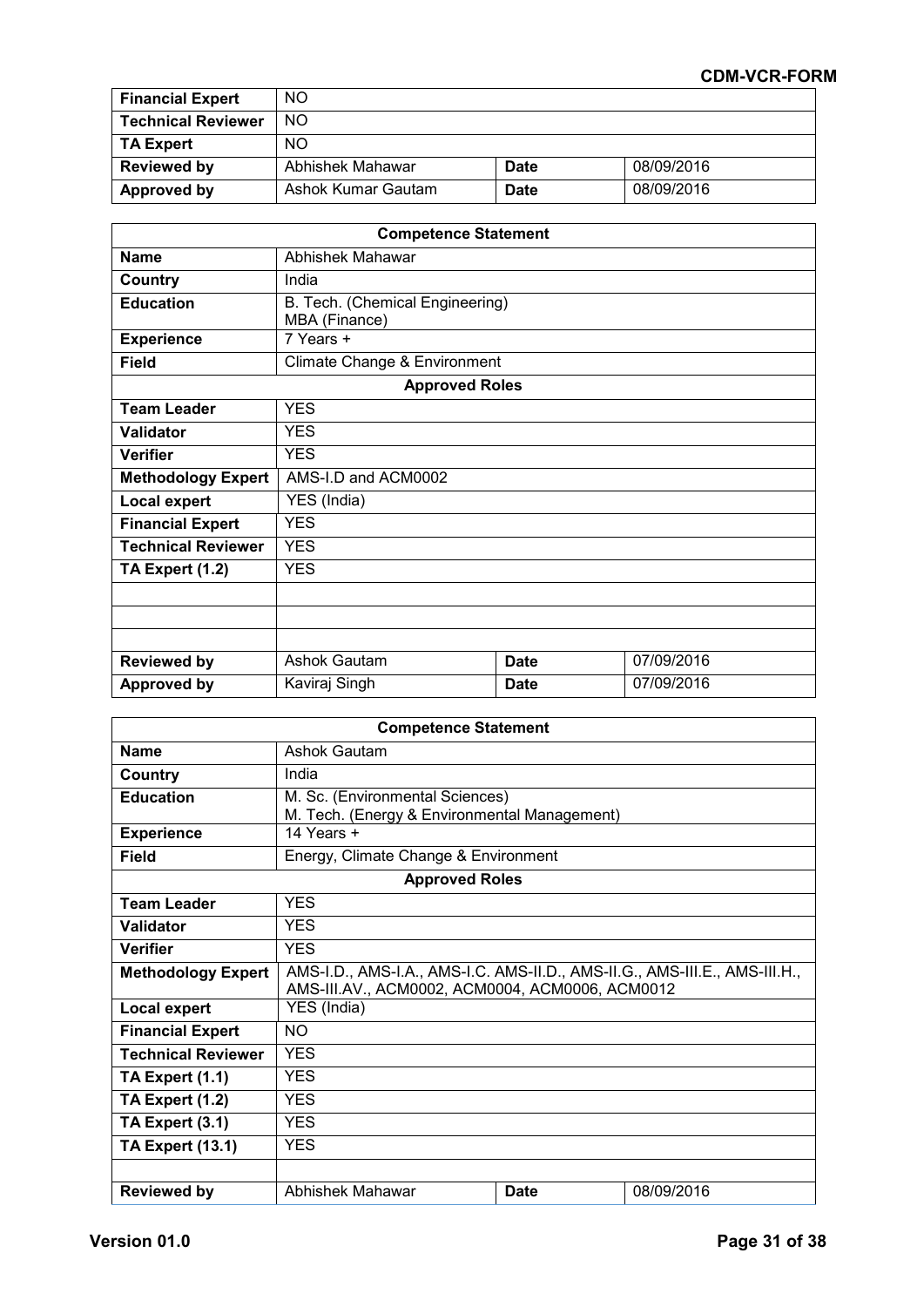| Approved by | sınar<br>`avıra∟<br>к<br>้ง | uw | <i>31</i> ∠∪<br>. |
|-------------|-----------------------------|----|-------------------|

# **Appendix 3. Documents reviewed or referenced**

| No.             | <b>Author</b>                   | <b>Title</b>                                                                                                                | <b>References to the</b>                                | Provider        |
|-----------------|---------------------------------|-----------------------------------------------------------------------------------------------------------------------------|---------------------------------------------------------|-----------------|
|                 |                                 |                                                                                                                             | document                                                |                 |
| 1               | Impact Carbon                   | <b>Registered GS PDD</b>                                                                                                    | 03/03/2014                                              | PP              |
| $\overline{2}$  | <b>TUV Rheinland</b>            | <b>Validation Report</b>                                                                                                    | Version 4.0, dated<br>24/03/2009                        | <b>PP</b>       |
| 3               | Gold Standard                   | Applied Methodology:<br>Technologies and Practices to<br><b>Displace Decentralized Thermal</b><br><b>Energy Consumption</b> | Version 1.0, dated<br>11/04/2011                        | Other           |
| 4               | Impact Carbon                   | Monitoring Report Version 1.0                                                                                               | Dated 10/01/2017                                        | <b>PP</b>       |
| $\overline{5}$  | Impact Carbon                   | Monitoring Report(Final)                                                                                                    | Version 5.2, dated<br>30/05/2017                        | PP              |
| 6               | Impact Carbon                   | ER sheet (Final)                                                                                                            | Version 3.0, 30/05/2017                                 | PP              |
| $\overline{7}$  | Impact Carbon                   | ISS 2 (CP2) Annex 12 - Stove<br>Manufacturer's Specifications                                                               | 20/11/2013                                              | $\overline{PP}$ |
| 8               | Impact Carbon                   | ISS 2 (CP2) Annex 12.1 - Stove<br><b>Manual Guide</b>                                                                       | 04/2014                                                 | PP              |
| 9               | <b>EUF</b>                      | ISS 2 (CP2) Annex 14.1- EUF<br>Sales Receipts (42 receipts)                                                                 | 01/12/2016-30/12/2016                                   | PP              |
| 10              | <b>AES</b>                      | ISS 2 (CP2) Annex 14.2 - Sales<br>Receipt (2 receipts)                                                                      | 22/12/2016                                              | PP              |
| 11              | <b>AES</b>                      | ISS 2 (CP2) Annex 10 - Scanned<br>copy of Warranty Card, Serial No.<br>401                                                  | Undated                                                 | PP              |
| 12              | Impact Carbon                   | Sales Report Master Sheet                                                                                                   | Up to 2016                                              | $\overline{PP}$ |
| 13              | Impact Carbon and<br><b>EUF</b> | ISS 2 (CP2) Annex 08- Carbon<br><b>Rights Transfer Agreement</b>                                                            | 10/06/2010-11/06/2010                                   | PP              |
| $\overline{14}$ | <b>IPCC</b>                     | http://www.ipcc-<br>nggip.iges.or.jp/public/2006gl/pdf/2 V<br>olume2/V2_1_Ch1_Introduction.pdf                              | Undated                                                 | Other           |
| 15              | Impact Carbon                   | ISS 2 (CP2) Annex 07.2 -<br><b>Baseline KPT</b>                                                                             | Undated                                                 | PP              |
| 16              | Impact Carbon                   | ISS 2 (CP2) Annex 03 - ISS1<br>(CP2) MR                                                                                     | Version 3.0                                             | PP              |
| 17              | <b>ESPL</b>                     | ISS 2 (CP2) Annex 04 - ISS1<br>Verification report                                                                          | Version 2.0, dated<br>01/04/2016                        | PP              |
| 18              | Impact Carbon                   | ISS 2 (CP2) Annex 05-<br><b>Partner Staff Lists</b>                                                                         | 12/2014                                                 | PP              |
| 19              | Impact Carbon                   | ISS 2 (CP2) Annex 06.1 - KPT<br>and MKS analysis                                                                            | Undated                                                 | PP              |
| 20              | Impact Carbon                   | ISS 2 (CP2) Annex 09 -<br>IC Training Document<br>(Training Log as per IC- Training<br>Manual v2)                           | 16/01/2015<br>(training dates-<br>12/01/2015-14/01/2015 | PP              |
| 21              | Impact Carbon                   | Monitoring Kitchen Survey filled<br>forms (Survey#16, Survey#53)                                                            | 18/02/2016,<br>12/04/2016                               | <b>PP</b>       |
| 22              | Impact Carbon                   | <b>Usage Survey filled forms</b><br>(Survey#23, Survey#112,<br>Survey#135)                                                  | 13/07/2016,<br>05/08/2016,<br>06/08/2016                | PP              |
| 23              | Impact Carbon                   | ISS 2 (CP2) Annex 07.1 - Usage<br>Survey Excel Sheet v1.1                                                                   | Undated                                                 | PP              |
| 24              | Impact Carbon                   | <b>GS Passport</b>                                                                                                          | Version 1.0, dated<br>01/10/2013                        | PP              |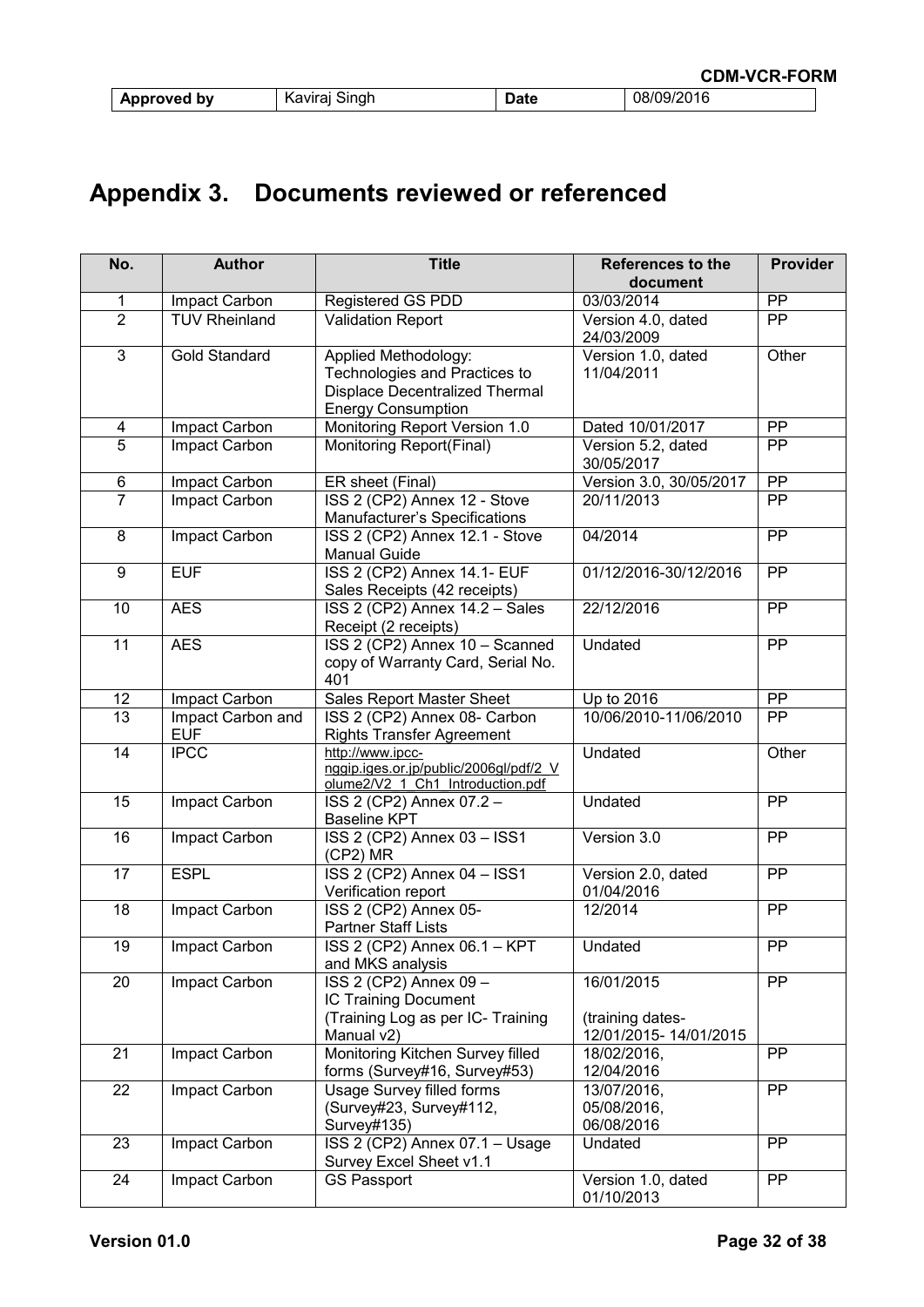| 25 | <b>Gold Standard</b> | GS review(Final Round) for<br>MP01/04/2014-30/06/2015                                                                                                                                                                                                                                                                  | 13/05/2016     | <b>PP</b>     |
|----|----------------------|------------------------------------------------------------------------------------------------------------------------------------------------------------------------------------------------------------------------------------------------------------------------------------------------------------------------|----------------|---------------|
| 26 | <b>UNFCCC</b>        | Standard for Sampling and<br>surveys for CDM project activities<br>and programmes of activities                                                                                                                                                                                                                        | Version 5.0    | Other         |
| 27 | <b>UNFCCC</b>        | Guidance of sampling and surveys<br>for CDM project activities and<br>program                                                                                                                                                                                                                                          | Version 4.0    | Other         |
| 28 | Impact Carbon        | Iss2 (CP2) Annex 13- Cook Stoves<br>Project in Uganda other than<br>GS447                                                                                                                                                                                                                                              | 28/03/2016     | PP            |
| 29 | <b>CIRCODU</b>       | Iss2 (CP2) Annex 11-CIRCODU-<br>Sales_Audit Report Summary For<br>Q1 and Q2 2016                                                                                                                                                                                                                                       | 2016           |               |
| 30 | <b>UNFCCC</b>        | CDM-MR-FORM                                                                                                                                                                                                                                                                                                            | Version 05.1   | <b>Others</b> |
| 31 | <b>Gold Standard</b> | https://mer.markit.com/br-<br>reg/public/project.jsp?project_id=1<br>03000000002469                                                                                                                                                                                                                                    |                | <b>Others</b> |
| 32 | Lutron               | Moisture meter specifications-<br>http://www.digitalinstrumentsindia.<br>com/lutron-<br>instruments.html#wood-moisture-<br>meter-lutron-ms-7000                                                                                                                                                                        | ÷,             | PP            |
| 33 | <b>ATKO</b>          | <b>Technical specifications Table Top</b><br><b>Weighing Scale-</b><br>http://atcoweighingscale.com/prod<br>ucts.html#3                                                                                                                                                                                                | $\blacksquare$ | PP            |
| 34 | Accu-Safe            | Accu-Safe 16" Lab Thermometer<br>(-10 to 260° C) specifications<br>https://www.amazon.com/Calibrate<br>d-Accu-Safe-Lab-Thermometer-<br>10/dp/B01D0M9XB6/ref=sr 1 2?s<br>=industrial&ie=UTF8&qid=1489557<br>896&sr=1-<br>2&keywords=accu+safe+thermom<br>eter+calibrated#feature-bullets-btf                            | $\blacksquare$ | PP            |
| 35 | Impact Carbon        | Baseline Kitchen Survey report for<br>the country of Uganda-2013                                                                                                                                                                                                                                                       | 2013           | <b>PP</b>     |
| 36 | $\blacksquare$       | Table 6A of "Emissions of<br>greenhouse gases and other<br>airborne pollutants from charcoal<br>making in Kenya and Brazil, David<br>M. Pennise, Kirk R. Smith,<br>Environmental Health Sciences,<br>University of California, Berkeley,<br>California. Journal of Geophysical<br>Research Vol 106 October 27<br>2001" | 27/10/2001     | PP            |

# **Appendix 4. Clarification requests, corrective action requests and forward action requests**

| <b>FAR ID</b>                                                                                                    | 0 <sup>1</sup> | Section no. | D.6.3.1 | <b>Date: 24/01/2017</b> |
|------------------------------------------------------------------------------------------------------------------|----------------|-------------|---------|-------------------------|
| Description of FAR                                                                                               |                |             |         |                         |
|                                                                                                                  |                |             |         |                         |
| The PP shall revise the monitoring plan for Air Quality indicator to include questions to explore the effects of |                |             |         |                         |

The PP shall revise the monitoring plan for Air Quality indicator to include questions to explore the effects of carbon monoxide exposure on the kitchen survey.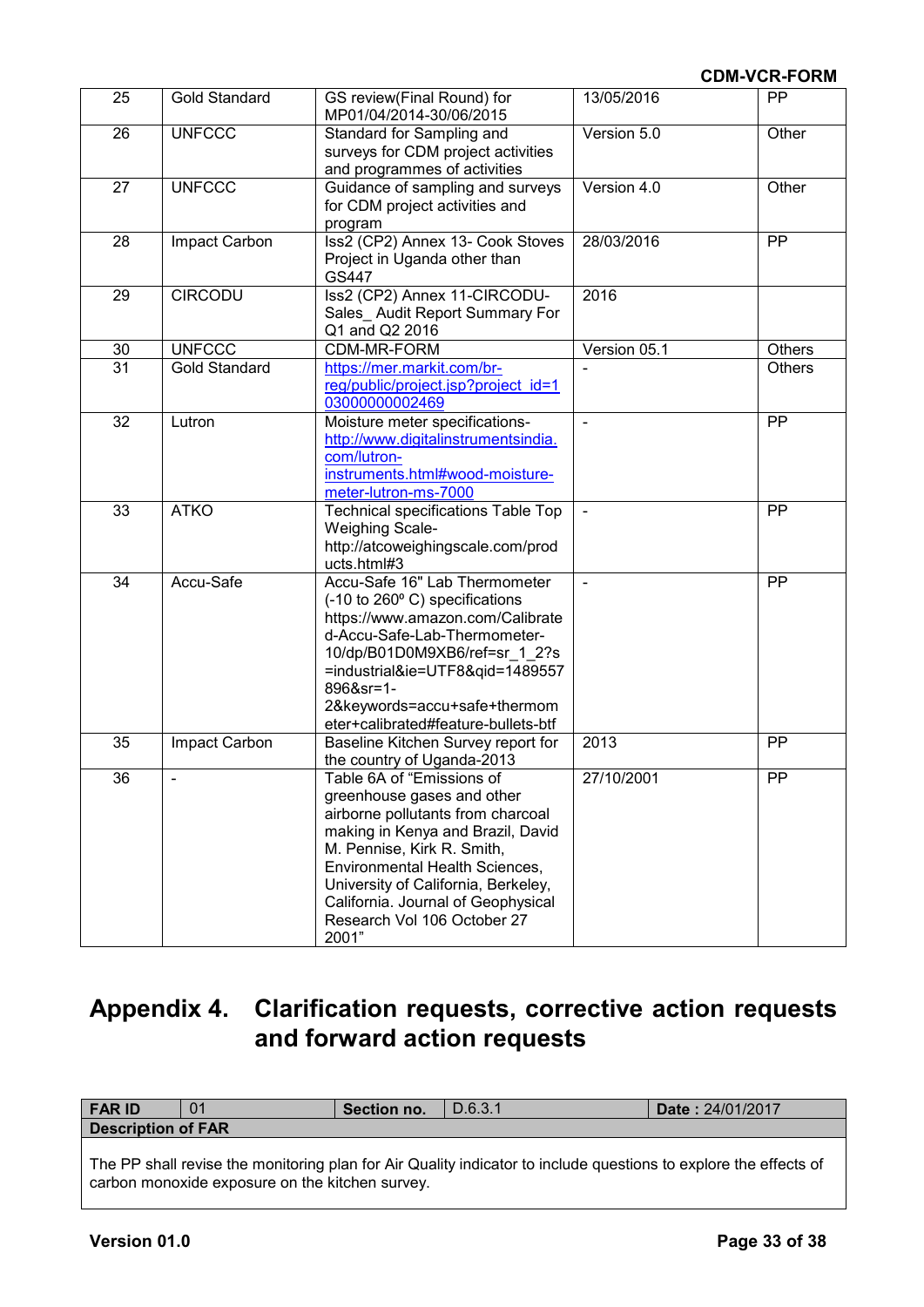# **Project participant response Date :** 06/02/2017

The same is looked upon in this Monitoring period, and suitable questions as indicator of Air Quality (in terms of Carbon Monoxide impacts) have been added.

#### **Documentation provided by project participant**

#### **DOE** assessment **Date:** 07/02/2017

Questions related to smoke levels, incidence of coughing, incidence of respiratory illness, and incidence of itchy eyes as observed by the users, have been added to the questionnaire. A question related to occurrence of symptoms such as headache, weakness, vomiting, dizziness, difficulty in breathing and nausea has also been asked in the survey to identify the impact of carbon monoxide on the users. The monitoring kitchen survey has already been revised.

Thus, the FAR stands closed.

| <b>CAR ID</b>             | 02 | <b>Section no.</b> $ $ D.5., D.6.2., | <b>Date: 24/01/2017</b> |
|---------------------------|----|--------------------------------------|-------------------------|
| <b>Description of CAR</b> |    |                                      |                         |

- 1. The Grievance Mechanism to address the end users' issue has not been described under Section B.
- 2. The frequency of Monitoring Kitchen Survey is Quarterly as per the registered PDD. However, the MR mentions it as annual.
- 3. PP has stated that 30 samples for project technologies of each age being credited for usage survey. However, the numbers of samples surveyed for 2006, 2007, 2008 and 2009 are not 30.

#### **Project participant response Date :** 06/02/2017

- 1. This is now added to the prescribed section.
- 2. The frequency of Monitoring Kitchen Survey is Quarterly, as per the registered PDD. The same is implemented during Monitoring cycle. Since the methodological requirement is that MKS needs to be done on Annual basis, the MKS is documented as Annual Monitoring test. The survey is conducted on Quarterly basis though (as described in the registered PDD), to avoid any potential impacts due to seasonal variation in the cooking pattern. The "quarterly" MKS duration is made consistent throughout the document.
- 3. The technology owners/users who are still using it, are the only who are included into surveys. Rest of the users (apart from those interviewed) are conservatively taken as "not using the technology". Example: If for 2006, only 2 respondents were found for interview, and they respond in negation for usage, the total number of non-users will become 2 + 28. These 28 people are conservatively added to make a total of 30 for that year.

#### **Documentation provided by project participant**

#### **DOE** assessment **Date:** 20/02/2017

- 1. The grievance mechanism applied by the PP to address the public issues arising during the current monitoring period has been added to section B.1 of the Monitoring Report version 2.0.
- 2. The monitoring kitchen survey has been conducted on quarterly basis and the frequency has been consistently mentioned in the revised Monitoring Report. The frequency is also in line to the registered PDD.
- 3. PP has assumed the non-surveyed part of the total sample (30) as people holding negative response. The approach was found conservative and therefore, it has been accepted by the DOE.
- 4. The estimated Emission reduction is not provided in the ER sheet.

#### **Project participant response Date :** 20/02/2017

4. The estimated ERs have now been provided in the ER Sheet. **Documentation provided by project participant**

**DOE assessment Date:** 02/03/2017

**CDM-VCR-FORM**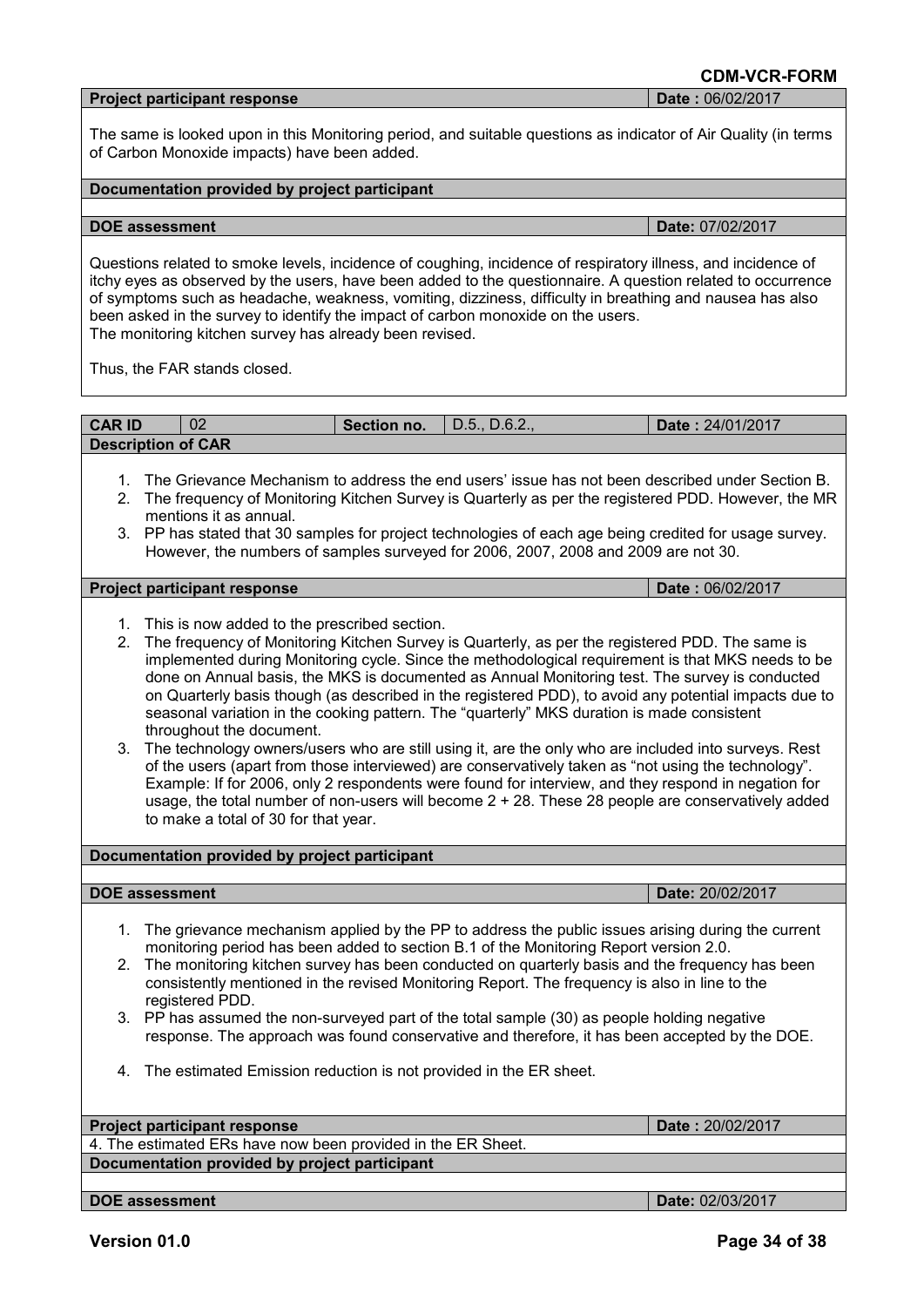|                                                                                                                                                                                                                                                                                                                                                                                                                                                                                                                                                                                                                                                                                                                                                                                                                                                                                   | OK, PP has provided the ER Sheet. Closed.                                                                                                                                                                                                                                                                                                                                                                                                                                                                                                                                                                                                                                                                                                                                                                                                                                                                                                                                                                                                                                                                                                                                                                                                                                                                                                                                                                                                                                                       |             |              |  |                                                                                                                          |
|-----------------------------------------------------------------------------------------------------------------------------------------------------------------------------------------------------------------------------------------------------------------------------------------------------------------------------------------------------------------------------------------------------------------------------------------------------------------------------------------------------------------------------------------------------------------------------------------------------------------------------------------------------------------------------------------------------------------------------------------------------------------------------------------------------------------------------------------------------------------------------------|-------------------------------------------------------------------------------------------------------------------------------------------------------------------------------------------------------------------------------------------------------------------------------------------------------------------------------------------------------------------------------------------------------------------------------------------------------------------------------------------------------------------------------------------------------------------------------------------------------------------------------------------------------------------------------------------------------------------------------------------------------------------------------------------------------------------------------------------------------------------------------------------------------------------------------------------------------------------------------------------------------------------------------------------------------------------------------------------------------------------------------------------------------------------------------------------------------------------------------------------------------------------------------------------------------------------------------------------------------------------------------------------------------------------------------------------------------------------------------------------------|-------------|--------------|--|--------------------------------------------------------------------------------------------------------------------------|
| <b>CAR ID</b>                                                                                                                                                                                                                                                                                                                                                                                                                                                                                                                                                                                                                                                                                                                                                                                                                                                                     | 03                                                                                                                                                                                                                                                                                                                                                                                                                                                                                                                                                                                                                                                                                                                                                                                                                                                                                                                                                                                                                                                                                                                                                                                                                                                                                                                                                                                                                                                                                              | Section no. | D.8.1, D.6.2 |  | Date: 24/01/2017                                                                                                         |
| <b>Description of CAR</b>                                                                                                                                                                                                                                                                                                                                                                                                                                                                                                                                                                                                                                                                                                                                                                                                                                                         |                                                                                                                                                                                                                                                                                                                                                                                                                                                                                                                                                                                                                                                                                                                                                                                                                                                                                                                                                                                                                                                                                                                                                                                                                                                                                                                                                                                                                                                                                                 |             |              |  |                                                                                                                          |
|                                                                                                                                                                                                                                                                                                                                                                                                                                                                                                                                                                                                                                                                                                                                                                                                                                                                                   | The value of EFb, fuel, nonCO2 (Non-CO2 emission factor for Charcoal that is reduced) is inconsistent<br>between the ER sheet and the MR.                                                                                                                                                                                                                                                                                                                                                                                                                                                                                                                                                                                                                                                                                                                                                                                                                                                                                                                                                                                                                                                                                                                                                                                                                                                                                                                                                       |             |              |  |                                                                                                                          |
|                                                                                                                                                                                                                                                                                                                                                                                                                                                                                                                                                                                                                                                                                                                                                                                                                                                                                   | <b>Project participant response</b>                                                                                                                                                                                                                                                                                                                                                                                                                                                                                                                                                                                                                                                                                                                                                                                                                                                                                                                                                                                                                                                                                                                                                                                                                                                                                                                                                                                                                                                             |             |              |  | Date: 06/02/2017                                                                                                         |
| throughout.                                                                                                                                                                                                                                                                                                                                                                                                                                                                                                                                                                                                                                                                                                                                                                                                                                                                       | value is taken (9.88 instead of 9.886) which is conservative. Also, this has now been made consistent                                                                                                                                                                                                                                                                                                                                                                                                                                                                                                                                                                                                                                                                                                                                                                                                                                                                                                                                                                                                                                                                                                                                                                                                                                                                                                                                                                                           |             |              |  | The inconsistency is of the value 0.006 tCO <sub>2</sub> /TJ (i.e. 9.886 & 9.88). In the ER Calculations step, the lower |
|                                                                                                                                                                                                                                                                                                                                                                                                                                                                                                                                                                                                                                                                                                                                                                                                                                                                                   | Documentation provided by project participant                                                                                                                                                                                                                                                                                                                                                                                                                                                                                                                                                                                                                                                                                                                                                                                                                                                                                                                                                                                                                                                                                                                                                                                                                                                                                                                                                                                                                                                   |             |              |  |                                                                                                                          |
| <b>DOE</b> assessment                                                                                                                                                                                                                                                                                                                                                                                                                                                                                                                                                                                                                                                                                                                                                                                                                                                             |                                                                                                                                                                                                                                                                                                                                                                                                                                                                                                                                                                                                                                                                                                                                                                                                                                                                                                                                                                                                                                                                                                                                                                                                                                                                                                                                                                                                                                                                                                 |             |              |  | Date: 07/02/2017                                                                                                         |
| 3.<br>$7_{\cdot}$                                                                                                                                                                                                                                                                                                                                                                                                                                                                                                                                                                                                                                                                                                                                                                                                                                                                 | A conservative value of 9.88 has been chosen over 9.886 tCO <sub>2</sub> /TJ for the parameter $EF_{b, fuel, nonCO2}$ and the<br>value has also been made consistent within the documents.<br>Please provide your response on following findings:<br>1. The records of Baseline KPT, Project KPT, MKS, Usage surveys do not have unique identification<br>number for each customer mentioned in it. How is the double counting of same household avoided?<br>2. Total number of cook stoves could not be verified. PP is requested to submit related evidence.<br>Monitoring kitchen survey are to be conducted quarterly as per the set frequency in monitoring plan.<br>However, this could not be confirmed from the dates provided in the MKS data sheet. Please list the<br>exact dates and define the quarters in which the tests have been conducted.<br>4. PP is requested to substantiate that the Kitchen Performance tests for baseline and project scenario<br>have been conducted by trained staff.<br>5. PP is requested to provide an evidence to confirm that the PP holds sole rights to carbon credits<br>generated from the project.<br>6. PP is requested to substantiate the source of value of the parameter "Quantity of fuel that is<br>consumed in project scenario b during year y".<br>The specifications and calibration details of the equipment used to conduct KPT is required to be<br>mentioned in the Monitoring Report. Also, provide the related evidences. |             |              |  |                                                                                                                          |
|                                                                                                                                                                                                                                                                                                                                                                                                                                                                                                                                                                                                                                                                                                                                                                                                                                                                                   | <b>Project participant response</b>                                                                                                                                                                                                                                                                                                                                                                                                                                                                                                                                                                                                                                                                                                                                                                                                                                                                                                                                                                                                                                                                                                                                                                                                                                                                                                                                                                                                                                                             |             |              |  | Date: 20/02/2017                                                                                                         |
| The responses are as follows:<br>1. The same point has been raised previously during issuance review, and PP response has been provided<br>as Supporting Document for the same.<br>2. The sales report is submitted against the same.<br>3. The quarterly dates have been mentioned clearly, indicating the dates for each quarter separately.<br>4. The Training Manual, alongwith the signatures of training participants (aforementioned as 'Trained Staff')<br>has been provided as Supporting Document.<br>5. The Carbon Rights Transfer Document between Project Participant and Technology Supplier (Agreement);<br>also between Project Participant and End User (Documentary Evidence in the Sales Receipt) have been<br>provided as Supporting Document.<br>6. The source is KPT & MKS Excel Sheet-Summary Worksheet-Table 1.1.<br>7. The evidences have been provided. |                                                                                                                                                                                                                                                                                                                                                                                                                                                                                                                                                                                                                                                                                                                                                                                                                                                                                                                                                                                                                                                                                                                                                                                                                                                                                                                                                                                                                                                                                                 |             |              |  |                                                                                                                          |
|                                                                                                                                                                                                                                                                                                                                                                                                                                                                                                                                                                                                                                                                                                                                                                                                                                                                                   | Documentation provided by project participant                                                                                                                                                                                                                                                                                                                                                                                                                                                                                                                                                                                                                                                                                                                                                                                                                                                                                                                                                                                                                                                                                                                                                                                                                                                                                                                                                                                                                                                   |             |              |  |                                                                                                                          |
|                                                                                                                                                                                                                                                                                                                                                                                                                                                                                                                                                                                                                                                                                                                                                                                                                                                                                   | DOE assessment glistered monitoring plan<br>Date: 02/03/2017                                                                                                                                                                                                                                                                                                                                                                                                                                                                                                                                                                                                                                                                                                                                                                                                                                                                                                                                                                                                                                                                                                                                                                                                                                                                                                                                                                                                                                    |             |              |  |                                                                                                                          |
|                                                                                                                                                                                                                                                                                                                                                                                                                                                                                                                                                                                                                                                                                                                                                                                                                                                                                   |                                                                                                                                                                                                                                                                                                                                                                                                                                                                                                                                                                                                                                                                                                                                                                                                                                                                                                                                                                                                                                                                                                                                                                                                                                                                                                                                                                                                                                                                                                 |             |              |  |                                                                                                                          |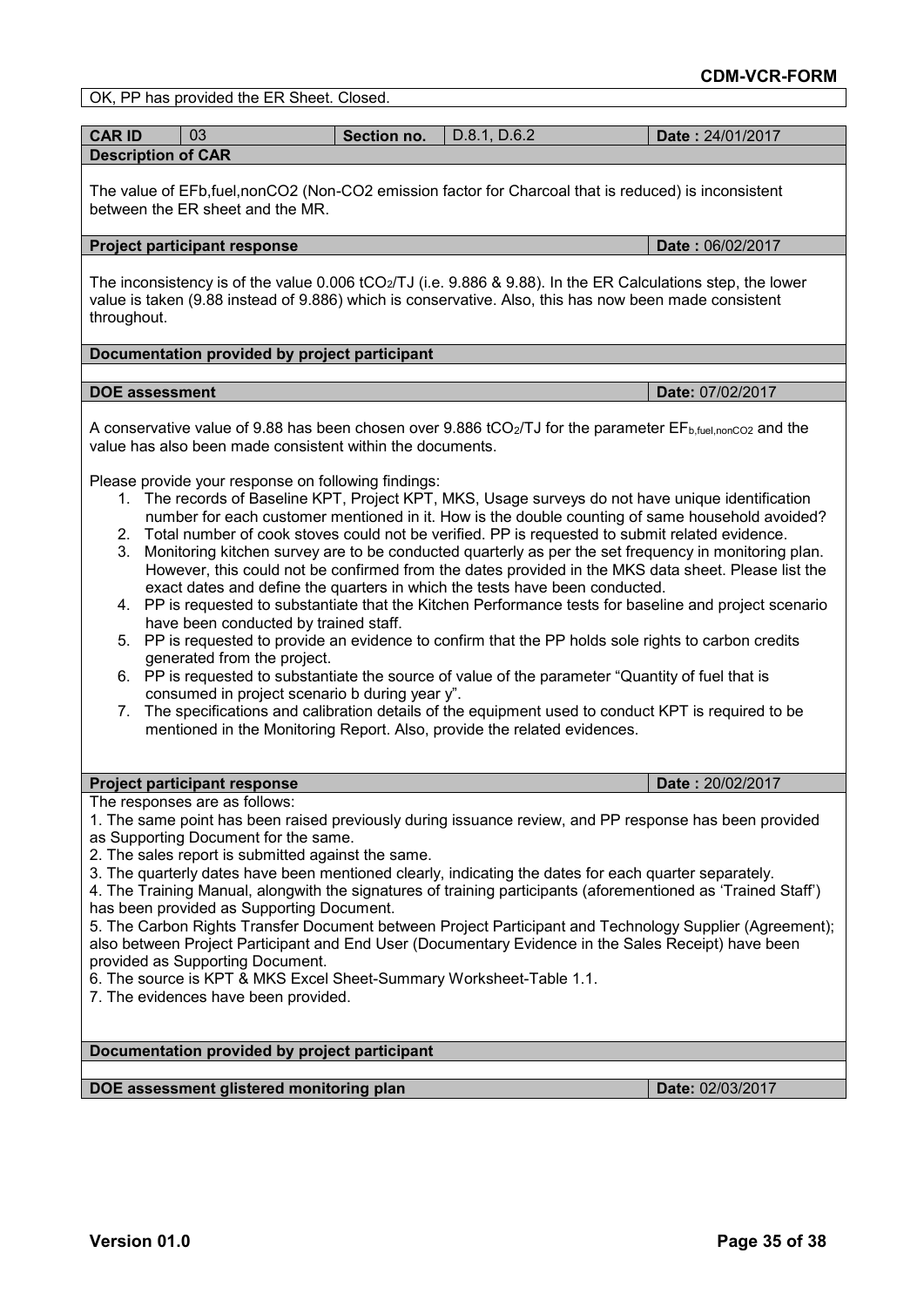- 1. Justification provided by the PP was found appropriate.
- 2. Sales report with complete data has been provided to the DoE as an evidence to support the value of total number of cook stoves disseminated.
- 3. Dates of MKS have been clarified by the PP which affirms that the frequency of the survey has been kept in line to the registered monitoring plan.
- 4. Training Manual and attendance sheet have checked to confirm that the surveys have been conducted by trained staff.
- 5. Scanned copies of Carbon Transfer forms were checked by the DoE to confirm that the PP holds sole rights to carbon credits generated from the project activity.
- 6. The source was found to be correct and the value is consistently reported in the Monitoring Report version 3.0
- 7. Details have been provided by the PP.

Thus, the CAR stands closed.

| <b>CAR ID</b><br>04                                                                                                                                                                                                                                                                                                                                                                                                                                                                                                                                                                                                                                                                                                                                                                                                                                  | Section no. | D.8.1 | Date: 09/03/2017 |  |  |  |
|------------------------------------------------------------------------------------------------------------------------------------------------------------------------------------------------------------------------------------------------------------------------------------------------------------------------------------------------------------------------------------------------------------------------------------------------------------------------------------------------------------------------------------------------------------------------------------------------------------------------------------------------------------------------------------------------------------------------------------------------------------------------------------------------------------------------------------------------------|-------------|-------|------------------|--|--|--|
| <b>Description of CAR</b>                                                                                                                                                                                                                                                                                                                                                                                                                                                                                                                                                                                                                                                                                                                                                                                                                            |             |       |                  |  |  |  |
| 1. Ex ante parameters listed in the MR are inconsistent with the revised PDD version 140424.<br>2. Notation for parameter 'Cumulative Usage rate for technologies in project scenario p' is inconsistent<br>with the revised PDD.<br>3. For the sampling plan of MKS described on page 27 of the MR, Outlier and used numbers do not add<br>up to total.<br>PP needs to clarify why Project stove performance is not done for different age of stoves. The<br>4.<br>performance of project stove may deteriorate over the operational life.<br>5. PP needs to clarify why charcoal has been used as fuel for calculation of emission reduction when<br>the PDD mentions wood as the main fuel. Also, is this in line to the methodology?                                                                                                             |             |       |                  |  |  |  |
| <b>Project participant response</b>                                                                                                                                                                                                                                                                                                                                                                                                                                                                                                                                                                                                                                                                                                                                                                                                                  |             |       | Date: 10/03/2017 |  |  |  |
| 1. The inconsistency is due to the PRC made during first issuance of Second crediting period. Kindly refer to<br>B.2.2 in the MR (V3).<br>2. The Notation has been corrected. This was due to typological error.<br>3. The numbers were wrongly mentioned. The two outliers belonged to Project KPT, and not to the MKS. It is<br>now removed, and made consistent.<br>4. The selection based was purely on Random sampling selection. This would be taken care of from next<br>KPT.<br>5. The PRC explains it better. Kindly refer to B.2.2 in the MR (V3). During project registration, the main<br>source of kitchen fuel was wood, which has now been shifted to charcoal. Hence, the Ex-ante parameter<br>values are changed.                                                                                                                   |             |       |                  |  |  |  |
| Documentation provided by project participant                                                                                                                                                                                                                                                                                                                                                                                                                                                                                                                                                                                                                                                                                                                                                                                                        |             |       |                  |  |  |  |
| <b>Updated MR.</b>                                                                                                                                                                                                                                                                                                                                                                                                                                                                                                                                                                                                                                                                                                                                                                                                                                   |             |       |                  |  |  |  |
| <b>DOE</b> assessment                                                                                                                                                                                                                                                                                                                                                                                                                                                                                                                                                                                                                                                                                                                                                                                                                                |             |       | Date: 17/03/2017 |  |  |  |
| 1.<br>The reason for inconsistency is clearly stated in section B.2.2. of the monitoring report.<br>2.<br>The notation has been corrected in the revised monitoring report version 4.0.<br>The number have been corrected and the calculation is consistent with the ER sheet.<br>3.<br>The KPT has been conducted on random sampling basis for the current verification. Please refer to<br>4.<br>the FAR raised below.<br>But it is still not clear, how the PP can demonstrate that ERs for this verification has been claimed for<br>5.<br>Charcoal stoves that has replaced the baseline charcoal stoves and not the baseline wood stoves<br>since the emission factor including the production / transportation of charcoal is higher than wood<br>and any wrong consideration would lead to higher ERs. Issue is open<br>Thus CAR#04 is open. |             |       |                  |  |  |  |
| <b>Project participant response</b>                                                                                                                                                                                                                                                                                                                                                                                                                                                                                                                                                                                                                                                                                                                                                                                                                  |             |       | Date: 17/03/2017 |  |  |  |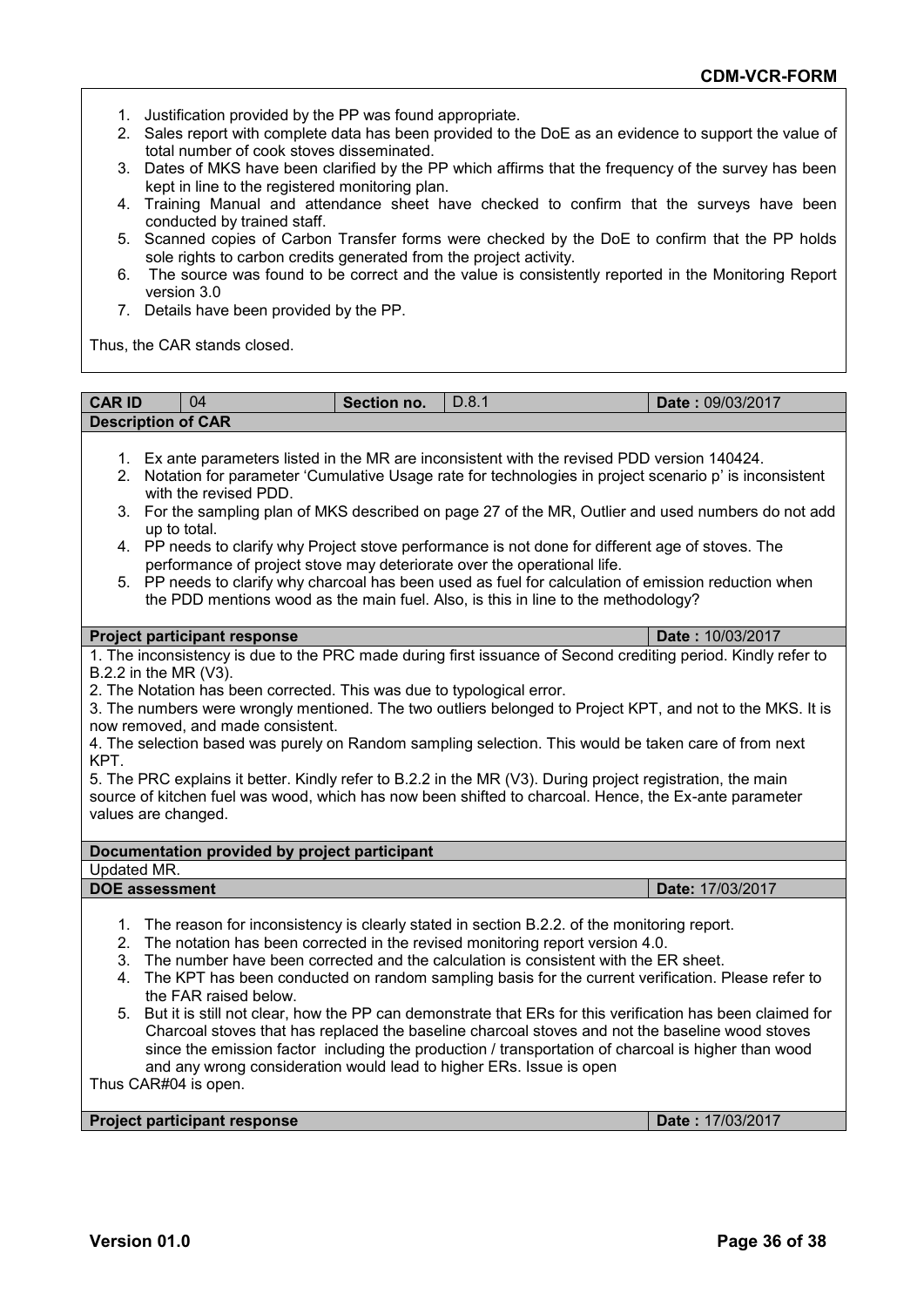5. The PDD mentions that the EF value may include a fuel mix, against which wood and wood equivalent fuels can be used for calculation of parameter values. The "Baseline Kitchen Survey report for the country of Uganda – 2013" values suggest that 74% users use Charcoal as cooking fuel, while 26% users use Wood as cooking fuel. The values of  $\overline{\mathsf{EF}_{b,CO2}}$ ,  $\mathsf{EF}_{b,NonCO2}$ , and NCV<sub>b</sub> are calculated on the basis of these weightage values, and has been found more representative as compared to using a single fuel type for calculations.

# **Documentation provided by project participant**

Revised MR Version 5.0 Revised ER sheet

**DOE assessment Date:** 21/03/2017 The PP has considered an average value for fuel mix (wood and charcoal) and the weights of the fuels were sourced from Baseline Kitchen Survey report for the country of Uganda-2013. The approach considers both the fuel stated in the PDD and Passport and impacts the emission reduction calculation by lowering down the total emission reductions achieved during the current monitoring period. Therefore, the approach was accepted by the DoE.

Thus, the CAR stands closed.

### FARs raised during the current verification

| <b>FAR ID</b>                                                                                            | 01                                                                                                      | Section no. | <b>GS review</b> |  |  |  |  |  |
|----------------------------------------------------------------------------------------------------------|---------------------------------------------------------------------------------------------------------|-------------|------------------|--|--|--|--|--|
|                                                                                                          | <b>Description of FAR</b>                                                                               |             |                  |  |  |  |  |  |
|                                                                                                          | The PP shall ensure for future surveys/tests that the unique identification numbers are included in the |             |                  |  |  |  |  |  |
| survey/test spreadsheets                                                                                 |                                                                                                         |             |                  |  |  |  |  |  |
|                                                                                                          | The PP shall ensure for the next KPTs that measurements are conducted in line with the KPT protocol and |             |                  |  |  |  |  |  |
| HHs are provided with enough fuel so that they can cook for at least the recommended minimum test period |                                                                                                         |             |                  |  |  |  |  |  |
| of 3 days. The other requirements of KPT protocol such as avoidance of unusual days i.e., weekends,      |                                                                                                         |             |                  |  |  |  |  |  |
| holidays, festivals shall be followed                                                                    |                                                                                                         |             |                  |  |  |  |  |  |
|                                                                                                          |                                                                                                         |             |                  |  |  |  |  |  |

| <b>FAR ID</b>                                                                                            | 02 | Section no. | I GS review |  |  |  |
|----------------------------------------------------------------------------------------------------------|----|-------------|-------------|--|--|--|
| <b>Description of FAR</b>                                                                                |    |             |             |  |  |  |
| The PP shall ensure for the next KPTs that measurements are conducted in line with the KPT protocol and  |    |             |             |  |  |  |
| HHs are provided with enough fuel so that they can cook for at least the recommended minimum test period |    |             |             |  |  |  |
| of 3 days. The other requirements of KPT protocol such as avoidance of unusual days i.e., weekends,      |    |             |             |  |  |  |
| l barbatarra - Carattera ta a barbitar - Callacera al-                                                   |    |             |             |  |  |  |

|  |  | holidays, festivals shall be followed |  |  |  |
|--|--|---------------------------------------|--|--|--|

| <b>FAR ID</b>                                                                                       | 03                                                                                                           | Section no. | <b>GS review</b>                                                                       |  |  |  |  |
|-----------------------------------------------------------------------------------------------------|--------------------------------------------------------------------------------------------------------------|-------------|----------------------------------------------------------------------------------------|--|--|--|--|
| <b>Description of FAR</b>                                                                           |                                                                                                              |             |                                                                                        |  |  |  |  |
|                                                                                                     | Prior to next issuance, the project stove sales record with information of end-users shall be maintained. In |             |                                                                                        |  |  |  |  |
|                                                                                                     |                                                                                                              |             | this regard, please refer to the methodology requirements. The required data includes; |  |  |  |  |
|                                                                                                     | Date of sale,                                                                                                |             |                                                                                        |  |  |  |  |
|                                                                                                     | Geographic area of sale,                                                                                     |             |                                                                                        |  |  |  |  |
|                                                                                                     | Model/type of project technology sold                                                                        |             |                                                                                        |  |  |  |  |
|                                                                                                     | Quantity of project technologies sold                                                                        |             |                                                                                        |  |  |  |  |
|                                                                                                     | Name and telephone number (if available), and address:                                                       |             |                                                                                        |  |  |  |  |
| -                                                                                                   | Required for all bulk purchasers, i.e., retailers and industrial users                                       |             |                                                                                        |  |  |  |  |
| "All end users except in cases where this is justified as not feasible. In such cases the number of |                                                                                                              |             |                                                                                        |  |  |  |  |
| names/telephone numbers/addresses collected must be as many as commensurate with representative     |                                                                                                              |             |                                                                                        |  |  |  |  |
|                                                                                                     | sampling, i.e. the number of end user names and addresses (and phone numbers where possible) within          |             |                                                                                        |  |  |  |  |

sales record shall be large enough so that surveys and tests can be based on representative, purely randomly selected samples. In all cases this should not be less than 10 times the survey and field test sample sizes (including usage surveys for each age of product), in order to ensure an adequate end user pool to which random sampling can be applied." Note that it requires the information of end-users of all agegroups that are being considered for issuance

- - - - -